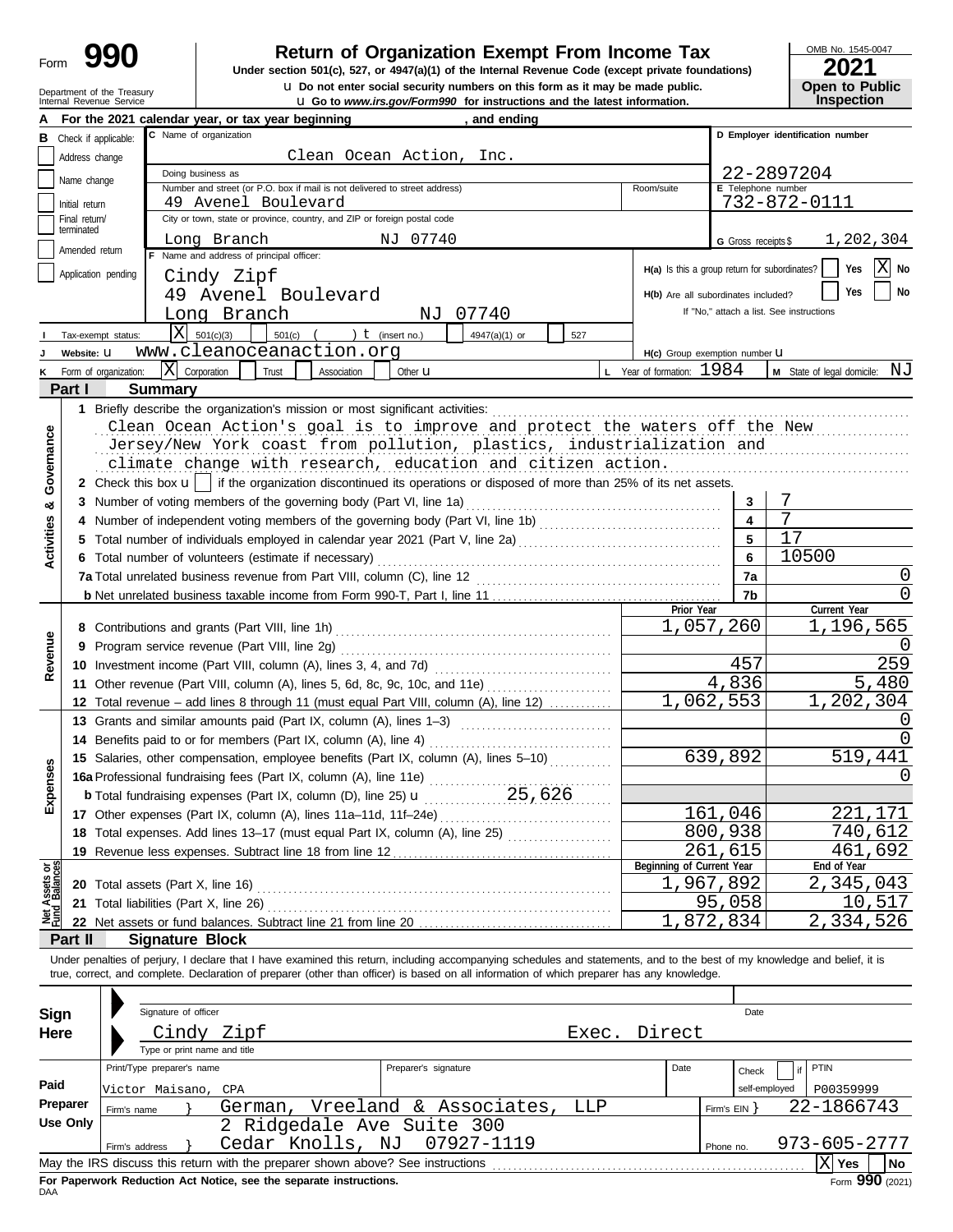|                | Form 990 (2021) Clean Ocean Action, Inc.                                                                                                                                                                                                                                                                                                    |                        | 22-2897204                                                                                                                                                                                                                                                                                                 | Page 2                |
|----------------|---------------------------------------------------------------------------------------------------------------------------------------------------------------------------------------------------------------------------------------------------------------------------------------------------------------------------------------------|------------------------|------------------------------------------------------------------------------------------------------------------------------------------------------------------------------------------------------------------------------------------------------------------------------------------------------------|-----------------------|
| Part III       | <b>Statement of Program Service Accomplishments</b>                                                                                                                                                                                                                                                                                         |                        |                                                                                                                                                                                                                                                                                                            |                       |
|                |                                                                                                                                                                                                                                                                                                                                             |                        |                                                                                                                                                                                                                                                                                                            | X                     |
|                | 1 Briefly describe the organization's mission:<br>climate change with research, education and citizen action.                                                                                                                                                                                                                               |                        | Clean Ocean Action's goal is to improve and protect the waters off the New<br>Jersey/New York coast from pollution, plastics, industrialization and                                                                                                                                                        |                       |
|                | 2 Did the organization undertake any significant program services during the year which were not listed on the<br>prior Form 990 or 990-EZ?<br>If "Yes," describe these new services on Schedule O.                                                                                                                                         |                        |                                                                                                                                                                                                                                                                                                            | Yes $\overline{X}$ No |
| 3<br>services? | Did the organization cease conducting, or make significant changes in how it conducts, any program<br>If "Yes," describe these changes on Schedule O.                                                                                                                                                                                       |                        |                                                                                                                                                                                                                                                                                                            | Yes $\overline{X}$ No |
|                | Describe the organization's program service accomplishments for each of its three largest program services, as measured by<br>expenses. Section 501(c)(3) and 501(c)(4) organizations are required to report the amount of grants and allocations to others,<br>the total expenses, and revenue, if any, for each program service reported. |                        |                                                                                                                                                                                                                                                                                                            |                       |
| 4a (Code:      |                                                                                                                                                                                                                                                                                                                                             |                        | ) (Expenses $\frac{1}{2}$ , $\frac{641,447}{447}$ including grants of $\frac{1}{2}$ , $\frac{1}{2}$ , $\frac{1}{2}$ (Revenue $\frac{1}{2}$ , $\frac{1}{2}$ , $\frac{1}{2}$ , $\frac{1}{2}$ , $\frac{1}{2}$ , $\frac{1}{2}$ , $\frac{1}{2}$ , $\frac{1}{2}$ , $\frac{1}{2}$ , $\frac{1}{2}$ , $\frac{1}{2}$ |                       |
|                | See Schedule O                                                                                                                                                                                                                                                                                                                              |                        |                                                                                                                                                                                                                                                                                                            |                       |
|                |                                                                                                                                                                                                                                                                                                                                             |                        |                                                                                                                                                                                                                                                                                                            |                       |
|                |                                                                                                                                                                                                                                                                                                                                             |                        |                                                                                                                                                                                                                                                                                                            |                       |
|                |                                                                                                                                                                                                                                                                                                                                             |                        |                                                                                                                                                                                                                                                                                                            |                       |
|                |                                                                                                                                                                                                                                                                                                                                             |                        |                                                                                                                                                                                                                                                                                                            |                       |
|                |                                                                                                                                                                                                                                                                                                                                             |                        |                                                                                                                                                                                                                                                                                                            |                       |
|                |                                                                                                                                                                                                                                                                                                                                             |                        |                                                                                                                                                                                                                                                                                                            |                       |
|                |                                                                                                                                                                                                                                                                                                                                             |                        |                                                                                                                                                                                                                                                                                                            |                       |
|                |                                                                                                                                                                                                                                                                                                                                             |                        |                                                                                                                                                                                                                                                                                                            |                       |
|                |                                                                                                                                                                                                                                                                                                                                             |                        |                                                                                                                                                                                                                                                                                                            |                       |
|                |                                                                                                                                                                                                                                                                                                                                             |                        |                                                                                                                                                                                                                                                                                                            |                       |
|                |                                                                                                                                                                                                                                                                                                                                             |                        |                                                                                                                                                                                                                                                                                                            |                       |
| N/A            |                                                                                                                                                                                                                                                                                                                                             |                        |                                                                                                                                                                                                                                                                                                            |                       |
|                |                                                                                                                                                                                                                                                                                                                                             |                        |                                                                                                                                                                                                                                                                                                            |                       |
|                |                                                                                                                                                                                                                                                                                                                                             |                        |                                                                                                                                                                                                                                                                                                            |                       |
|                |                                                                                                                                                                                                                                                                                                                                             |                        |                                                                                                                                                                                                                                                                                                            |                       |
|                |                                                                                                                                                                                                                                                                                                                                             |                        |                                                                                                                                                                                                                                                                                                            |                       |
|                |                                                                                                                                                                                                                                                                                                                                             |                        |                                                                                                                                                                                                                                                                                                            |                       |
|                |                                                                                                                                                                                                                                                                                                                                             |                        |                                                                                                                                                                                                                                                                                                            |                       |
|                |                                                                                                                                                                                                                                                                                                                                             |                        |                                                                                                                                                                                                                                                                                                            |                       |
|                |                                                                                                                                                                                                                                                                                                                                             |                        |                                                                                                                                                                                                                                                                                                            |                       |
|                |                                                                                                                                                                                                                                                                                                                                             |                        |                                                                                                                                                                                                                                                                                                            |                       |
|                |                                                                                                                                                                                                                                                                                                                                             |                        |                                                                                                                                                                                                                                                                                                            |                       |
| 4c (Code:      | ) (Expenses \$                                                                                                                                                                                                                                                                                                                              | including grants of \$ | ) (Revenue \$                                                                                                                                                                                                                                                                                              |                       |
| N/A            |                                                                                                                                                                                                                                                                                                                                             |                        |                                                                                                                                                                                                                                                                                                            |                       |
|                |                                                                                                                                                                                                                                                                                                                                             |                        |                                                                                                                                                                                                                                                                                                            |                       |
|                |                                                                                                                                                                                                                                                                                                                                             |                        |                                                                                                                                                                                                                                                                                                            |                       |
|                |                                                                                                                                                                                                                                                                                                                                             |                        |                                                                                                                                                                                                                                                                                                            |                       |
|                |                                                                                                                                                                                                                                                                                                                                             |                        |                                                                                                                                                                                                                                                                                                            |                       |
|                |                                                                                                                                                                                                                                                                                                                                             |                        |                                                                                                                                                                                                                                                                                                            |                       |
|                |                                                                                                                                                                                                                                                                                                                                             |                        |                                                                                                                                                                                                                                                                                                            |                       |
|                |                                                                                                                                                                                                                                                                                                                                             |                        |                                                                                                                                                                                                                                                                                                            |                       |
|                |                                                                                                                                                                                                                                                                                                                                             |                        |                                                                                                                                                                                                                                                                                                            |                       |
|                |                                                                                                                                                                                                                                                                                                                                             |                        |                                                                                                                                                                                                                                                                                                            |                       |
|                |                                                                                                                                                                                                                                                                                                                                             |                        |                                                                                                                                                                                                                                                                                                            |                       |
|                | 4d Other program services (Describe on Schedule O.)                                                                                                                                                                                                                                                                                         |                        |                                                                                                                                                                                                                                                                                                            |                       |
|                | (Expenses \$                                                                                                                                                                                                                                                                                                                                | including grants of \$ | (Revenue \$                                                                                                                                                                                                                                                                                                |                       |
|                | 4e Total program service expenses u                                                                                                                                                                                                                                                                                                         | 641,447                |                                                                                                                                                                                                                                                                                                            |                       |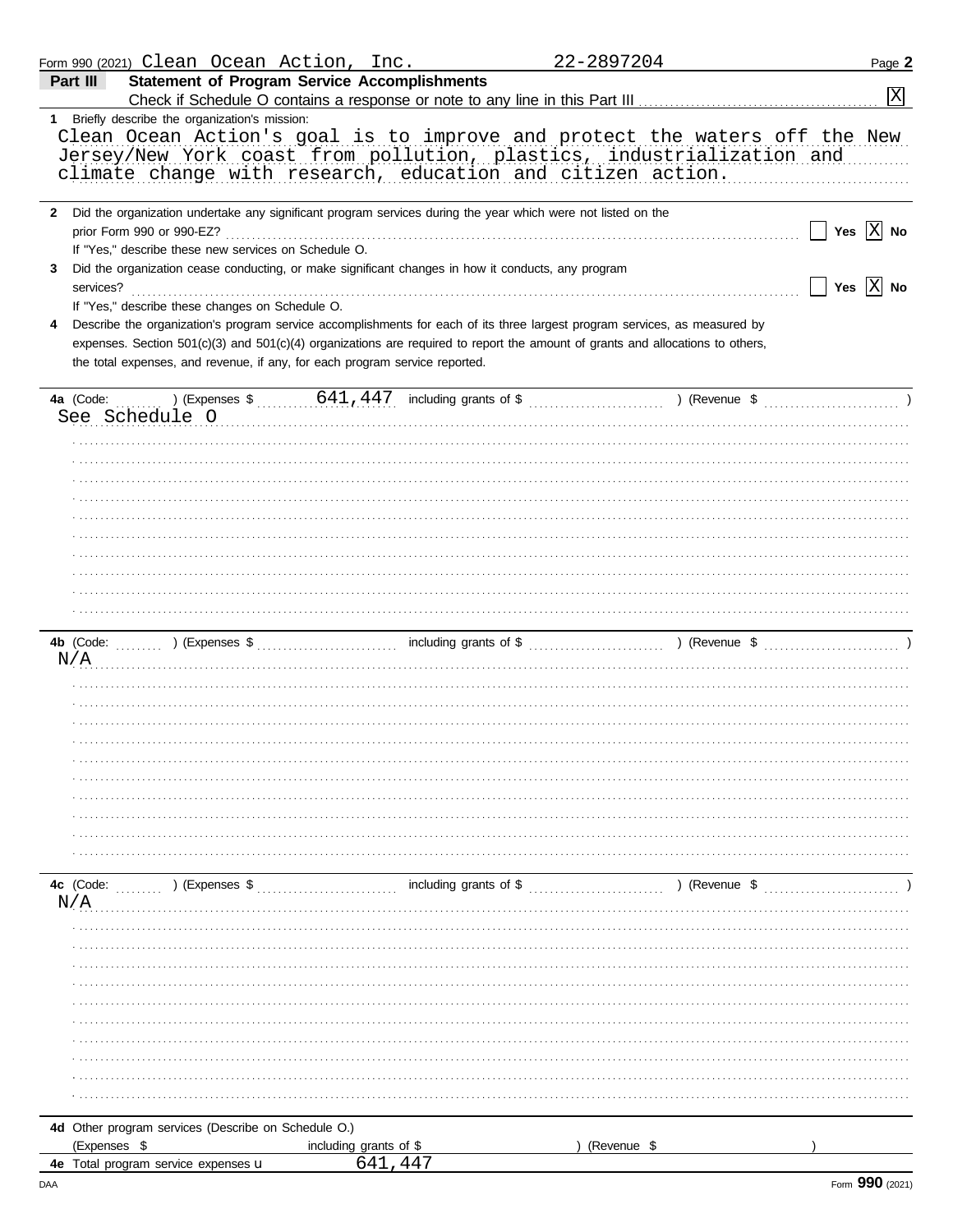Form 990 (2021) Page **3** Clean Ocean Action, Inc. 22-2897204

**Part IV Checklist of Required Schedules**

|     |                                                                                                                                                        |                 | Yes | No |
|-----|--------------------------------------------------------------------------------------------------------------------------------------------------------|-----------------|-----|----|
| 1   | Is the organization described in section $501(c)(3)$ or $4947(a)(1)$ (other than a private foundation)? If "Yes,"                                      |                 |     |    |
|     | complete Schedule A                                                                                                                                    | 1               | Χ   |    |
| 2   |                                                                                                                                                        | $\mathbf{2}$    | Χ   |    |
| 3   | Did the organization engage in direct or indirect political campaign activities on behalf of or in opposition to                                       |                 |     |    |
|     | candidates for public office? If "Yes," complete Schedule C, Part I                                                                                    | 3               |     | X  |
| 4   | Section 501(c)(3) organizations. Did the organization engage in lobbying activities, or have a section 501(h)                                          |                 |     |    |
|     |                                                                                                                                                        | 4               |     | X  |
| 5   | Is the organization a section $501(c)(4)$ , $501(c)(5)$ , or $501(c)(6)$ organization that receives membership dues,                                   |                 |     |    |
|     | assessments, or similar amounts as defined in Rev. Proc. 98-19? If "Yes," complete Schedule C, Part III                                                | 5               |     | Χ  |
| 6   | Did the organization maintain any donor advised funds or any similar funds or accounts for which donors                                                |                 |     |    |
|     | have the right to provide advice on the distribution or investment of amounts in such funds or accounts? If                                            |                 |     |    |
|     | "Yes," complete Schedule D, Part I                                                                                                                     | 6               |     | X  |
| 7   | Did the organization receive or hold a conservation easement, including easements to preserve open space,                                              |                 |     |    |
|     | the environment, historic land areas, or historic structures? If "Yes," complete Schedule D, Part II                                                   | 7               |     | X  |
| 8   | Did the organization maintain collections of works of art, historical treasures, or other similar assets? If "Yes,"<br>complete Schedule D, Part III   | 8               |     | Χ  |
| 9   | Did the organization report an amount in Part X, line 21, for escrow or custodial account liability, serve as a                                        |                 |     |    |
|     | custodian for amounts not listed in Part X; or provide credit counseling, debt management, credit repair, or                                           |                 |     |    |
|     |                                                                                                                                                        | 9               |     | X  |
| 10  | Did the organization, directly or through a related organization, hold assets in donor-restricted endowments                                           |                 |     |    |
|     |                                                                                                                                                        | 10              |     | Χ  |
| 11  | If the organization's answer to any of the following questions is "Yes," then complete Schedule D, Parts VI,                                           |                 |     |    |
|     | VII, VIII, IX, or X, as applicable.                                                                                                                    |                 |     |    |
| a   | Did the organization report an amount for land, buildings, and equipment in Part X, line 10? If "Yes,"                                                 |                 | х   |    |
|     | complete Schedule D, Part VI<br><b>b</b> Did the organization report an amount for investments—other securities in Part X, line 12, that is 5% or more | 11a             |     |    |
|     | of its total assets reported in Part X, line 16? If "Yes," complete Schedule D, Part VII                                                               | 11b             |     | X  |
| C   | Did the organization report an amount for investments—program related in Part X, line 13, that is 5% or more                                           |                 |     |    |
|     |                                                                                                                                                        | 11c             |     | X  |
| d   | Did the organization report an amount for other assets in Part X, line 15, that is 5% or more of its total assets                                      |                 |     |    |
|     | reported in Part X, line 16? If "Yes," complete Schedule D, Part IX                                                                                    | 11d             |     | X  |
| е   | Did the organization report an amount for other liabilities in Part X, line 25? If "Yes," complete Schedule D, Part X                                  | <b>11e</b>      |     | Χ  |
| f.  | Did the organization's separate or consolidated financial statements for the tax year include a footnote that addresses                                |                 |     |    |
|     | the organization's liability for uncertain tax positions under FIN 48 (ASC 740)? If "Yes," complete Schedule D, Part X                                 | 11f             | Х   |    |
| 12a | Did the organization obtain separate, independent audited financial statements for the tax year? If "Yes," complete                                    |                 |     |    |
|     |                                                                                                                                                        | 12a             | Χ   |    |
| b   | Was the organization included in consolidated, independent audited financial statements for the tax year? If                                           |                 |     |    |
|     | "Yes," and if the organization answered "No" to line 12a, then completing Schedule D, Parts XI and XII is optional                                     | 12 <sub>b</sub> |     | Χ  |
| 13  |                                                                                                                                                        | 13              |     | Χ  |
| 14a |                                                                                                                                                        | 14a             |     | Χ  |
| b   | Did the organization have aggregate revenues or expenses of more than \$10,000 from grantmaking,                                                       |                 |     |    |
|     | fundraising, business, investment, and program service activities outside the United States, or aggregate                                              |                 |     |    |
| 15  | Did the organization report on Part IX, column (A), line 3, more than \$5,000 of grants or other assistance to or                                      | 14b             |     | X  |
|     | for any foreign organization? If "Yes," complete Schedule F, Parts II and IV                                                                           | 15              |     | X  |
| 16  | Did the organization report on Part IX, column (A), line 3, more than \$5,000 of aggregate grants or other                                             |                 |     |    |
|     |                                                                                                                                                        | 16              |     | X  |
| 17  | Did the organization report a total of more than \$15,000 of expenses for professional fundraising services on                                         |                 |     |    |
|     |                                                                                                                                                        | 17              |     | X  |
| 18  | Did the organization report more than \$15,000 total of fundraising event gross income and contributions on                                            |                 |     |    |
|     |                                                                                                                                                        | 18              |     | X  |
| 19  | Did the organization report more than \$15,000 of gross income from gaming activities on Part VIII, line 9a?                                           |                 |     |    |
|     |                                                                                                                                                        | 19              |     | X  |
| 20a |                                                                                                                                                        | <b>20a</b>      |     | Χ  |
| b   |                                                                                                                                                        | 20b             |     |    |
| 21  | Did the organization report more than \$5,000 of grants or other assistance to any domestic organization or                                            |                 |     |    |
|     |                                                                                                                                                        | 21              |     | Χ  |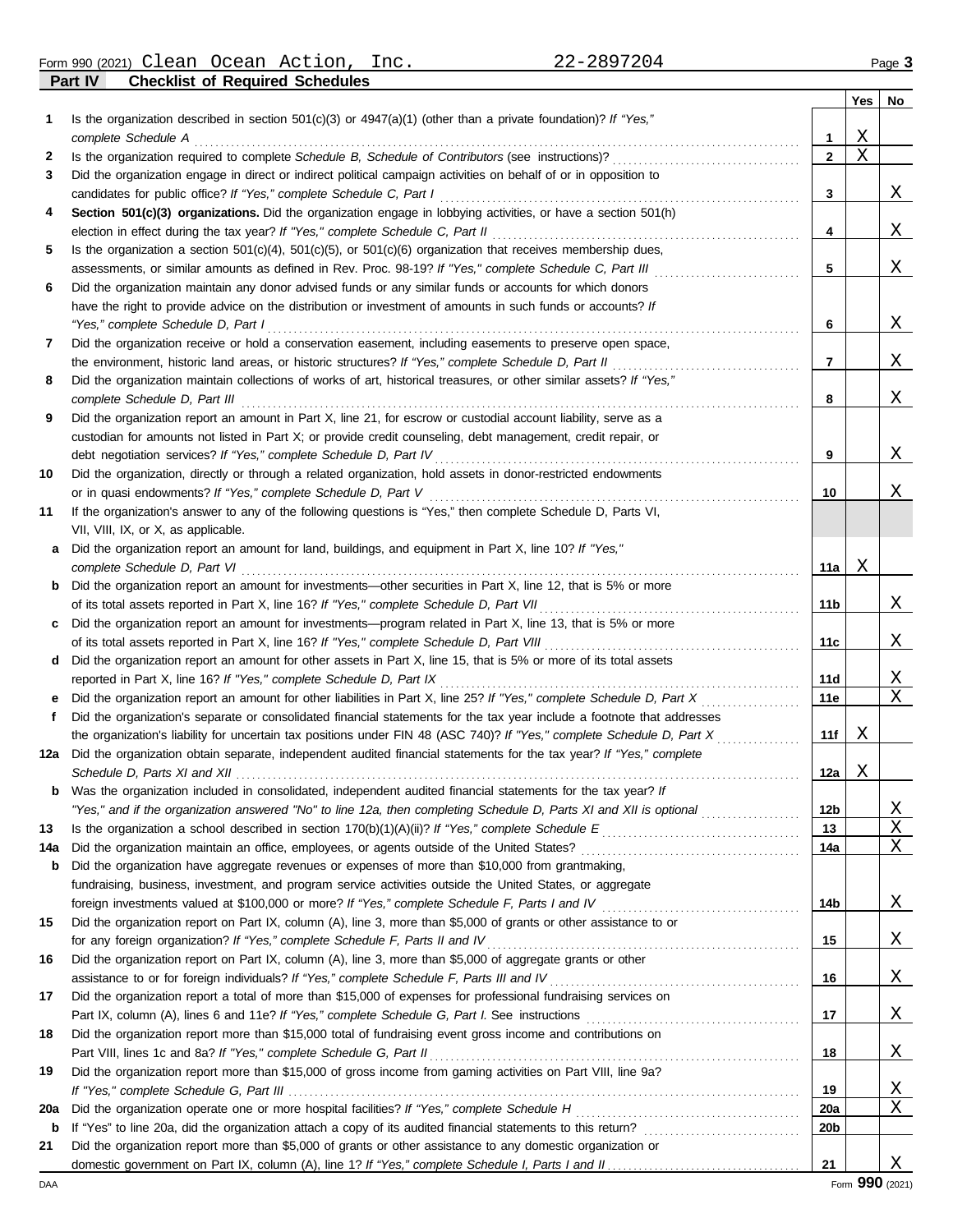Form 990 (2021) Page **4** Clean Ocean Action, Inc. 22-2897204

**Part IV Checklist of Required Schedules** *(continued)*

|          |                                                                                                                                                          |                 | Yes | No.    |  |  |
|----------|----------------------------------------------------------------------------------------------------------------------------------------------------------|-----------------|-----|--------|--|--|
| 22       | Did the organization report more than \$5,000 of grants or other assistance to or for domestic individuals on                                            |                 |     |        |  |  |
|          |                                                                                                                                                          | 22              |     | Χ      |  |  |
| 23       | Did the organization answer "Yes" to Part VII, Section A, line 3, 4, or 5 about compensation of the                                                      |                 |     |        |  |  |
|          | organization's current and former officers, directors, trustees, key employees, and highest compensated                                                  |                 |     |        |  |  |
|          | employees? If "Yes," complete Schedule J                                                                                                                 | 23              |     | X      |  |  |
| 24a      | Did the organization have a tax-exempt bond issue with an outstanding principal amount of more than                                                      |                 |     |        |  |  |
|          | \$100,000 as of the last day of the year, that was issued after December 31, 2002? If "Yes," answer lines 24b                                            |                 |     |        |  |  |
|          | through 24d and complete Schedule K. If "No," go to line 25a                                                                                             | 24a             |     | X      |  |  |
| b        | Did the organization invest any proceeds of tax-exempt bonds beyond a temporary period exception?                                                        | 24b             |     |        |  |  |
|          | Did the organization maintain an escrow account other than a refunding escrow at any time during the year                                                |                 |     |        |  |  |
|          | to defease any tax-exempt bonds?                                                                                                                         | 24c             |     |        |  |  |
| d        |                                                                                                                                                          | 24d             |     |        |  |  |
| 25a      | Section 501(c)(3), 501(c)(4), and 501(c)(29) organizations. Did the organization engage in an excess benefit                                             |                 |     |        |  |  |
|          | transaction with a disqualified person during the year? If "Yes," complete Schedule L, Part I                                                            | 25a             |     | X      |  |  |
| b        | Is the organization aware that it engaged in an excess benefit transaction with a disqualified person in a prior                                         |                 |     |        |  |  |
|          | year, and that the transaction has not been reported on any of the organization's prior Forms 990 or 990-EZ?                                             |                 |     |        |  |  |
|          | If "Yes," complete Schedule L, Part I<br>Did the organization report any amount on Part X, line 5 or 22, for receivables from or payables to any current | 25b             |     | X      |  |  |
| 26       | or former officer, director, trustee, key employee, creator or founder, substantial contributor, or 35%                                                  |                 |     |        |  |  |
|          | controlled entity or family member of any of these persons? If "Yes," complete Schedule L, Part II                                                       | 26              |     | X      |  |  |
| 27       | Did the organization provide a grant or other assistance to any current or former officer, director, trustee, key                                        |                 |     |        |  |  |
|          | employee, creator or founder, substantial contributor or employee thereof, a grant selection committee                                                   |                 |     |        |  |  |
|          | member, or to a 35% controlled entity (including an employee thereof) or family member of any of these                                                   |                 |     |        |  |  |
|          | persons? If "Yes," complete Schedule L, Part III                                                                                                         | 27              |     | X      |  |  |
| 28       | Was the organization a party to a business transaction with one of the following parties (see the Schedule L,                                            |                 |     |        |  |  |
|          | Part IV, instructions for applicable filing thresholds, conditions, and exceptions):                                                                     |                 |     |        |  |  |
| а        | A current or former officer, director, trustee, key employee, creator or founder, or substantial contributor? If                                         |                 |     |        |  |  |
|          | "Yes," complete Schedule L, Part IV                                                                                                                      |                 |     |        |  |  |
| b        | A family member of any individual described in line 28a? If "Yes," complete Schedule L, Part IV [[[[[[[[[[[[[                                            |                 |     |        |  |  |
| c        | A 35% controlled entity of one or more individuals and/or organizations described in line 28a or 28b? If                                                 |                 |     |        |  |  |
|          |                                                                                                                                                          | 28c             |     | X      |  |  |
| 29       | Did the organization receive more than \$25,000 in non-cash contributions? If "Yes," complete Schedule M                                                 | 29              |     | Χ      |  |  |
| 30       | Did the organization receive contributions of art, historical treasures, or other similar assets, or qualified                                           |                 |     |        |  |  |
|          | conservation contributions? If "Yes," complete Schedule M                                                                                                | 30              |     | X      |  |  |
| 31       | Did the organization liquidate, terminate, or dissolve and cease operations? If "Yes," complete Schedule N, Part I                                       | 31              |     | Χ      |  |  |
| 32       | Did the organization sell, exchange, dispose of, or transfer more than 25% of its net assets? If "Yes,"                                                  |                 |     |        |  |  |
|          | complete Schedule N, Part II                                                                                                                             | 32              |     | Χ      |  |  |
| 33       | Did the organization own 100% of an entity disregarded as separate from the organization under Regulations                                               |                 |     |        |  |  |
|          | sections 301.7701-2 and 301.7701-3? If "Yes," complete Schedule R, Part I                                                                                | 33              |     | X      |  |  |
| 34       | Was the organization related to any tax-exempt or taxable entity? If "Yes," complete Schedule R, Part II, III,                                           |                 |     |        |  |  |
|          | or IV, and Part V, line 1                                                                                                                                | 34<br>35a       |     | X<br>Χ |  |  |
| 35a<br>b | If "Yes" to line 35a, did the organization receive any payment from or engage in any transaction with a                                                  |                 |     |        |  |  |
|          | controlled entity within the meaning of section 512(b)(13)? If "Yes," complete Schedule R, Part V, line 2                                                | 35 <sub>b</sub> |     |        |  |  |
| 36       | Section 501(c)(3) organizations. Did the organization make any transfers to an exempt non-charitable                                                     |                 |     |        |  |  |
|          | related organization? If "Yes," complete Schedule R, Part V, line 2<br>36                                                                                |                 |     |        |  |  |
| 37       | Did the organization conduct more than 5% of its activities through an entity that is not a related organization                                         |                 |     | X      |  |  |
|          | and that is treated as a partnership for federal income tax purposes? If "Yes," complete Schedule R, Part VI                                             | 37              |     | X      |  |  |
| 38       | Did the organization complete Schedule O and provide explanations on Schedule O for Part VI, lines 11b and                                               |                 |     |        |  |  |
|          | 19? Note: All Form 990 filers are required to complete Schedule O.                                                                                       | 38              | Χ   |        |  |  |
|          | Statements Regarding Other IRS Filings and Tax Compliance<br>Part V                                                                                      |                 |     |        |  |  |
|          | Check if Schedule O contains a response or note to any line in this Part V                                                                               |                 |     |        |  |  |
|          |                                                                                                                                                          |                 | Yes | No     |  |  |
| 1a       | 4<br>Enter the number reported in box 3 of Form 1096. Enter -0- if not applicable<br>1а                                                                  |                 |     |        |  |  |
| b        | 0<br>1 <sub>b</sub>                                                                                                                                      |                 |     |        |  |  |
| с        | Did the organization comply with backup withholding rules for reportable payments to vendors and                                                         |                 |     |        |  |  |
|          |                                                                                                                                                          | 1c              | Χ   |        |  |  |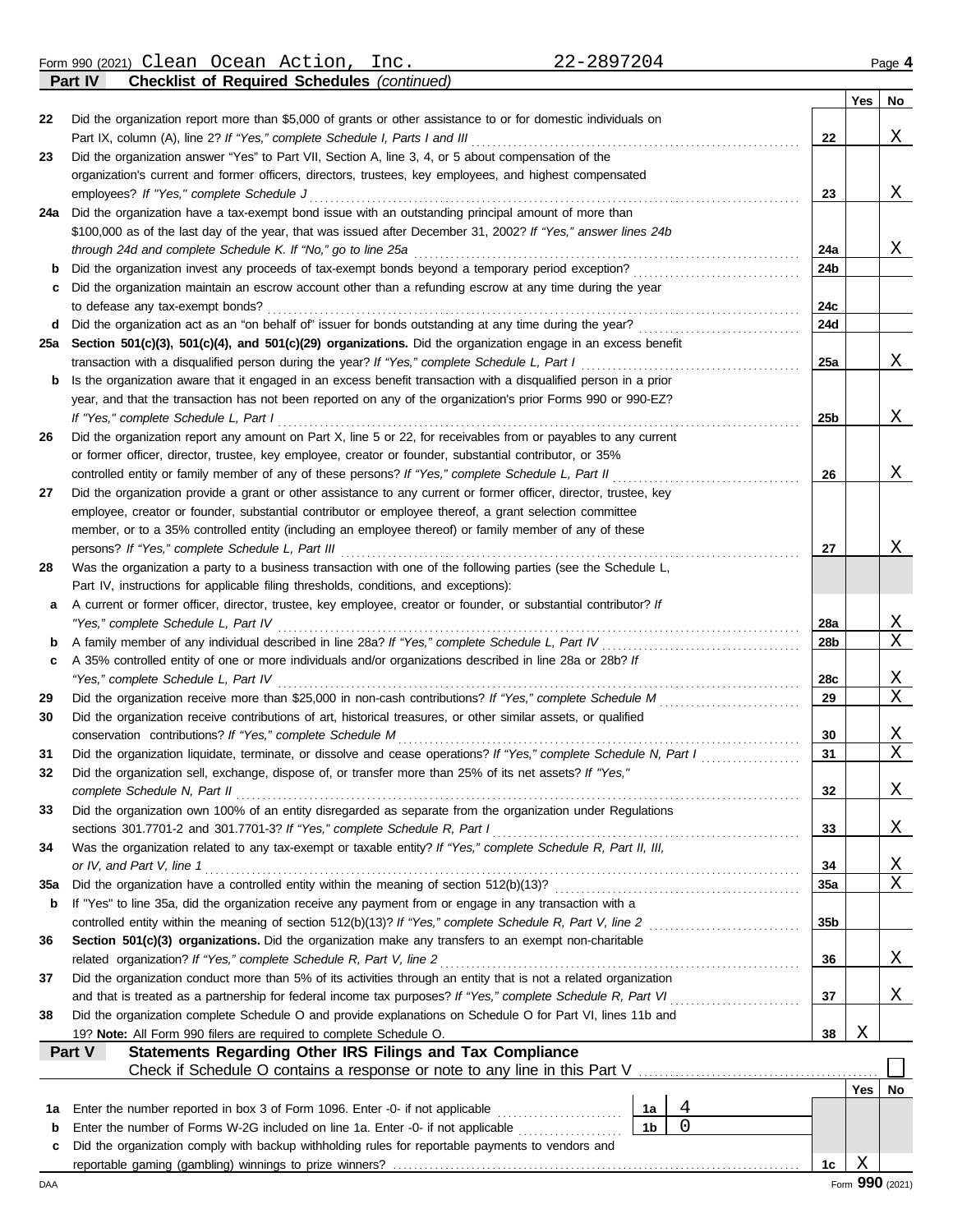|              | 22-2897204<br>Form 990 (2021) Clean Ocean Action, Inc.                                                                             |                |   | Page 5 |
|--------------|------------------------------------------------------------------------------------------------------------------------------------|----------------|---|--------|
|              | Statements Regarding Other IRS Filings and Tax Compliance (continued)<br><b>Part V</b>                                             |                |   | Yes No |
|              | 2a Enter the number of employees reported on Form W-3, Transmittal of Wage and Tax                                                 |                |   |        |
|              | 17<br>Statements, filed for the calendar year ending with or within the year covered by this return<br>2a                          |                |   |        |
| b            | If at least one is reported on line 2a, did the organization file all required federal employment tax returns?                     | 2 <sub>b</sub> | Χ |        |
|              | Note: If the sum of lines 1a and 2a is greater than 250, you may be required to e-file. See instructions.                          |                |   |        |
| за           | Did the organization have unrelated business gross income of \$1,000 or more during the year?                                      | За             |   | Χ      |
| b            | If "Yes," has it filed a Form 990-T for this year? If "No" to line 3b, provide an explanation on Schedule O                        | 3b             |   |        |
| 4a           | At any time during the calendar year, did the organization have an interest in, or a signature or other authority over,            |                |   |        |
|              | a financial account in a foreign country (such as a bank account, securities account, or other financial account)?                 | 4a             |   | Χ      |
| b            | If "Yes," enter the name of the foreign country <b>u</b>                                                                           |                |   |        |
|              | See instructions for filing requirements for FinCEN Form 114, Report of Foreign Bank and Financial Accounts (FBAR).                |                |   |        |
| 5а           | Was the organization a party to a prohibited tax shelter transaction at any time during the tax year?                              | 5a             |   | Χ      |
| b            |                                                                                                                                    | 5b             |   | Χ      |
| c            | If "Yes" to line 5a or 5b, did the organization file Form 8886-T?                                                                  | 5c             |   |        |
| 6а           | Does the organization have annual gross receipts that are normally greater than \$100,000, and did the                             |                |   |        |
|              | organization solicit any contributions that were not tax deductible as charitable contributions?                                   | 6a             |   | Χ      |
| b            | If "Yes," did the organization include with every solicitation an express statement that such contributions or                     |                |   |        |
|              | gifts were not tax deductible?                                                                                                     | 6b             |   |        |
| 7            | Organizations that may receive deductible contributions under section 170(c).                                                      |                |   |        |
| а            | Did the organization receive a payment in excess of \$75 made partly as a contribution and partly for goods                        |                |   |        |
|              | and services provided to the payor?                                                                                                | 7a             | Χ |        |
| b            |                                                                                                                                    | 7b             | Χ |        |
| c            | Did the organization sell, exchange, or otherwise dispose of tangible personal property for which it was                           |                |   |        |
|              | required to file Form 8282?                                                                                                        | 7c             |   | Χ      |
| d            | 7d                                                                                                                                 |                |   |        |
| е            |                                                                                                                                    | 7e             |   | Χ      |
| f            | Did the organization, during the year, pay premiums, directly or indirectly, on a personal benefit contract?                       | 7f             |   | Χ      |
| g            | If the organization received a contribution of qualified intellectual property, did the organization file Form 8899 as required?   | 7g             |   | Χ      |
| h            | If the organization received a contribution of cars, boats, airplanes, or other vehicles, did the organization file a Form 1098-C? | 7h             |   | Χ      |
| 8            | Sponsoring organizations maintaining donor advised funds. Did a donor advised fund maintained by the                               |                |   |        |
|              | sponsoring organization have excess business holdings at any time during the year?                                                 | 8              |   |        |
| 9            | Sponsoring organizations maintaining donor advised funds.                                                                          |                |   |        |
| а            | Did the sponsoring organization make any taxable distributions under section 4966?                                                 | 9a             |   |        |
| b            |                                                                                                                                    | 9b             |   |        |
| 10           | Section 501(c)(7) organizations. Enter:                                                                                            |                |   |        |
| a            | 10a<br>Initiation fees and capital contributions included on Part VIII, line 12 [11] [11] [12] [11] [12] [11] [12] [1              |                |   |        |
|              | 10 <sub>b</sub><br>Gross receipts, included on Form 990, Part VIII, line 12, for public use of club facilities                     |                |   |        |
| 11           | Section 501(c)(12) organizations. Enter:                                                                                           |                |   |        |
| а            | 11a<br>Gross income from members or shareholders                                                                                   |                |   |        |
| b            | Gross income from other sources. (Do not net amounts due or paid to other sources                                                  |                |   |        |
|              | against amounts due or received from them.)<br>11 <sub>b</sub>                                                                     |                |   |        |
| 12a          | Section 4947(a)(1) non-exempt charitable trusts. Is the organization filing Form 990 in lieu of Form 1041?                         | 12a            |   |        |
|              | <b>b</b> If "Yes," enter the amount of tax-exempt interest received or accrued during the year<br>12b                              |                |   |        |
| 13           | Section 501(c)(29) qualified nonprofit health insurance issuers.                                                                   |                |   |        |
| a            | Is the organization licensed to issue qualified health plans in more than one state?                                               | 13а            |   |        |
|              | Note: See the instructions for additional information the organization must report on Schedule O.                                  |                |   |        |
| b            | Enter the amount of reserves the organization is required to maintain by the states in which                                       |                |   |        |
|              | 13 <sub>b</sub>                                                                                                                    |                |   |        |
| $\mathbf{c}$ | 13 <sub>c</sub><br>Enter the amount of reserves on hand                                                                            |                |   |        |
| 14a          | Did the organization receive any payments for indoor tanning services during the tax year?                                         | 14a            |   | Χ      |
| b            | If "Yes," has it filed a Form 720 to report these payments? If "No," provide an explanation on Schedule O                          | 14b            |   |        |
| 15           | Is the organization subject to the section 4960 tax on payment(s) of more than \$1,000,000 in remuneration or                      |                |   |        |
|              | excess parachute payment(s) during the year?                                                                                       | 15             |   | Χ      |
|              | If "Yes," see instructions and file Form 4720, Schedule N.                                                                         |                |   |        |
| 16           | Is the organization an educational institution subject to the section 4968 excise tax on net investment income?                    | 16             |   | Χ      |
|              | If "Yes," complete Form 4720, Schedule O.                                                                                          |                |   |        |
| 17           | Section 501(c)(21) organizations. Did the trust, any disqualified person, or mine operator engage in                               |                |   |        |
|              |                                                                                                                                    | 17             |   |        |
|              | If "Yes," complete Form 6069.                                                                                                      |                |   |        |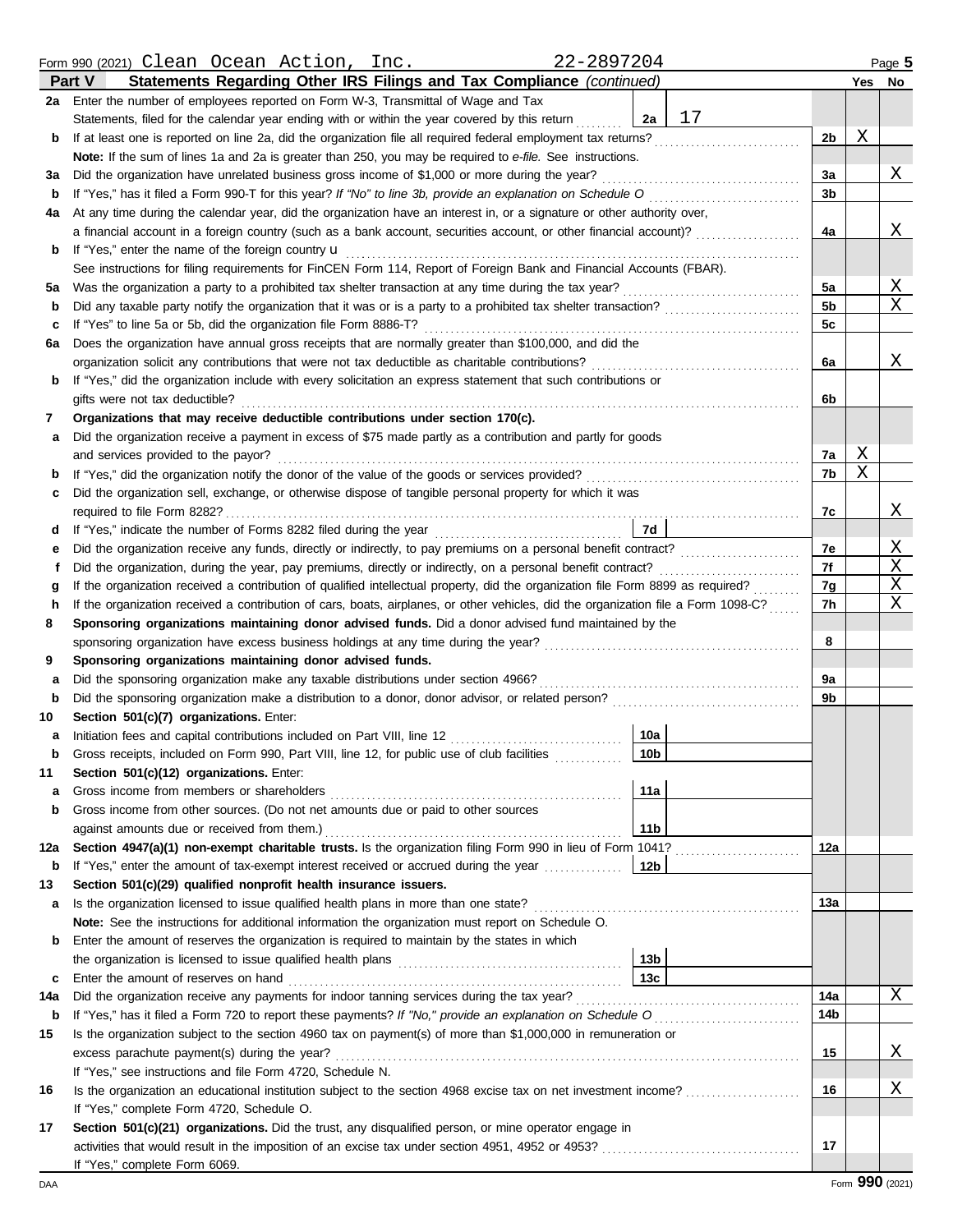| Form 990<br>(2021) | Clean | Ocean | Action | $\bar{m}$<br>ᅩ⊥⊥◡ | ∠∠ | Page <b>b</b> |
|--------------------|-------|-------|--------|-------------------|----|---------------|
|                    |       |       |        |                   |    |               |

| Part VI | Governance, Management, and Disclosure For each "Yes" response to lines 2 through 7b below, and for a "No"                |
|---------|---------------------------------------------------------------------------------------------------------------------------|
|         | response to line 8a, 8b, or 10b below, describe the circumstances, processes, or changes on Schedule O. See instructions. |
|         | $\boxed{\text{X}}$<br>Check if Schedule O contains a response or note to any line in this Part VI                         |

|     | <b>Section A. Governing Body and Management</b>                                                                                     |                         |     |         |  |  |  |
|-----|-------------------------------------------------------------------------------------------------------------------------------------|-------------------------|-----|---------|--|--|--|
|     |                                                                                                                                     |                         | Yes | No      |  |  |  |
|     | 7<br>1a<br>1a Enter the number of voting members of the governing body at the end of the tax year                                   |                         |     |         |  |  |  |
|     | If there are material differences in voting rights among members of the governing body, or                                          |                         |     |         |  |  |  |
|     | if the governing body delegated broad authority to an executive committee or similar                                                |                         |     |         |  |  |  |
|     | committee, explain on Schedule O.                                                                                                   |                         |     |         |  |  |  |
| b   | 7<br>1b<br>Enter the number of voting members included on line 1a, above, who are independent                                       |                         |     |         |  |  |  |
| 2   | Did any officer, director, trustee, or key employee have a family relationship or a business relationship with                      |                         |     |         |  |  |  |
|     | any other officer, director, trustee, or key employee?                                                                              | 2                       |     | Χ       |  |  |  |
| 3   | Did the organization delegate control over management duties customarily performed by or under the direct                           |                         |     |         |  |  |  |
|     | supervision of officers, directors, trustees, or key employees to a management company or other person?                             | 3                       |     | Χ       |  |  |  |
| 4   | Did the organization make any significant changes to its governing documents since the prior Form 990 was filed?                    | $\overline{\mathbf{4}}$ |     | X       |  |  |  |
| 5   |                                                                                                                                     | 5                       |     | X       |  |  |  |
| 6   |                                                                                                                                     | 6                       |     | X       |  |  |  |
| 7a  | Did the organization have members, stockholders, or other persons who had the power to elect or appoint                             |                         |     |         |  |  |  |
|     | one or more members of the governing body?                                                                                          | 7a                      |     | Χ       |  |  |  |
| b   | Are any governance decisions of the organization reserved to (or subject to approval by) members,                                   |                         |     |         |  |  |  |
|     | stockholders, or persons other than the governing body?                                                                             | 7b                      |     | Χ       |  |  |  |
| 8   | Did the organization contemporaneously document the meetings held or written actions undertaken during the year by the following:   |                         |     |         |  |  |  |
| а   | The governing body?                                                                                                                 | 8a                      | Χ   |         |  |  |  |
| b   | Each committee with authority to act on behalf of the governing body?                                                               | 8b                      | X   |         |  |  |  |
| 9   | Is there any officer, director, trustee, or key employee listed in Part VII, Section A, who cannot be reached at                    |                         |     | Χ       |  |  |  |
| 9   |                                                                                                                                     |                         |     |         |  |  |  |
|     | Section B. Policies (This Section B requests information about policies not required by the Internal Revenue Code.)                 |                         |     |         |  |  |  |
|     |                                                                                                                                     | <b>10a</b>              | Yes | No<br>X |  |  |  |
| 10a | If "Yes," did the organization have written policies and procedures governing the activities of such chapters,                      |                         |     |         |  |  |  |
| b   | affiliates, and branches to ensure their operations are consistent with the organization's exempt purposes?                         | 10 <sub>b</sub>         |     |         |  |  |  |
| 11a | Has the organization provided a complete copy of this Form 990 to all members of its governing body before filing the form?         | 11a                     | Χ   |         |  |  |  |
| b   | Describe on Schedule O the process, if any, used by the organization to review this Form 990.                                       |                         |     |         |  |  |  |
| 12a |                                                                                                                                     | 12a                     | Χ   |         |  |  |  |
| b   | Were officers, directors, or trustees, and key employees required to disclose annually interests that could give rise to conflicts? | 12 <sub>b</sub>         | Χ   |         |  |  |  |
| c   | Did the organization regularly and consistently monitor and enforce compliance with the policy? If "Yes,"                           |                         |     |         |  |  |  |
|     | describe on Schedule O how this was done                                                                                            | 12c                     | Χ   |         |  |  |  |
| 13  | Did the organization have a written whistleblower policy?                                                                           | 13                      | Χ   |         |  |  |  |
| 14  |                                                                                                                                     | 14                      | X   |         |  |  |  |
| 15  | Did the process for determining compensation of the following persons include a review and approval by                              |                         |     |         |  |  |  |
|     | independent persons, comparability data, and contemporaneous substantiation of the deliberation and decision?                       |                         |     |         |  |  |  |
| a   | The organization's CEO, Executive Director, or top management official                                                              | 15a                     | Χ   |         |  |  |  |
| b   | Other officers or key employees of the organization                                                                                 | 15b                     | Χ   |         |  |  |  |
|     | If "Yes" to line 15a or 15b, describe the process on Schedule O. See instructions.                                                  |                         |     |         |  |  |  |
| 16a | Did the organization invest in, contribute assets to, or participate in a joint venture or similar arrangement                      |                         |     |         |  |  |  |
|     | with a taxable entity during the year?                                                                                              | 16a                     |     | Χ       |  |  |  |
| b   | If "Yes," did the organization follow a written policy or procedure requiring the organization to evaluate its                      |                         |     |         |  |  |  |
|     | participation in joint venture arrangements under applicable federal tax law, and take steps to safeguard the                       |                         |     |         |  |  |  |
|     |                                                                                                                                     | 16b                     |     |         |  |  |  |
|     | <b>Section C. Disclosure</b>                                                                                                        |                         |     |         |  |  |  |
| 17  | List the states with which a copy of this Form 990 is required to be filed $\mathbf{u}$ NJ                                          |                         |     |         |  |  |  |
| 18  | Section 6104 requires an organization to make its Forms 1023 (1024 or 1024-A, if applicable), 990, and 990-T (section 501(c)        |                         |     |         |  |  |  |
|     | (3)s only) available for public inspection. Indicate how you made these available. Check all that apply.                            |                         |     |         |  |  |  |
|     | Χ<br>$ X $ Upon request<br>Own website<br>Another's website<br>Other (explain on Schedule O)                                        |                         |     |         |  |  |  |
| 19  | Describe on Schedule O whether (and if so, how) the organization made its governing documents, conflict of interest policy, and     |                         |     |         |  |  |  |

financial statements available to the public during the tax year.

**20** State the name, address, and telephone number of the person who possesses the organization's books and records u

Clean Ocean Action, Inc. 49 Avenel Boulevard

DAA Form **990** (2021)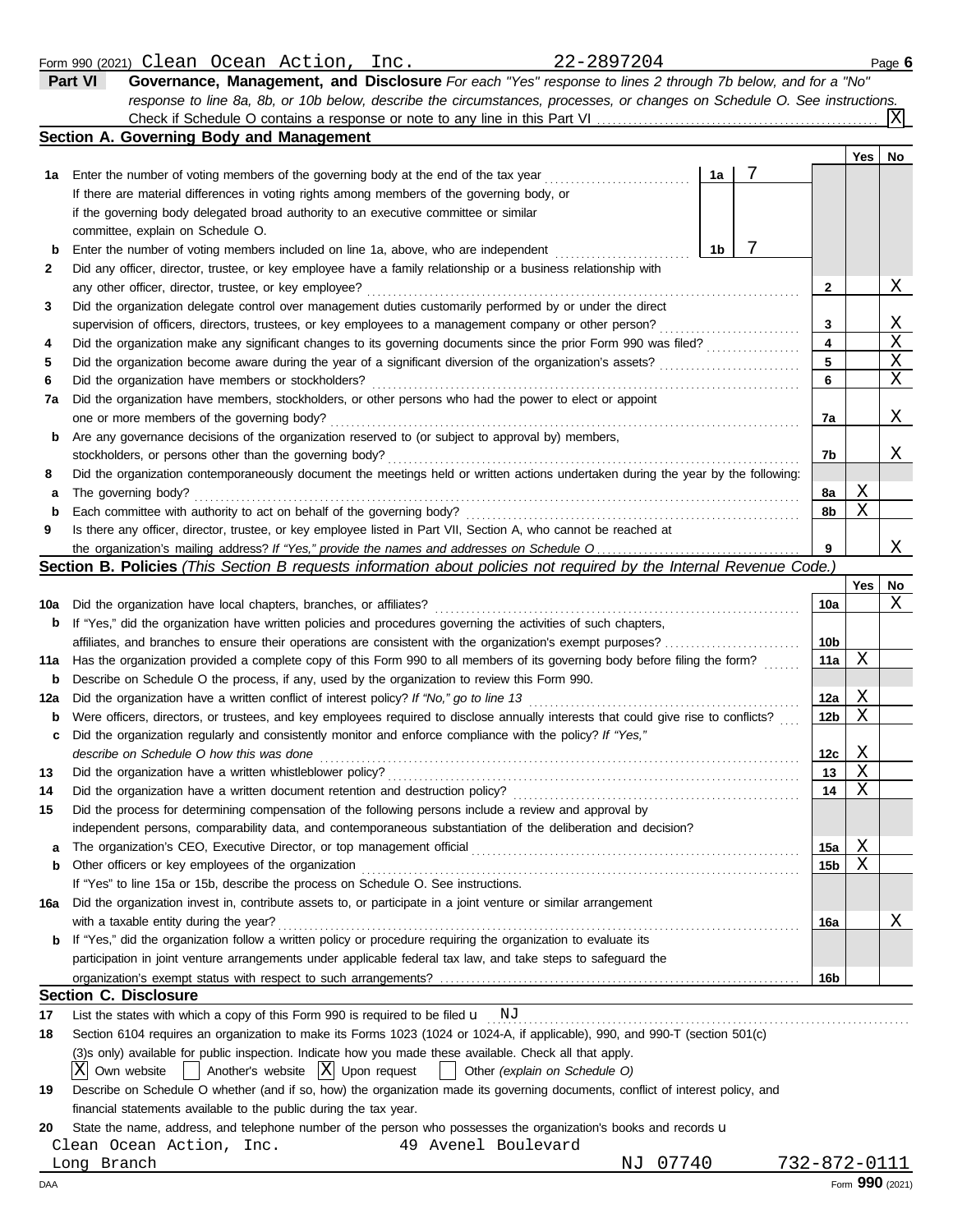| <b>Part VII</b>          | Compensation of Officers, Directors, Trustees, Key Employees, Highest Compensated Employees, and                                                                                                                                                                                                                           |
|--------------------------|----------------------------------------------------------------------------------------------------------------------------------------------------------------------------------------------------------------------------------------------------------------------------------------------------------------------------|
|                          | <b>Independent Contractors</b>                                                                                                                                                                                                                                                                                             |
|                          | Check if Schedule O contains a response or note to any line in this Part VII                                                                                                                                                                                                                                               |
| Section A.               | Officers, Directors, Trustees, Key Employees, and Highest Compensated Employees                                                                                                                                                                                                                                            |
| organization's tax year. | 1a Complete this table for all persons required to be listed. Report compensation for the calendar year ending with or within the                                                                                                                                                                                          |
|                          | • List all of the organization's <b>current</b> officers, directors, trustees (whether individuals or organizations), regardless of amount of<br>compensation. Enter -0- in columns (D), (E), and (F) if no compensation was paid.                                                                                         |
|                          | • List all of the organization's <b>current</b> key employees, if any. See instructions for definition of "key employee."                                                                                                                                                                                                  |
|                          | • List the organization's five current highest compensated employees (other than an officer, director, trustee, or key employee)<br>who received reportable compensation (box 5 of Form W-2, Form 1099-MISC, and/or box 1 of Form 1099-NEC) of more than<br>\$100,000 from the organization and any related organizations. |
|                          | • List all of the organization's former officers, key employees, and highest compensated employees who received more than<br>\$100,000 of reportable compensation from the organization and any related organizations.                                                                                                     |
|                          | • List all of the organization's <b>former directors or trustees</b> that received, in the capacity as a former director or trustee of the<br>organization, more than \$10,000 of reportable compensation from the organization and any related organizations.                                                             |

See the instructions for the order in which to list the persons above.

Check this box if neither the organization nor any related organization compensated any current officer, director, or trustee.

| (A)<br>Name and title          | (B)<br>Average<br>hours<br>per week                                         | (C)<br>Position<br>(do not check more than one<br>box, unless person is both an<br>officer and a director/trustee) |                       |             |              |                                 |        | (D)<br>Reportable<br>compensation<br>from the | (E)<br>Reportable<br>compensation<br>from related | (F)<br>Estimated amount<br>of other<br>compensation   |
|--------------------------------|-----------------------------------------------------------------------------|--------------------------------------------------------------------------------------------------------------------|-----------------------|-------------|--------------|---------------------------------|--------|-----------------------------------------------|---------------------------------------------------|-------------------------------------------------------|
|                                | (list any<br>hours for<br>related<br>organizations<br>below<br>dotted line) | Individual<br>or director<br>trustee                                                                               | Institutional trustee | Officer     | Key employee | Highest compensated<br>employee | Former | organization (W-2/<br>1099-MISC/<br>1099-NEC) | organizations (W-2/<br>1099-MISC/<br>1099-NEC)    | from the<br>organization and<br>related organizations |
| (1) Tom Fagan<br>President     | 1.00<br>0.00                                                                | $\mathbf X$                                                                                                        |                       | $\mathbf X$ |              |                                 |        | 0                                             | 0                                                 | 0                                                     |
| (2) Jeff Martin                |                                                                             |                                                                                                                    |                       |             |              |                                 |        |                                               |                                                   |                                                       |
| Vice President                 | 1.00<br>0.00                                                                | $\mathbf X$                                                                                                        |                       | $\mathbf X$ |              |                                 |        | 0                                             | 0                                                 | $\Omega$                                              |
| $(3)$ Valarie Montecalvo       | 1.00                                                                        |                                                                                                                    |                       |             |              |                                 |        |                                               |                                                   |                                                       |
| Treasurer<br>(4) Joey Garofalo | 0.00                                                                        | X                                                                                                                  |                       | X           |              |                                 |        | 0                                             | 0                                                 | 0                                                     |
|                                | 1.00                                                                        |                                                                                                                    |                       |             |              |                                 |        |                                               |                                                   |                                                       |
| Secretary                      | 0.00                                                                        | $\mathbf X$                                                                                                        |                       | X           |              |                                 |        | 0                                             | 0                                                 | $\overline{0}$                                        |
| (5) Pat Bennekamper            | 1.00                                                                        |                                                                                                                    |                       |             |              |                                 |        |                                               |                                                   |                                                       |
| Trustee<br>(6) Shari O'Connor  | 0.00                                                                        | $\mathbf X$                                                                                                        |                       |             |              |                                 |        | 0                                             | 0                                                 | $\overline{0}$                                        |
| Trustee                        | 1.00<br>0.00                                                                | X                                                                                                                  |                       |             |              |                                 |        | 0                                             | 0                                                 | 0                                                     |
| (7) Jim Lovgren                |                                                                             |                                                                                                                    |                       |             |              |                                 |        |                                               |                                                   |                                                       |
| Trustee                        | 1.00<br>0.00                                                                | Χ                                                                                                                  |                       |             |              |                                 |        | 0                                             | 0                                                 | $\Omega$                                              |
| (8) Cindy Zipf                 | 60.00                                                                       |                                                                                                                    |                       |             |              |                                 |        |                                               |                                                   |                                                       |
| Exec. Direct                   | 0.00                                                                        |                                                                                                                    |                       | $\mathbf X$ |              |                                 |        | 75,000                                        | 0                                                 | 19,016                                                |
| (9) Mary-Beth Thompson         |                                                                             |                                                                                                                    |                       |             |              |                                 |        |                                               |                                                   |                                                       |
| Operat. Dir.                   | 50.00<br>0.00                                                               |                                                                                                                    |                       | $\mathbf X$ |              |                                 |        | 58,000                                        | 0                                                 | 0                                                     |
| (10)                           |                                                                             |                                                                                                                    |                       |             |              |                                 |        |                                               |                                                   |                                                       |
|                                |                                                                             |                                                                                                                    |                       |             |              |                                 |        |                                               |                                                   |                                                       |
| (11)                           |                                                                             |                                                                                                                    |                       |             |              |                                 |        |                                               |                                                   |                                                       |
|                                |                                                                             |                                                                                                                    |                       |             |              |                                 |        |                                               |                                                   |                                                       |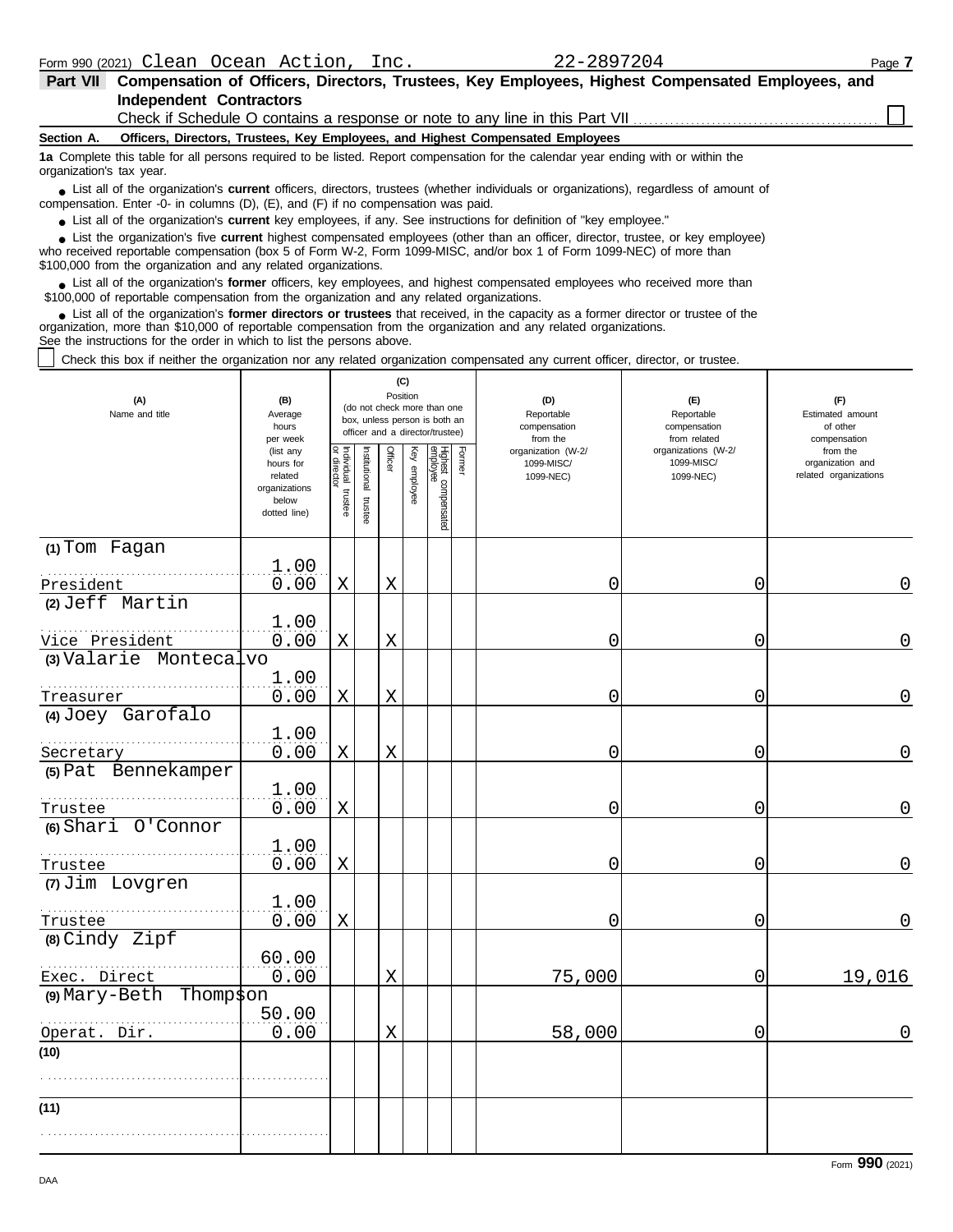|              | Form 990 (2021) Clean Ocean Action,                                                                                                                                                                                                                    |                                                                             |                                        |                       | Inc.    |                 |                                                                                                 |        | 22-2897204                                                                                             |                                                   |                                                       |                                                     | Page 8              |  |
|--------------|--------------------------------------------------------------------------------------------------------------------------------------------------------------------------------------------------------------------------------------------------------|-----------------------------------------------------------------------------|----------------------------------------|-----------------------|---------|-----------------|-------------------------------------------------------------------------------------------------|--------|--------------------------------------------------------------------------------------------------------|---------------------------------------------------|-------------------------------------------------------|-----------------------------------------------------|---------------------|--|
|              | Part VII                                                                                                                                                                                                                                               |                                                                             |                                        |                       |         |                 |                                                                                                 |        | Section A. Officers, Directors, Trustees, Key Employees, and Highest Compensated Employees (continued) |                                                   |                                                       |                                                     |                     |  |
|              | (A)<br>Name and title                                                                                                                                                                                                                                  | (B)<br>Average<br>hours<br>per week                                         |                                        |                       |         | (C)<br>Position | (do not check more than one<br>box, unless person is both an<br>officer and a director/trustee) |        | (D)<br>Reportable<br>compensation<br>from the                                                          | (E)<br>Reportable<br>compensation<br>from related |                                                       | (F)<br>Estimated amount<br>of other<br>compensation |                     |  |
|              |                                                                                                                                                                                                                                                        | (list any<br>hours for<br>related<br>organizations<br>below<br>dotted line) | Individual 1<br>or director<br>trustee | Institutional trustee | Officer | Key employee    | Highest compensated<br>employee                                                                 | Former | organization (W-2/<br>1099-MISC/<br>1099-NEC)                                                          | organizations (W-2/<br>1099-MISC/<br>1099-NEC)    | from the<br>organization and<br>related organizations |                                                     |                     |  |
|              |                                                                                                                                                                                                                                                        |                                                                             |                                        |                       |         |                 |                                                                                                 |        |                                                                                                        |                                                   |                                                       |                                                     |                     |  |
|              |                                                                                                                                                                                                                                                        |                                                                             |                                        |                       |         |                 |                                                                                                 |        |                                                                                                        |                                                   |                                                       |                                                     |                     |  |
|              |                                                                                                                                                                                                                                                        |                                                                             |                                        |                       |         |                 |                                                                                                 |        |                                                                                                        |                                                   |                                                       |                                                     |                     |  |
|              |                                                                                                                                                                                                                                                        |                                                                             |                                        |                       |         |                 |                                                                                                 |        |                                                                                                        |                                                   |                                                       |                                                     |                     |  |
|              |                                                                                                                                                                                                                                                        |                                                                             |                                        |                       |         |                 |                                                                                                 |        |                                                                                                        |                                                   |                                                       |                                                     |                     |  |
|              |                                                                                                                                                                                                                                                        |                                                                             |                                        |                       |         |                 |                                                                                                 |        |                                                                                                        |                                                   |                                                       |                                                     |                     |  |
|              |                                                                                                                                                                                                                                                        |                                                                             |                                        |                       |         |                 |                                                                                                 |        |                                                                                                        |                                                   |                                                       |                                                     |                     |  |
|              |                                                                                                                                                                                                                                                        |                                                                             |                                        |                       |         |                 |                                                                                                 |        |                                                                                                        |                                                   |                                                       |                                                     |                     |  |
|              | Total from continuation sheets to Part VII, Section A                                                                                                                                                                                                  |                                                                             |                                        |                       |         |                 |                                                                                                 | u<br>u | 133,000                                                                                                |                                                   |                                                       |                                                     | 19,016              |  |
| $\mathbf{2}$ | Total number of individuals (including but not limited to those listed above) who received more than \$100,000 of<br>reportable compensation from the organization $\mathbf u$ 0                                                                       |                                                                             |                                        |                       |         |                 |                                                                                                 |        | 133,000                                                                                                |                                                   |                                                       |                                                     | 19,016              |  |
|              |                                                                                                                                                                                                                                                        |                                                                             |                                        |                       |         |                 |                                                                                                 |        |                                                                                                        |                                                   |                                                       |                                                     | <b>Yes</b><br>No    |  |
| 3            | Did the organization list any former officer, director, trustee, key employee, or highest compensated                                                                                                                                                  |                                                                             |                                        |                       |         |                 |                                                                                                 |        |                                                                                                        |                                                   |                                                       | 3                                                   | Χ                   |  |
| 4            | For any individual listed on line 1a, is the sum of reportable compensation and other compensation from the<br>organization and related organizations greater than \$150,000? If "Yes," complete Schedule J for such                                   |                                                                             |                                        |                       |         |                 |                                                                                                 |        |                                                                                                        |                                                   |                                                       |                                                     |                     |  |
|              |                                                                                                                                                                                                                                                        |                                                                             |                                        |                       |         |                 |                                                                                                 |        |                                                                                                        |                                                   |                                                       | 4                                                   | X                   |  |
| 5            | Did any person listed on line 1a receive or accrue compensation from any unrelated organization or individual                                                                                                                                          |                                                                             |                                        |                       |         |                 |                                                                                                 |        |                                                                                                        |                                                   |                                                       | 5                                                   | Χ                   |  |
|              | Section B. Independent Contractors                                                                                                                                                                                                                     |                                                                             |                                        |                       |         |                 |                                                                                                 |        |                                                                                                        |                                                   |                                                       |                                                     |                     |  |
| 1            | Complete this table for your five highest compensated independent contractors that received more than \$100,000 of<br>compensation from the organization. Report compensation for the calendar year ending with or within the organization's tax year. |                                                                             |                                        |                       |         |                 |                                                                                                 |        |                                                                                                        |                                                   |                                                       |                                                     |                     |  |
|              |                                                                                                                                                                                                                                                        | (A)<br>Name and business address                                            |                                        |                       |         |                 |                                                                                                 |        |                                                                                                        | (B)<br>Description of services                    |                                                       |                                                     | (C)<br>Compensation |  |
|              |                                                                                                                                                                                                                                                        |                                                                             |                                        |                       |         |                 |                                                                                                 |        |                                                                                                        |                                                   |                                                       |                                                     |                     |  |
|              |                                                                                                                                                                                                                                                        |                                                                             |                                        |                       |         |                 |                                                                                                 |        |                                                                                                        |                                                   |                                                       |                                                     |                     |  |
|              |                                                                                                                                                                                                                                                        |                                                                             |                                        |                       |         |                 |                                                                                                 |        |                                                                                                        |                                                   |                                                       |                                                     |                     |  |
|              |                                                                                                                                                                                                                                                        |                                                                             |                                        |                       |         |                 |                                                                                                 |        |                                                                                                        |                                                   |                                                       |                                                     |                     |  |
|              |                                                                                                                                                                                                                                                        |                                                                             |                                        |                       |         |                 |                                                                                                 |        |                                                                                                        |                                                   |                                                       |                                                     |                     |  |
| 2            | Total number of independent contractors (including but not limited to those listed above) who                                                                                                                                                          |                                                                             |                                        |                       |         |                 |                                                                                                 |        |                                                                                                        |                                                   |                                                       |                                                     |                     |  |
|              | received more than $$100,000$ of compensation from the organization $\mathbf u$                                                                                                                                                                        |                                                                             |                                        |                       |         |                 |                                                                                                 |        |                                                                                                        | 0                                                 |                                                       |                                                     |                     |  |

|  |  | Form 990 (2021) |
|--|--|-----------------|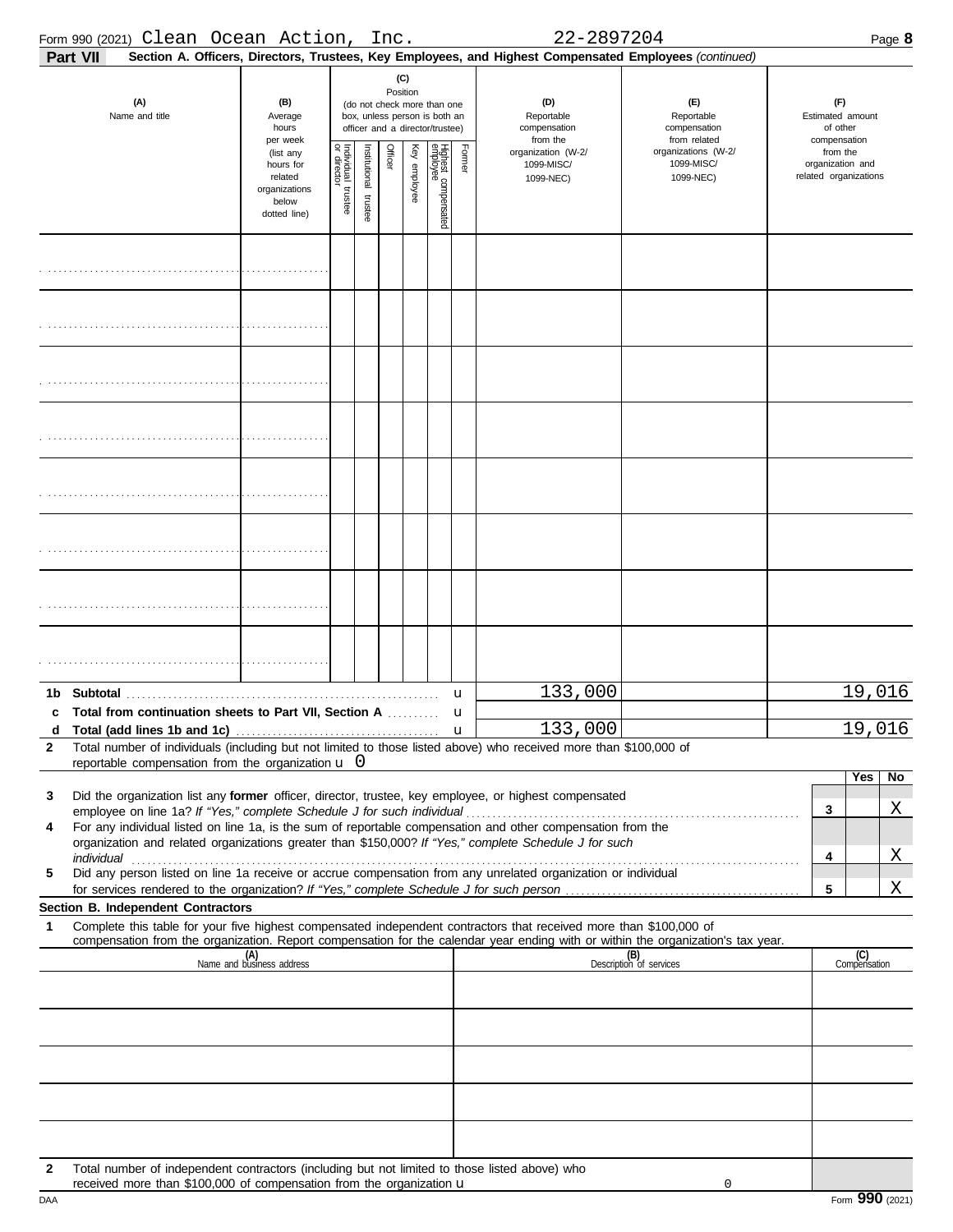| Form 990 (2021) Clean Ocean Action, |                             |  | 22-2897204 | Page $\bm{9}$ |
|-------------------------------------|-----------------------------|--|------------|---------------|
| <b>Part VIII</b>                    | <b>Statement of Revenue</b> |  |            |               |

Clean Ocean Action, Inc. 22-2897204

Check if Schedule O contains a response or note to any line in this Part VIII . . . . . . . . . . . . . . . . . . . . . . . . . . . . . . . . . . . . . . . . . . . .

|                                                                  |        |                                                                                                               |    |                |                        |                      | (A)<br>Total revenue | (B)<br>Related or exempt<br>function revenue | (C)<br>Unrelated<br>business revenue | (D)<br>Revenue excluded<br>from tax under |
|------------------------------------------------------------------|--------|---------------------------------------------------------------------------------------------------------------|----|----------------|------------------------|----------------------|----------------------|----------------------------------------------|--------------------------------------|-------------------------------------------|
|                                                                  |        |                                                                                                               |    |                |                        |                      |                      |                                              |                                      | sections 512-514                          |
|                                                                  |        | 1a Federated campaigns                                                                                        |    |                | 1a                     |                      |                      |                                              |                                      |                                           |
| <b>Contributions, Gifts, Grants</b><br>and Other Similar Amounts |        | <b>b</b> Membership dues <i></i>                                                                              |    |                | 1 <sub>b</sub>         |                      |                      |                                              |                                      |                                           |
|                                                                  |        | c Fundraising events                                                                                          |    |                | 1 <sub>c</sub>         |                      |                      |                                              |                                      |                                           |
|                                                                  |        | d Related organizations                                                                                       |    |                | 1 <sub>d</sub>         |                      |                      |                                              |                                      |                                           |
|                                                                  |        | <b>e</b> Government grants (contributions)                                                                    |    | .              | 1e                     | 167,396              |                      |                                              |                                      |                                           |
|                                                                  |        | f All other contributions, gifts, grants,<br>and similar amounts not included above                           |    |                | 1f                     | 1,029,169            |                      |                                              |                                      |                                           |
|                                                                  |        | g Noncash contributions included in                                                                           |    |                |                        |                      |                      |                                              |                                      |                                           |
|                                                                  |        |                                                                                                               |    |                | 1g $ $ \$              | 2,633                |                      |                                              |                                      |                                           |
|                                                                  |        |                                                                                                               |    |                |                        | $\mathbf u$          | 1,196,565            |                                              |                                      |                                           |
|                                                                  |        |                                                                                                               |    |                |                        | <b>Business Code</b> |                      |                                              |                                      |                                           |
|                                                                  | 2a     |                                                                                                               |    |                |                        |                      |                      |                                              |                                      |                                           |
|                                                                  | b      |                                                                                                               |    |                |                        |                      |                      |                                              |                                      |                                           |
| Program Service<br>Revenue                                       | с<br>d |                                                                                                               |    |                |                        |                      |                      |                                              |                                      |                                           |
|                                                                  |        |                                                                                                               |    |                |                        |                      |                      |                                              |                                      |                                           |
|                                                                  |        | f All other program service revenue                                                                           |    |                |                        |                      |                      |                                              |                                      |                                           |
|                                                                  |        |                                                                                                               |    |                |                        | u                    |                      |                                              |                                      |                                           |
|                                                                  | 3      | Investment income (including dividends, interest, and                                                         |    |                |                        |                      |                      |                                              |                                      |                                           |
|                                                                  |        |                                                                                                               |    |                |                        | u                    | 259                  |                                              |                                      | 259                                       |
|                                                                  | 4      | Income from investment of tax-exempt bond proceeds                                                            |    |                |                        | u                    |                      |                                              |                                      |                                           |
|                                                                  | 5      |                                                                                                               |    |                |                        | u                    |                      |                                              |                                      |                                           |
|                                                                  |        |                                                                                                               |    | (i) Real       |                        | (ii) Personal        |                      |                                              |                                      |                                           |
|                                                                  | 6а     | Gross rents                                                                                                   | 6а |                |                        |                      |                      |                                              |                                      |                                           |
|                                                                  |        | Less: rental expenses                                                                                         | 6b |                |                        |                      |                      |                                              |                                      |                                           |
|                                                                  |        | Rental inc. or (loss)                                                                                         | 6c |                |                        |                      |                      |                                              |                                      |                                           |
|                                                                  | d      | <b>7a</b> Gross amount from                                                                                   |    |                |                        | u                    |                      |                                              |                                      |                                           |
|                                                                  |        | sales of assets                                                                                               |    | (i) Securities |                        | (ii) Other           |                      |                                              |                                      |                                           |
|                                                                  |        | other than inventory                                                                                          | 7a |                |                        |                      |                      |                                              |                                      |                                           |
|                                                                  |        | <b>b</b> Less: cost or other                                                                                  | 7b |                |                        |                      |                      |                                              |                                      |                                           |
| Revenue                                                          |        | basis and sales exps.<br>c Gain or (loss)                                                                     | 7c |                |                        |                      |                      |                                              |                                      |                                           |
|                                                                  |        |                                                                                                               |    |                |                        | u                    |                      |                                              |                                      |                                           |
| Other                                                            |        | 8a Gross income from fundraising events                                                                       |    |                |                        |                      |                      |                                              |                                      |                                           |
|                                                                  |        | (not including $\quad \quad \text{\$} \quad \quad \ldots \quad \ldots \quad \ldots \quad \ldots \quad \ldots$ |    |                |                        |                      |                      |                                              |                                      |                                           |
|                                                                  |        | of contributions reported on line                                                                             |    |                |                        |                      |                      |                                              |                                      |                                           |
|                                                                  |        | 1c). See Part IV, line 18                                                                                     |    |                | 8а                     | 5,480                |                      |                                              |                                      |                                           |
|                                                                  |        | <b>b</b> Less: direct expenses                                                                                |    |                | 8b                     |                      |                      |                                              |                                      |                                           |
|                                                                  |        | c Net income or (loss) from fundraising events                                                                |    |                |                        | u                    | 5,480                |                                              |                                      | 5,480                                     |
|                                                                  |        | 9a Gross income from gaming                                                                                   |    |                |                        |                      |                      |                                              |                                      |                                           |
|                                                                  |        | activities. See Part IV, line 19                                                                              |    |                | 9а                     |                      |                      |                                              |                                      |                                           |
|                                                                  |        | <b>b</b> Less: direct expenses                                                                                |    |                | 9 <sub>b</sub>         |                      |                      |                                              |                                      |                                           |
|                                                                  |        | c Net income or (loss) from gaming activities                                                                 |    |                |                        | u                    |                      |                                              |                                      |                                           |
|                                                                  |        | 10a Gross sales of inventory, less<br>returns and allowances                                                  |    |                |                        |                      |                      |                                              |                                      |                                           |
|                                                                  |        | <b>b</b> Less: cost of goods sold                                                                             |    | .              | 10a<br>10 <sub>b</sub> |                      |                      |                                              |                                      |                                           |
|                                                                  |        | <b>c</b> Net income or (loss) from sales of inventory                                                         |    |                |                        | $\mathbf{u}$         |                      |                                              |                                      |                                           |
|                                                                  |        |                                                                                                               |    |                |                        | <b>Business Code</b> |                      |                                              |                                      |                                           |
|                                                                  | 11a    |                                                                                                               |    |                |                        |                      |                      |                                              |                                      |                                           |
|                                                                  | b      |                                                                                                               |    |                |                        |                      |                      |                                              |                                      |                                           |
| Miscellaneous<br>Revenue                                         |        |                                                                                                               |    |                |                        |                      |                      |                                              |                                      |                                           |
|                                                                  |        |                                                                                                               |    |                |                        |                      |                      |                                              |                                      |                                           |
|                                                                  |        |                                                                                                               |    |                |                        | u                    |                      |                                              |                                      |                                           |
|                                                                  |        |                                                                                                               |    |                |                        | $\mathbf{u}$         | 1,202,304            | 0                                            | 0                                    | 5,739                                     |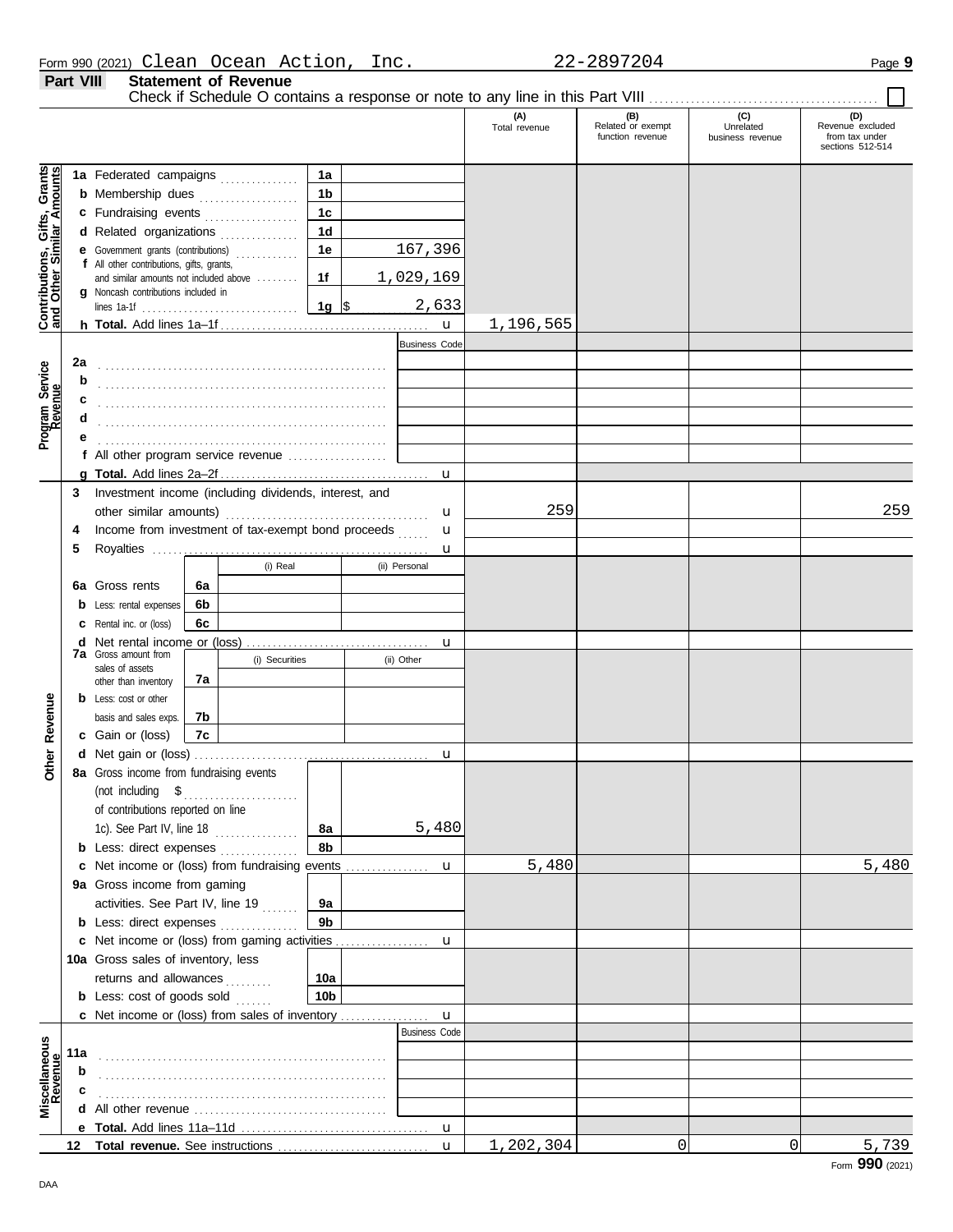|              | Section 501(c)(3) and 501(c)(4) organizations must complete all columns. All other organizations must complete column (A).<br>Check if Schedule O contains a response or note to any line in this Part IX                                                                                                                                                                                                                                                                                                                 |                       |                        |                       |                    |
|--------------|---------------------------------------------------------------------------------------------------------------------------------------------------------------------------------------------------------------------------------------------------------------------------------------------------------------------------------------------------------------------------------------------------------------------------------------------------------------------------------------------------------------------------|-----------------------|------------------------|-----------------------|--------------------|
|              | Do not include amounts reported on lines 6b, 7b,                                                                                                                                                                                                                                                                                                                                                                                                                                                                          | (A)<br>Total expenses | (B)<br>Program service | (C)<br>Management and | (D)<br>Fundraising |
|              | 8b, 9b, and 10b of Part VIII.                                                                                                                                                                                                                                                                                                                                                                                                                                                                                             |                       | expenses               | general expenses      | expenses           |
| 1            | Grants and other assistance to domestic organizations                                                                                                                                                                                                                                                                                                                                                                                                                                                                     |                       |                        |                       |                    |
|              | and domestic governments. See Part IV, line 21                                                                                                                                                                                                                                                                                                                                                                                                                                                                            |                       |                        |                       |                    |
| $\mathbf{2}$ | Grants and other assistance to domestic                                                                                                                                                                                                                                                                                                                                                                                                                                                                                   |                       |                        |                       |                    |
|              | individuals. See Part IV, line 22                                                                                                                                                                                                                                                                                                                                                                                                                                                                                         |                       |                        |                       |                    |
| 3            | Grants and other assistance to foreign                                                                                                                                                                                                                                                                                                                                                                                                                                                                                    |                       |                        |                       |                    |
|              | organizations, foreign governments, and                                                                                                                                                                                                                                                                                                                                                                                                                                                                                   |                       |                        |                       |                    |
|              | foreign individuals. See Part IV, lines 15 and 16                                                                                                                                                                                                                                                                                                                                                                                                                                                                         |                       |                        |                       |                    |
| 4            | Benefits paid to or for members                                                                                                                                                                                                                                                                                                                                                                                                                                                                                           |                       |                        |                       |                    |
| 5            | Compensation of current officers, directors,                                                                                                                                                                                                                                                                                                                                                                                                                                                                              |                       |                        |                       |                    |
|              |                                                                                                                                                                                                                                                                                                                                                                                                                                                                                                                           | 133,000               | 79,450                 | 44,000                | 9,550              |
| 6            | Compensation not included above to disqualified                                                                                                                                                                                                                                                                                                                                                                                                                                                                           |                       |                        |                       |                    |
|              | persons (as defined under section 4958(f)(1)) and                                                                                                                                                                                                                                                                                                                                                                                                                                                                         |                       |                        |                       |                    |
|              | persons described in section 4958(c)(3)(B)                                                                                                                                                                                                                                                                                                                                                                                                                                                                                |                       |                        |                       |                    |
| 7            | Other salaries and wages                                                                                                                                                                                                                                                                                                                                                                                                                                                                                                  | 322,871               | 315,214                | 3,063                 | 4,594              |
| 8            | Pension plan accruals and contributions (include                                                                                                                                                                                                                                                                                                                                                                                                                                                                          |                       |                        |                       |                    |
|              | section 401(k) and 403(b) employer contributions)                                                                                                                                                                                                                                                                                                                                                                                                                                                                         |                       |                        |                       |                    |
| 9            | Other employee benefits                                                                                                                                                                                                                                                                                                                                                                                                                                                                                                   | 25,738                | 22,284                 | 2,656                 | 798                |
| 10           | Payroll taxes<br>.                                                                                                                                                                                                                                                                                                                                                                                                                                                                                                        | 37,832                | 32,751                 | 3,904                 | 1,177              |
| 11           | Fees for services (nonemployees):                                                                                                                                                                                                                                                                                                                                                                                                                                                                                         |                       |                        |                       |                    |
| a            | Management                                                                                                                                                                                                                                                                                                                                                                                                                                                                                                                |                       |                        |                       |                    |
| b            | Legal                                                                                                                                                                                                                                                                                                                                                                                                                                                                                                                     | 20,400                | 15,300                 | 5,100                 |                    |
| c            |                                                                                                                                                                                                                                                                                                                                                                                                                                                                                                                           | 6,000                 |                        | 6,000                 |                    |
| d            |                                                                                                                                                                                                                                                                                                                                                                                                                                                                                                                           |                       |                        |                       |                    |
| е            | Professional fundraising services. See Part IV, line 17                                                                                                                                                                                                                                                                                                                                                                                                                                                                   |                       |                        |                       |                    |
| f            | Investment management fees                                                                                                                                                                                                                                                                                                                                                                                                                                                                                                |                       |                        |                       |                    |
| g            | Other. (If line 11g amount exceeds 10% of line 25, column                                                                                                                                                                                                                                                                                                                                                                                                                                                                 |                       |                        |                       |                    |
|              | (A) amount, list line 11g expenses on Schedule O.)                                                                                                                                                                                                                                                                                                                                                                                                                                                                        |                       |                        |                       |                    |
| 12           | Advertising and promotion                                                                                                                                                                                                                                                                                                                                                                                                                                                                                                 | 763                   | 638                    | 60                    | 65                 |
| 13           |                                                                                                                                                                                                                                                                                                                                                                                                                                                                                                                           | 28,078                | 23,474                 | 2,218                 | 2,386              |
| 14           | Information technology                                                                                                                                                                                                                                                                                                                                                                                                                                                                                                    |                       |                        |                       |                    |
| 15           |                                                                                                                                                                                                                                                                                                                                                                                                                                                                                                                           |                       |                        |                       |                    |
| 16           |                                                                                                                                                                                                                                                                                                                                                                                                                                                                                                                           |                       |                        |                       |                    |
| 17           | Travel                                                                                                                                                                                                                                                                                                                                                                                                                                                                                                                    | 5,111                 | 4,272                  | 404                   | 435                |
|              | Payments of travel or entertainment expenses                                                                                                                                                                                                                                                                                                                                                                                                                                                                              |                       |                        |                       |                    |
|              | for any federal, state, or local public officials                                                                                                                                                                                                                                                                                                                                                                                                                                                                         |                       |                        |                       |                    |
| 19           | Conferences, conventions, and meetings                                                                                                                                                                                                                                                                                                                                                                                                                                                                                    | 2,022                 | 1,691                  | 160                   | 171                |
| 20           | $Interest$                                                                                                                                                                                                                                                                                                                                                                                                                                                                                                                |                       |                        |                       |                    |
| 21           |                                                                                                                                                                                                                                                                                                                                                                                                                                                                                                                           |                       |                        |                       |                    |
| 22           | Depreciation, depletion, and amortization                                                                                                                                                                                                                                                                                                                                                                                                                                                                                 | 15,486                | 12,946                 | 1,223                 | 1,317              |
| 23           | $In surface \begin{tabular}{@{}l@{}} \hline \multicolumn{3}{c}{\textbf{Insurance}} \\ \hline \multicolumn{3}{c}{\textbf{Insurance}} \\ \hline \multicolumn{3}{c}{\textbf{Insurance}} \\ \hline \multicolumn{3}{c}{\textbf{Insurance}} \\ \hline \multicolumn{3}{c}{\textbf{Insurce}} \\ \hline \multicolumn{3}{c}{\textbf{Insurce}} \\ \hline \multicolumn{3}{c}{\textbf{Insurce}} \\ \hline \multicolumn{3}{c}{\textbf{Insurce}} \\ \hline \multicolumn{3}{c}{\textbf{Insurce}} \\ \hline \multicolumn{3}{c}{\textbf{In$ | 16,082                | 13,445                 | 1,271                 | 1,366              |
| 24           | Other expenses. Itemize expenses not covered                                                                                                                                                                                                                                                                                                                                                                                                                                                                              |                       |                        |                       |                    |
|              | above (List miscellaneous expenses on line 24e. If                                                                                                                                                                                                                                                                                                                                                                                                                                                                        |                       |                        |                       |                    |
|              | line 24e amount exceeds 10% of line 25, column                                                                                                                                                                                                                                                                                                                                                                                                                                                                            |                       |                        |                       |                    |
|              | (A) amount, list line 24e expenses on Schedule O.)                                                                                                                                                                                                                                                                                                                                                                                                                                                                        |                       |                        |                       |                    |
| a            | Direct program expense                                                                                                                                                                                                                                                                                                                                                                                                                                                                                                    | 83,185                | 83,185                 |                       |                    |
| b            | Supplies                                                                                                                                                                                                                                                                                                                                                                                                                                                                                                                  | 21,607                | 18,063                 | 1,707                 | 1,837              |
| c            | Maintenance and cleaning                                                                                                                                                                                                                                                                                                                                                                                                                                                                                                  | 9,053                 | 7,568                  | 715                   | 770                |
| d            | Credit card fees                                                                                                                                                                                                                                                                                                                                                                                                                                                                                                          | 4,667                 | 3,901                  | 369                   | 397                |
|              | e All other expenses                                                                                                                                                                                                                                                                                                                                                                                                                                                                                                      | 8,717                 | 7,265                  | 689                   | 763                |
| 25           | Total functional expenses. Add lines 1 through 24e                                                                                                                                                                                                                                                                                                                                                                                                                                                                        | 740,612               | 641,447                | 73,539                | 25,626             |
| 26           | Joint costs. Complete this line only if the<br>organization reported in column (B) joint costs<br>from a combined educational campaign and<br>fundraising solicitation. Check here u<br>following SOP 98-2 (ASC 958-720)                                                                                                                                                                                                                                                                                                  |                       |                        |                       |                    |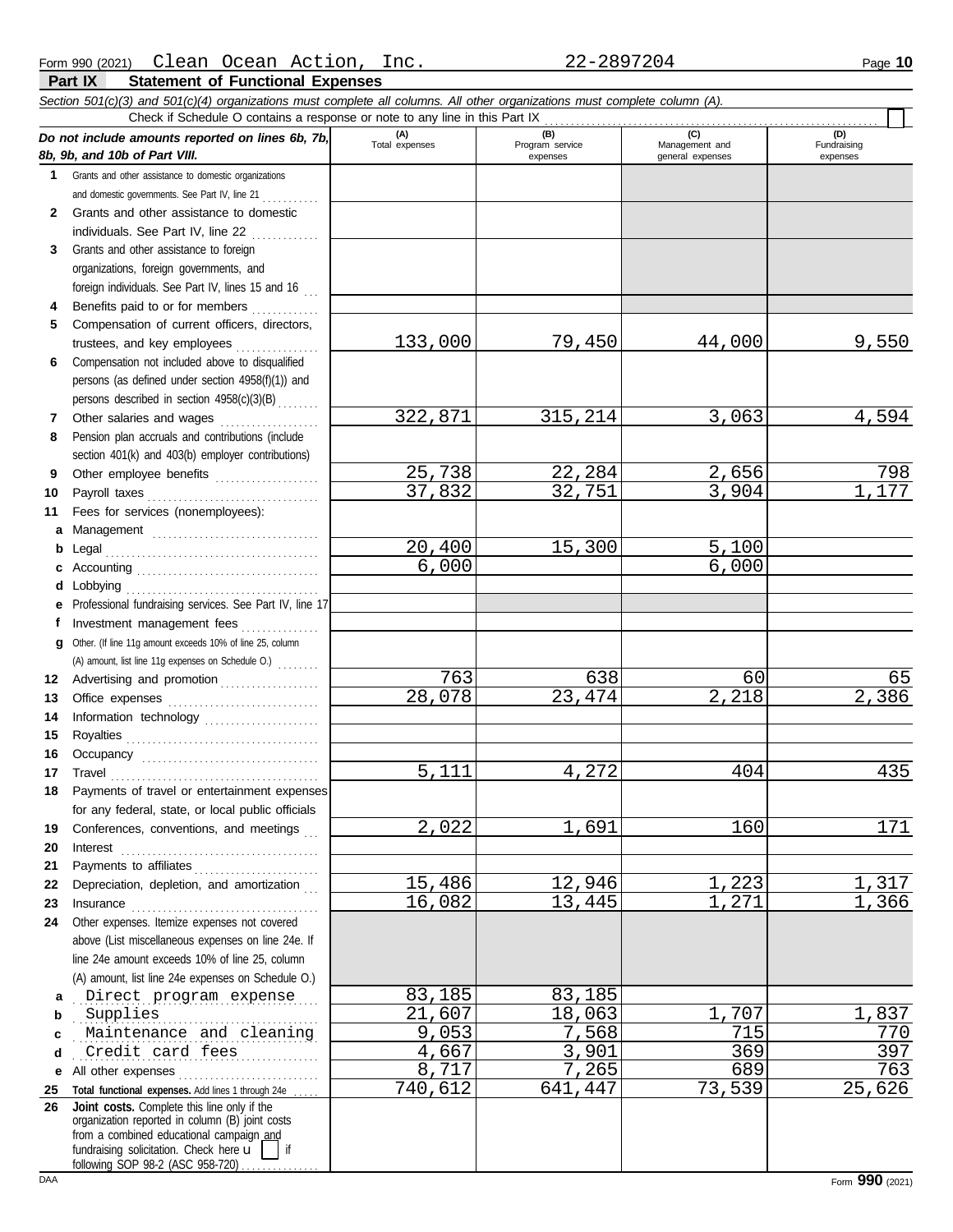| Form 990 (2021) | Clean                | Ocean | Action | Inc. | 2897204<br>$\triangle$ $\angle$ $-$ | Page |
|-----------------|----------------------|-------|--------|------|-------------------------------------|------|
| Part X          | <b>Balance Sheet</b> |       |        |      |                                     |      |

|                      |    |                                                                                                                                                                                                                                     |  |         | (A)               |                 | (B)         |
|----------------------|----|-------------------------------------------------------------------------------------------------------------------------------------------------------------------------------------------------------------------------------------|--|---------|-------------------|-----------------|-------------|
|                      |    |                                                                                                                                                                                                                                     |  |         | Beginning of year |                 | End of year |
|                      | 1  | Cash-non-interest-bearing                                                                                                                                                                                                           |  |         | 393,696           | 1               | 389,954     |
|                      | 2  |                                                                                                                                                                                                                                     |  |         | 606,794           | $\overline{2}$  | 956,131     |
|                      | 3  |                                                                                                                                                                                                                                     |  |         |                   | 3               | 46,862      |
|                      | 4  |                                                                                                                                                                                                                                     |  |         |                   | 4               |             |
|                      | 5  | Loans and other receivables from any current or former officer, director,                                                                                                                                                           |  |         |                   |                 |             |
|                      |    | trustee, key employee, creator or founder, substantial contributor, or 35%                                                                                                                                                          |  |         |                   |                 |             |
|                      |    |                                                                                                                                                                                                                                     |  |         |                   | 5               |             |
|                      | 6  | Loans and other receivables from other disqualified persons (as defined                                                                                                                                                             |  |         |                   |                 |             |
|                      |    | under section 4958(f)(1)), and persons described in section 4958(c)(3)(B)                                                                                                                                                           |  |         |                   | 6               |             |
|                      | 7  |                                                                                                                                                                                                                                     |  |         |                   | 7               |             |
| Assets               |    |                                                                                                                                                                                                                                     |  |         |                   | 8               |             |
|                      | 8  | Inventories for sale or use <i>communication</i> and the state of the state or use of the state of the state of the state of the state of the state of the state of the state of the state of the state of the state of the state o |  |         | 3,803             |                 | 3,983       |
|                      | 9  |                                                                                                                                                                                                                                     |  |         |                   | 9               |             |
|                      |    | 10a Land, buildings, and equipment: cost or other                                                                                                                                                                                   |  |         |                   |                 |             |
|                      |    |                                                                                                                                                                                                                                     |  | 990,285 |                   |                 |             |
|                      |    |                                                                                                                                                                                                                                     |  | 42,172  | 963,599           | 10 <sub>c</sub> | 948,113     |
|                      | 11 |                                                                                                                                                                                                                                     |  |         |                   | 11              |             |
|                      | 12 |                                                                                                                                                                                                                                     |  |         |                   | 12              |             |
|                      | 13 |                                                                                                                                                                                                                                     |  |         |                   | 13              |             |
|                      | 14 |                                                                                                                                                                                                                                     |  |         |                   | 14              |             |
|                      | 15 |                                                                                                                                                                                                                                     |  |         |                   | 15              |             |
|                      | 16 |                                                                                                                                                                                                                                     |  |         | 1,967,892         | 16              | 2,345,043   |
|                      | 17 |                                                                                                                                                                                                                                     |  | 530     | 17                | 10,517          |             |
|                      | 18 | Grants payable <i>communication</i> and all the contract of the contract of the contract of the contract of the contract of the contract of the contract of the contract of the contract of the contract of the contract of the con |  |         |                   | 18              |             |
|                      | 19 | Deferred revenue contains and all the container and all the container and all the container and all the containing of the containing of the containing of the containing of the containing of the containing of the containing      |  |         |                   | 19              |             |
|                      | 20 |                                                                                                                                                                                                                                     |  |         |                   | 20              |             |
|                      | 21 | Escrow or custodial account liability. Complete Part IV of Schedule D                                                                                                                                                               |  |         |                   | 21              |             |
|                      | 22 | Loans and other payables to any current or former officer, director,                                                                                                                                                                |  |         |                   |                 |             |
| Liabilities          |    | trustee, key employee, creator or founder, substantial contributor, or 35%                                                                                                                                                          |  |         |                   |                 |             |
|                      |    |                                                                                                                                                                                                                                     |  |         |                   | 22              |             |
|                      | 23 | Secured mortgages and notes payable to unrelated third parties                                                                                                                                                                      |  |         |                   | 23              |             |
|                      | 24 | Unsecured notes and loans payable to unrelated third parties                                                                                                                                                                        |  |         | 94,528            | 24              |             |
|                      | 25 | Other liabilities (including federal income tax, payables to related third                                                                                                                                                          |  |         |                   |                 |             |
|                      |    | parties, and other liabilities not included on lines 17-24). Complete Part X                                                                                                                                                        |  |         |                   |                 |             |
|                      |    |                                                                                                                                                                                                                                     |  |         |                   | 25              |             |
|                      | 26 |                                                                                                                                                                                                                                     |  |         | 95,058            | -26             | 10,517      |
|                      |    | Organizations that follow FASB ASC 958, check here $\mathbf{u}[\overline{X}]$                                                                                                                                                       |  |         |                   |                 |             |
|                      |    | and complete lines 27, 28, 32, and 33.                                                                                                                                                                                              |  |         |                   |                 |             |
|                      | 27 | Net assets without donor restrictions                                                                                                                                                                                               |  |         | 1,799,767         | 27              | 2, 259, 427 |
| <b>Fund Balances</b> | 28 | Net assets with donor restrictions                                                                                                                                                                                                  |  |         | 73,067            | 28              | 75,099      |
|                      |    | Organizations that do not follow FASB ASC 958, check here u                                                                                                                                                                         |  |         |                   |                 |             |
|                      |    | and complete lines 29 through 33.                                                                                                                                                                                                   |  |         |                   |                 |             |
| ŏ                    | 29 | Capital stock or trust principal, or current funds                                                                                                                                                                                  |  |         |                   | 29              |             |
|                      | 30 |                                                                                                                                                                                                                                     |  |         |                   | 30              |             |
| Assets               | 31 | Retained earnings, endowment, accumulated income, or other funds                                                                                                                                                                    |  |         |                   | 31              |             |
| ğ                    | 32 | Total net assets or fund balances                                                                                                                                                                                                   |  |         | 1,872,834         | 32              | 2,334,526   |
|                      |    |                                                                                                                                                                                                                                     |  |         | 1,967,892         | 33              | 2,345,043   |

Form **990** (2021)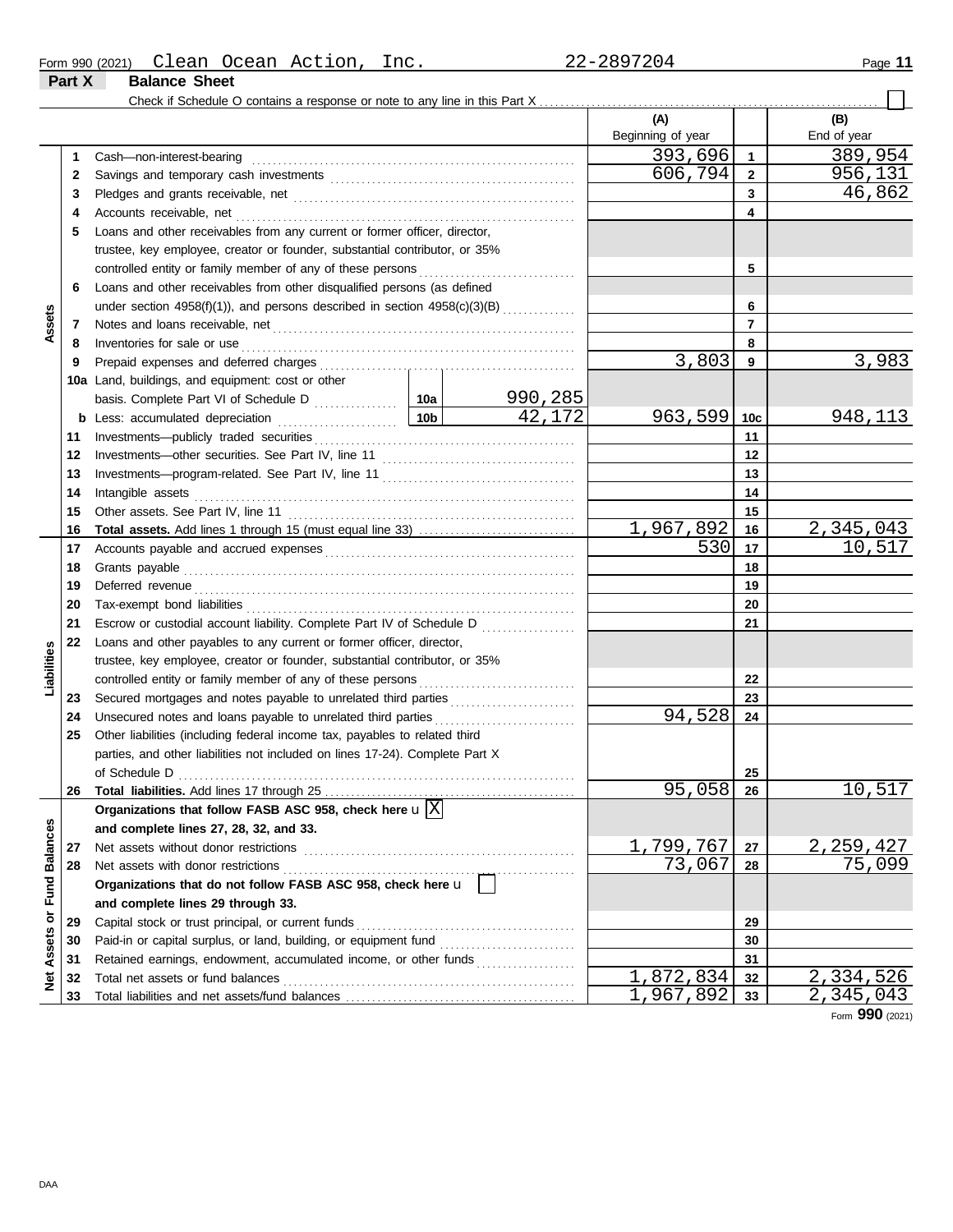|    | 22-2897204<br>Form 990 (2021) Clean Ocean Action, Inc.                                                                       |                         |                |     | Page 12 |
|----|------------------------------------------------------------------------------------------------------------------------------|-------------------------|----------------|-----|---------|
|    | Part XI<br><b>Reconciliation of Net Assets</b>                                                                               |                         |                |     |         |
|    |                                                                                                                              |                         |                |     |         |
|    |                                                                                                                              | $\mathbf{1}$            | 1,202,304      |     |         |
| 2  |                                                                                                                              | $\overline{2}$          |                |     | 740,612 |
| 3  |                                                                                                                              | $\overline{\mathbf{3}}$ |                |     | 461,692 |
| 4  |                                                                                                                              | $\overline{\mathbf{4}}$ | 1,872,834      |     |         |
| 5  |                                                                                                                              | 5                       |                |     |         |
| 6  | Donated services and use of facilities <b>constructs</b> and the construction of the service of facilities <b>constructs</b> | 6                       |                |     |         |
| 7  | Investment expenses                                                                                                          | $\overline{7}$          |                |     |         |
| 8  | Prior period adjustments                                                                                                     | 8                       |                |     |         |
| 9  | Other changes in net assets or fund balances (explain on Schedule O)                                                         | 9                       |                |     |         |
| 10 | Net assets or fund balances at end of year. Combine lines 3 through 9 (must equal Part X, line                               |                         |                |     |         |
|    | 32, column (B))                                                                                                              | 10                      | 2,334,526      |     |         |
|    | <b>Financial Statements and Reporting</b><br>Part XII                                                                        |                         |                |     |         |
|    |                                                                                                                              |                         |                |     |         |
|    |                                                                                                                              |                         |                | Yes | No      |
| 1  | <b>X</b><br>Accrual<br>Accounting method used to prepare the Form 990:<br>Cash<br>Other                                      |                         |                |     |         |
|    | If the organization changed its method of accounting from a prior year or checked "Other," explain on                        |                         |                |     |         |
|    | Schedule O.                                                                                                                  |                         |                |     |         |
|    | 2a Were the organization's financial statements compiled or reviewed by an independent accountant?                           |                         | 2a             |     | Χ       |
|    | If "Yes," check a box below to indicate whether the financial statements for the year were compiled or                       |                         |                |     |         |
|    | reviewed on a separate basis, consolidated basis, or both:                                                                   |                         |                |     |         |
|    | Separate basis<br>  Consolidated basis<br>  Both consolidated and separate basis                                             |                         |                |     |         |
|    | <b>b</b> Were the organization's financial statements audited by an independent accountant?                                  |                         | 2 <sub>b</sub> | Χ   |         |
|    | If "Yes," check a box below to indicate whether the financial statements for the year were audited on a                      |                         |                |     |         |
|    | separate basis, consolidated basis, or both:                                                                                 |                         |                |     |         |
|    | IXI<br>  Consolidated basis<br>  Both consolidated and separate basis<br>Separate basis                                      |                         |                |     |         |
|    | c If "Yes" to line 2a or 2b, does the organization have a committee that assumes responsibility for oversight of             |                         |                |     |         |
|    | the audit, review, or compilation of its financial statements and selection of an independent accountant?                    |                         | 2c             | Χ   |         |
|    | If the organization changed either its oversight process or selection process during the tax year, explain on                |                         |                |     |         |
|    | Schedule O.                                                                                                                  |                         |                |     |         |
|    | 3a As a result of a federal award, was the organization required to undergo an audit or audits as set forth in the           |                         |                |     |         |
|    | Single Audit Act and OMB Circular A-133?                                                                                     |                         | За             |     | Χ       |
|    | <b>b</b> If "Yes," did the organization undergo the required audit or audits? If the organization did not undergo the        |                         |                |     |         |
|    | required audit or audits, explain why on Schedule O and describe any steps taken to undergo such audits                      |                         | 3b             |     |         |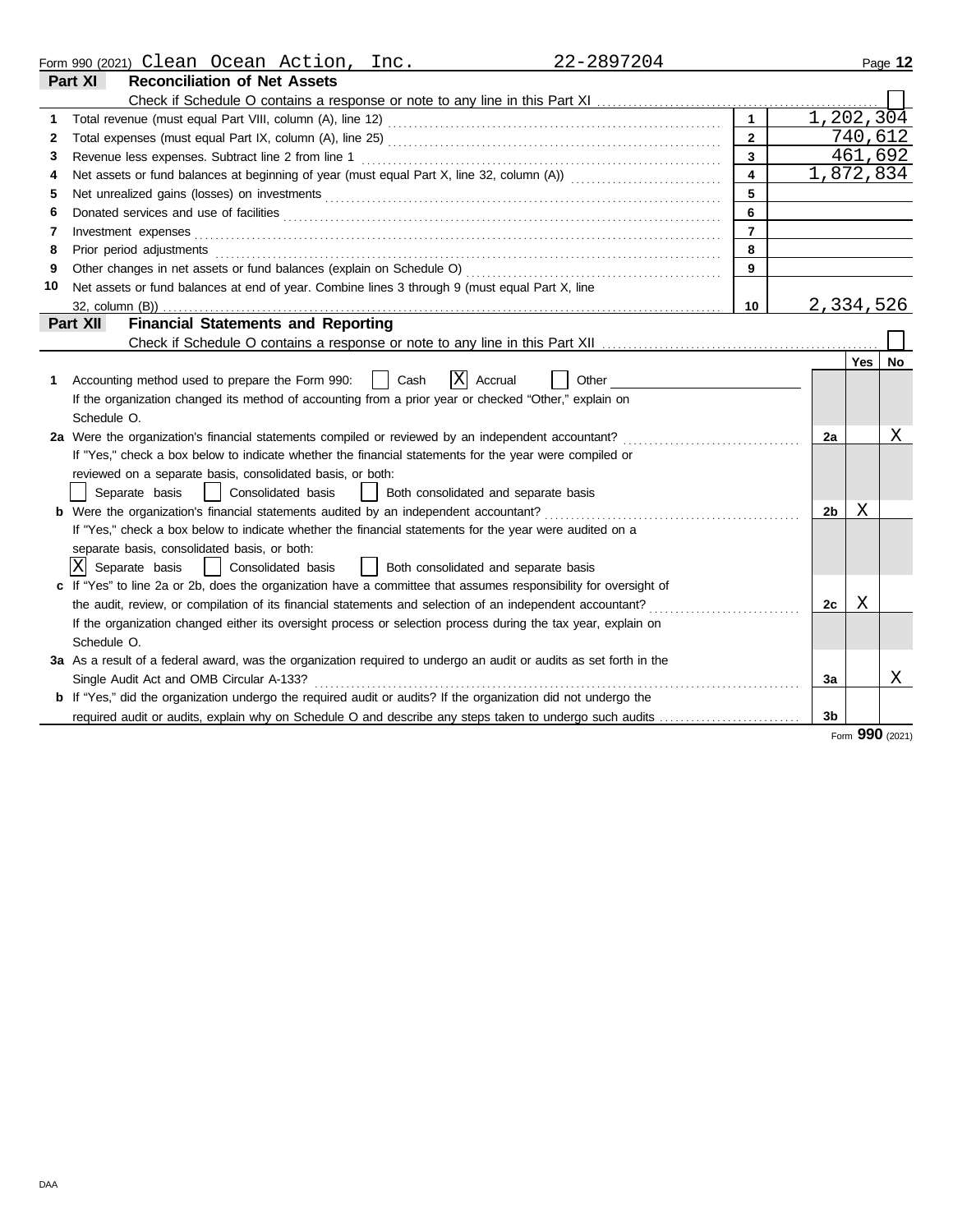| <b>SCHEDULE A</b>                                                                                     |                                                                                                                                                                                                      |                                               | <b>Public Charity Status and Public Support</b>                                                                                                                                                                                                                 |     |                                       |                               | OMB No. 1545-0047                   |  |  |
|-------------------------------------------------------------------------------------------------------|------------------------------------------------------------------------------------------------------------------------------------------------------------------------------------------------------|-----------------------------------------------|-----------------------------------------------------------------------------------------------------------------------------------------------------------------------------------------------------------------------------------------------------------------|-----|---------------------------------------|-------------------------------|-------------------------------------|--|--|
| (Form 990)                                                                                            |                                                                                                                                                                                                      |                                               | Complete if the organization is a section 501(c)(3) organization or a section 4947(a)(1) nonexempt charitable trust.                                                                                                                                            |     |                                       |                               |                                     |  |  |
| Department of the Treasury                                                                            |                                                                                                                                                                                                      |                                               | La Attach to Form 990 or Form 990-EZ.                                                                                                                                                                                                                           |     |                                       |                               | Open to Public                      |  |  |
| Internal Revenue Service                                                                              |                                                                                                                                                                                                      |                                               | <b>u</b> Go to www.irs.gov/Form990 for instructions and the latest information.                                                                                                                                                                                 |     |                                       |                               | <b>Inspection</b>                   |  |  |
| Name of the organization                                                                              |                                                                                                                                                                                                      | Clean Ocean Action,                           | Inc.                                                                                                                                                                                                                                                            |     |                                       | 22-2897204                    | Employer identification number      |  |  |
| Part I                                                                                                |                                                                                                                                                                                                      |                                               | Reason for Public Charity Status. (All organizations must complete this part.)                                                                                                                                                                                  |     |                                       | See instructions.             |                                     |  |  |
|                                                                                                       |                                                                                                                                                                                                      |                                               | The organization is not a private foundation because it is: (For lines 1 through 12, check only one box.)                                                                                                                                                       |     |                                       |                               |                                     |  |  |
| 1                                                                                                     |                                                                                                                                                                                                      |                                               | A church, convention of churches, or association of churches described in section 170(b)(1)(A)(i).                                                                                                                                                              |     |                                       |                               |                                     |  |  |
| 2                                                                                                     |                                                                                                                                                                                                      |                                               | A school described in section 170(b)(1)(A)(ii). (Attach Schedule E (Form 990).)                                                                                                                                                                                 |     |                                       |                               |                                     |  |  |
| 3                                                                                                     |                                                                                                                                                                                                      |                                               | A hospital or a cooperative hospital service organization described in section 170(b)(1)(A)(iii).                                                                                                                                                               |     |                                       |                               |                                     |  |  |
| 4                                                                                                     |                                                                                                                                                                                                      |                                               | A medical research organization operated in conjunction with a hospital described in section 170(b)(1)(A)(iii). Enter the hospital's name,                                                                                                                      |     |                                       |                               |                                     |  |  |
| city, and state:<br>5                                                                                 |                                                                                                                                                                                                      |                                               | An organization operated for the benefit of a college or university owned or operated by a governmental unit described in                                                                                                                                       |     |                                       |                               |                                     |  |  |
|                                                                                                       |                                                                                                                                                                                                      | section 170(b)(1)(A)(iv). (Complete Part II.) |                                                                                                                                                                                                                                                                 |     |                                       |                               |                                     |  |  |
| A federal, state, or local government or governmental unit described in section 170(b)(1)(A)(v).<br>6 |                                                                                                                                                                                                      |                                               |                                                                                                                                                                                                                                                                 |     |                                       |                               |                                     |  |  |
|                                                                                                       | X<br>7<br>An organization that normally receives a substantial part of its support from a governmental unit or from the general public<br>described in section 170(b)(1)(A)(vi). (Complete Part II.) |                                               |                                                                                                                                                                                                                                                                 |     |                                       |                               |                                     |  |  |
| 8                                                                                                     |                                                                                                                                                                                                      |                                               | A community trust described in section 170(b)(1)(A)(vi). (Complete Part II.)                                                                                                                                                                                    |     |                                       |                               |                                     |  |  |
| 9                                                                                                     |                                                                                                                                                                                                      |                                               | An agricultural research organization described in section 170(b)(1)(A)(ix) operated in conjunction with a land-grant college<br>or university or a non-land-grant college of agriculture (see instructions). Enter the name, city, and state of the college or |     |                                       |                               |                                     |  |  |
| university:<br>10                                                                                     |                                                                                                                                                                                                      |                                               | An organization that normally receives (1) more than 33 1/3% of its support from contributions, membership fees, and gross                                                                                                                                      |     |                                       |                               |                                     |  |  |
|                                                                                                       |                                                                                                                                                                                                      |                                               | receipts from activities related to its exempt functions, subject to certain exceptions; and (2) no more than 331/3% of its                                                                                                                                     |     |                                       |                               |                                     |  |  |
|                                                                                                       |                                                                                                                                                                                                      |                                               | support from gross investment income and unrelated business taxable income (less section 511 tax) from businesses<br>acquired by the organization after June 30, 1975. See section 509(a)(2). (Complete Part III.)                                              |     |                                       |                               |                                     |  |  |
| 11                                                                                                    |                                                                                                                                                                                                      |                                               | An organization organized and operated exclusively to test for public safety. See section 509(a)(4).                                                                                                                                                            |     |                                       |                               |                                     |  |  |
| 12                                                                                                    |                                                                                                                                                                                                      |                                               | An organization organized and operated exclusively for the benefit of, to perform the functions of, or to carry out the purposes of                                                                                                                             |     |                                       |                               |                                     |  |  |
|                                                                                                       |                                                                                                                                                                                                      |                                               | one or more publicly supported organizations described in section 509(a)(1) or section 509(a)(2). See section 509(a)(3). Check                                                                                                                                  |     |                                       |                               |                                     |  |  |
| a                                                                                                     |                                                                                                                                                                                                      |                                               | the box on lines 12a through 12d that describes the type of supporting organization and complete lines 12e, 12f, and 12g.<br>Type I. A supporting organization operated, supervised, or controlled by its supported organization(s), typically by giving        |     |                                       |                               |                                     |  |  |
|                                                                                                       |                                                                                                                                                                                                      |                                               | the supported organization(s) the power to regularly appoint or elect a majority of the directors or trustees of the                                                                                                                                            |     |                                       |                               |                                     |  |  |
| b                                                                                                     |                                                                                                                                                                                                      |                                               | supporting organization. You must complete Part IV, Sections A and B.<br><b>Type II.</b> A supporting organization supervised or controlled in connection with its supported organization(s), by having                                                         |     |                                       |                               |                                     |  |  |
|                                                                                                       |                                                                                                                                                                                                      |                                               | control or management of the supporting organization vested in the same persons that control or manage the supported                                                                                                                                            |     |                                       |                               |                                     |  |  |
|                                                                                                       |                                                                                                                                                                                                      |                                               | organization(s). You must complete Part IV, Sections A and C.                                                                                                                                                                                                   |     |                                       |                               |                                     |  |  |
| c                                                                                                     |                                                                                                                                                                                                      |                                               | Type III functionally integrated. A supporting organization operated in connection with, and functionally integrated with,<br>its supported organization(s) (see instructions). You must complete Part IV, Sections A, D, and E.                                |     |                                       |                               |                                     |  |  |
| d                                                                                                     |                                                                                                                                                                                                      |                                               | Type III non-functionally integrated. A supporting organization operated in connection with its supported organization(s)<br>that is not functionally integrated. The organization generally must satisfy a distribution requirement and an attentiveness       |     |                                       |                               |                                     |  |  |
|                                                                                                       |                                                                                                                                                                                                      |                                               | requirement (see instructions). You must complete Part IV, Sections A and D, and Part V.                                                                                                                                                                        |     |                                       |                               |                                     |  |  |
| е                                                                                                     |                                                                                                                                                                                                      |                                               | Check this box if the organization received a written determination from the IRS that it is a Type I, Type II, Type III                                                                                                                                         |     |                                       |                               |                                     |  |  |
| f                                                                                                     |                                                                                                                                                                                                      | Enter the number of supported organizations   | functionally integrated, or Type III non-functionally integrated supporting organization.                                                                                                                                                                       |     |                                       |                               |                                     |  |  |
| g                                                                                                     |                                                                                                                                                                                                      |                                               | Provide the following information about the supported organization(s).                                                                                                                                                                                          |     |                                       |                               |                                     |  |  |
| (i) Name of supported                                                                                 |                                                                                                                                                                                                      | (ii) EIN                                      | (iii) Type of organization                                                                                                                                                                                                                                      |     | (iv) Is the organization              | (v) Amount of monetary        | (vi) Amount of                      |  |  |
| organization                                                                                          |                                                                                                                                                                                                      |                                               | (described on lines 1-10<br>above (see instructions))                                                                                                                                                                                                           |     | listed in your governing<br>document? | support (see<br>instructions) | other support (see<br>instructions) |  |  |
|                                                                                                       |                                                                                                                                                                                                      |                                               |                                                                                                                                                                                                                                                                 | Yes | No                                    |                               |                                     |  |  |
| (A)                                                                                                   |                                                                                                                                                                                                      |                                               |                                                                                                                                                                                                                                                                 |     |                                       |                               |                                     |  |  |
| (B)                                                                                                   |                                                                                                                                                                                                      |                                               |                                                                                                                                                                                                                                                                 |     |                                       |                               |                                     |  |  |
|                                                                                                       |                                                                                                                                                                                                      |                                               |                                                                                                                                                                                                                                                                 |     |                                       |                               |                                     |  |  |
| (C)                                                                                                   |                                                                                                                                                                                                      |                                               |                                                                                                                                                                                                                                                                 |     |                                       |                               |                                     |  |  |
| (D)                                                                                                   |                                                                                                                                                                                                      |                                               |                                                                                                                                                                                                                                                                 |     |                                       |                               |                                     |  |  |
| (E)                                                                                                   |                                                                                                                                                                                                      |                                               |                                                                                                                                                                                                                                                                 |     |                                       |                               |                                     |  |  |
| Total                                                                                                 |                                                                                                                                                                                                      |                                               |                                                                                                                                                                                                                                                                 |     |                                       |                               |                                     |  |  |
|                                                                                                       |                                                                                                                                                                                                      |                                               |                                                                                                                                                                                                                                                                 |     |                                       |                               |                                     |  |  |

**For Paperwork Reduction Act Notice, see the Instructions for Form 990 or 990-EZ.**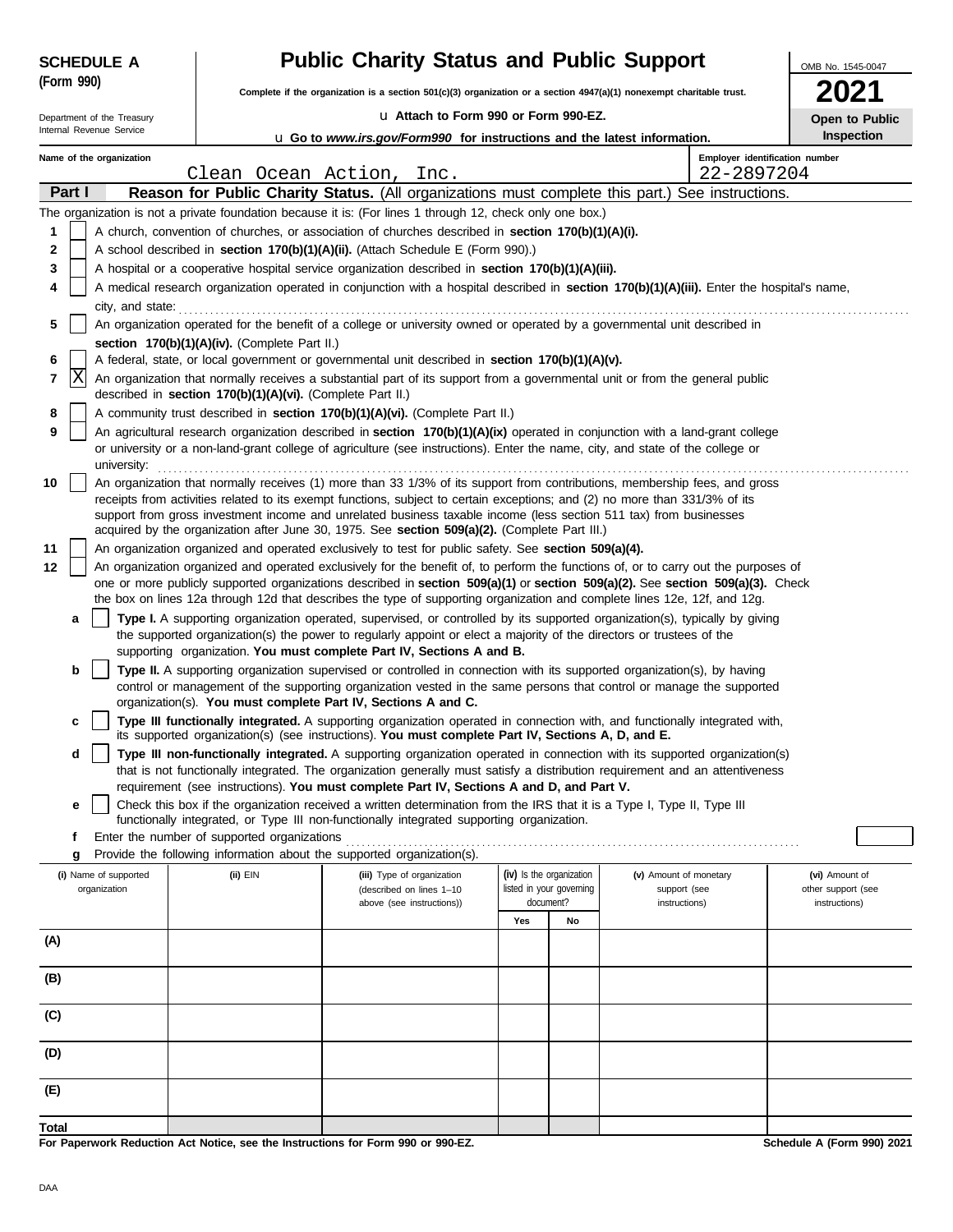|     | is regularly carried on $\ldots$ , $\ldots$                                                                    | 22,747 | 34,779 | 29,639 |
|-----|----------------------------------------------------------------------------------------------------------------|--------|--------|--------|
| 10  | Other income. Do not include gain or<br>loss from the sale of capital assets                                   |        |        |        |
| 11  | Total support. Add lines 7 through 10                                                                          |        |        |        |
| 12  |                                                                                                                |        |        |        |
| 13  | First 5 years. If the Form 990 is for the organization's first, second, third, fourth, or fifth tax year as    |        |        |        |
|     | organization, check this box and stop here Martham Martham Martham Martham Martham Martham Martham Martham Mar |        |        |        |
|     | Section C. Computation of Public Support Percentage                                                            |        |        |        |
| 14  | Public support percentage for 2021 (line 6, column (f) divided by line 11, column (f))                         |        |        |        |
| 15  | Public support percentage from 2020 Schedule A, Part II, line 14 [                                             |        |        |        |
| 16a | 33 1/3% support test-2021. If the organization did not check the box on line 13, and line 14 is 33             |        |        |        |
|     | box and stop here. The organization qualifies as a publicly supported organization                             |        |        |        |
| b   | 33 1/3% support test-2020. If the organization did not check a box on line 13 or 16a, and line 15              |        |        |        |
|     | this box and stop here. The organization qualifies as a publicly supported organization                        |        |        |        |
| 17a | 10%-facts-and-circumstances test-2021. If the organization did not check a box on line 13, 16a,                |        |        |        |
|     | 10% or more, and if the organization meets the facts-and-circumstances test, check this box and st             |        |        |        |
|     | Part VI how the organization meets the facts-and-circumstances test. The organization qualifies as             |        |        |        |
|     | organization                                                                                                   |        |        |        |
| b   | 10%-facts-and-circumstances test-2020. If the organization did not check a box on line 13, 16a,                |        |        |        |
|     | 15 is 10% or more, and if the organization meets the facts-and-circumstances test, check this box a            |        |        |        |
|     | in Part VI how the organization meets the facts-and-circumstances test. The organization qualifies a           |        |        |        |
|     | organization                                                                                                   |        |        |        |
| 18  | Private foundation. If the organization did not check a box on line 13, 16a, 16b, 17a, or 17b, check           |        |        |        |
|     |                                                                                                                |        |        |        |

| 1              | Gifts, grants, contributions, and<br>membership fees received. (Do not<br>include any "unusual grants.")                                                                                                                      | 741,102    | 887,120  | 780,226    | 1,057,260  | 1,196,565 | 4,662,273                                     |
|----------------|-------------------------------------------------------------------------------------------------------------------------------------------------------------------------------------------------------------------------------|------------|----------|------------|------------|-----------|-----------------------------------------------|
| $\mathbf{2}$   | Tax revenues levied for the<br>organization's benefit and either paid<br>to or expended on its behalf                                                                                                                         |            |          |            |            |           |                                               |
| 3              | The value of services or facilities<br>furnished by a governmental unit to the<br>organization without charge                                                                                                                 |            |          |            |            |           |                                               |
| 4              | Total. Add lines 1 through 3                                                                                                                                                                                                  | 741,102    | 887,120  | 780,226    | 1,057,260  | 1,196,565 | 4,662,273                                     |
| 5              | The portion of total contributions by<br>each person (other than a<br>governmental unit or publicly<br>supported organization) included on<br>line 1 that exceeds 2% of the amount<br>shown on line 11, column (f)            |            |          |            |            |           |                                               |
| 6              | <u> 1996 - Jan Barbara III, ma</u><br>Public support. Subtract line 5 from line 4                                                                                                                                             |            |          |            |            |           | 186,253                                       |
|                | <b>Section B. Total Support</b>                                                                                                                                                                                               |            |          |            |            |           | 4,476,020                                     |
|                | Calendar year (or fiscal year beginning in)<br>$\mathbf{u}$                                                                                                                                                                   | (a) $2017$ | (b) 2018 | $(c)$ 2019 | $(d)$ 2020 | (e) 2021  | (f) Total                                     |
| $\overline{7}$ | Amounts from line 4                                                                                                                                                                                                           | 741,102    | 887,120  | 780,226    | 1,057,260  | 1,196,565 | 4,662,273                                     |
| 8              | Gross income from interest, dividends,<br>payments received on securities loans,<br>rents, royalties, and income from                                                                                                         |            |          |            |            |           |                                               |
|                | similar sources and the state of the state of the state of the state of the state of the state of the state of                                                                                                                | 4,511      | 9,396    | 3,314      | 457        | 259       | 17,937                                        |
| 9              | Net income from unrelated business<br>activities, whether or not the business<br>is regularly carried on                                                                                                                      | 22,747     | 34,779   | 29,639     | 3,836      | 4,480     | 95,481                                        |
| 10             | Other income. Do not include gain or<br>loss from the sale of capital assets                                                                                                                                                  |            |          |            |            |           |                                               |
| 11             | Total support. Add lines 7 through 10                                                                                                                                                                                         |            |          |            |            |           | 4,775,691                                     |
| 12             | Gross receipts from related activities, etc. (see instructions)                                                                                                                                                               |            |          |            |            | $12 \,$   |                                               |
| 13             | First 5 years. If the Form 990 is for the organization's first, second, third, fourth, or fifth tax year as a section 501(c)(3)                                                                                               |            |          |            |            |           |                                               |
|                | organization, check this box and stop here                                                                                                                                                                                    |            |          |            |            |           |                                               |
|                | Section C. Computation of Public Support Percentage                                                                                                                                                                           |            |          |            |            |           |                                               |
| 14<br>15       |                                                                                                                                                                                                                               |            |          |            |            | 14<br>15  | 93.73%<br>91.17%                              |
| 16a            | 33 1/3% support test-2021. If the organization did not check the box on line 13, and line 14 is 33 1/3% or more, check this                                                                                                   |            |          |            |            |           |                                               |
|                | box and stop here. The organization qualifies as a publicly supported organization [11] content content content content or set of the state of the state of the state or state or set of the state or state or state or state |            |          |            |            |           | $\blacktriangleright$ $\overline{\mathbb{X}}$ |
| b              | 33 1/3% support test-2020. If the organization did not check a box on line 13 or 16a, and line 15 is 33 1/3% or more, check                                                                                                   |            |          |            |            |           |                                               |
|                | this box and stop here. The organization qualifies as a publicly supported organization                                                                                                                                       |            |          |            |            |           | ▶                                             |
| 17а            | 10%-facts-and-circumstances test-2021. If the organization did not check a box on line 13, 16a, or 16b, and line 14 is                                                                                                        |            |          |            |            |           |                                               |
|                | 10% or more, and if the organization meets the facts-and-circumstances test, check this box and stop here. Explain in                                                                                                         |            |          |            |            |           |                                               |
|                | Part VI how the organization meets the facts-and-circumstances test. The organization qualifies as a publicly supported                                                                                                       |            |          |            |            |           |                                               |
|                | organization                                                                                                                                                                                                                  |            |          |            |            |           |                                               |
| b              | 10%-facts-and-circumstances test-2020. If the organization did not check a box on line 13, 16a, 16b, or 17a, and line                                                                                                         |            |          |            |            |           |                                               |
|                | 15 is 10% or more, and if the organization meets the facts-and-circumstances test, check this box and stop here. Explain                                                                                                      |            |          |            |            |           |                                               |
|                | in Part VI how the organization meets the facts-and-circumstances test. The organization qualifies as a publicly supported                                                                                                    |            |          |            |            |           |                                               |
| 18             | <b>Private foundation.</b> If the organization did not check a box on line 13, 16a, 16b, 17a, or 17b, check this box and see                                                                                                  |            |          |            |            |           |                                               |
|                | <b>instructions</b>                                                                                                                                                                                                           |            |          |            |            |           |                                               |

**Schedule A (Form 990) 2021**

**Calendar year (or fiscal year beginning in) (f)** Total

Part III. If the organization fails to qualify under the tests listed below, please complete Part III.)

(Complete only if you checked the box on line 5, 7, or 8 of Part I or if the organization failed to qualify under

**(a)** 2017 **(b)** 2018 **(c)** 2019 **(d)** 2020 **(e)** 2021

| chedule A (Form 990) 20: |  |  |
|--------------------------|--|--|
|                          |  |  |

**Section A. Public Support**

u

Schedule A (Form 990) 2021 Page **2** Clean Ocean Action, Inc. 22-2897204 **Part II Support Schedule for Organizations Described in Sections 170(b)(1)(A)(iv) and 170(b)(1)(A)(vi)**<br>**Part II Support Schedule for Organizations Described in Sections 170(b)(1)(A)(iv) and 170(b)(1)(A)(vi)**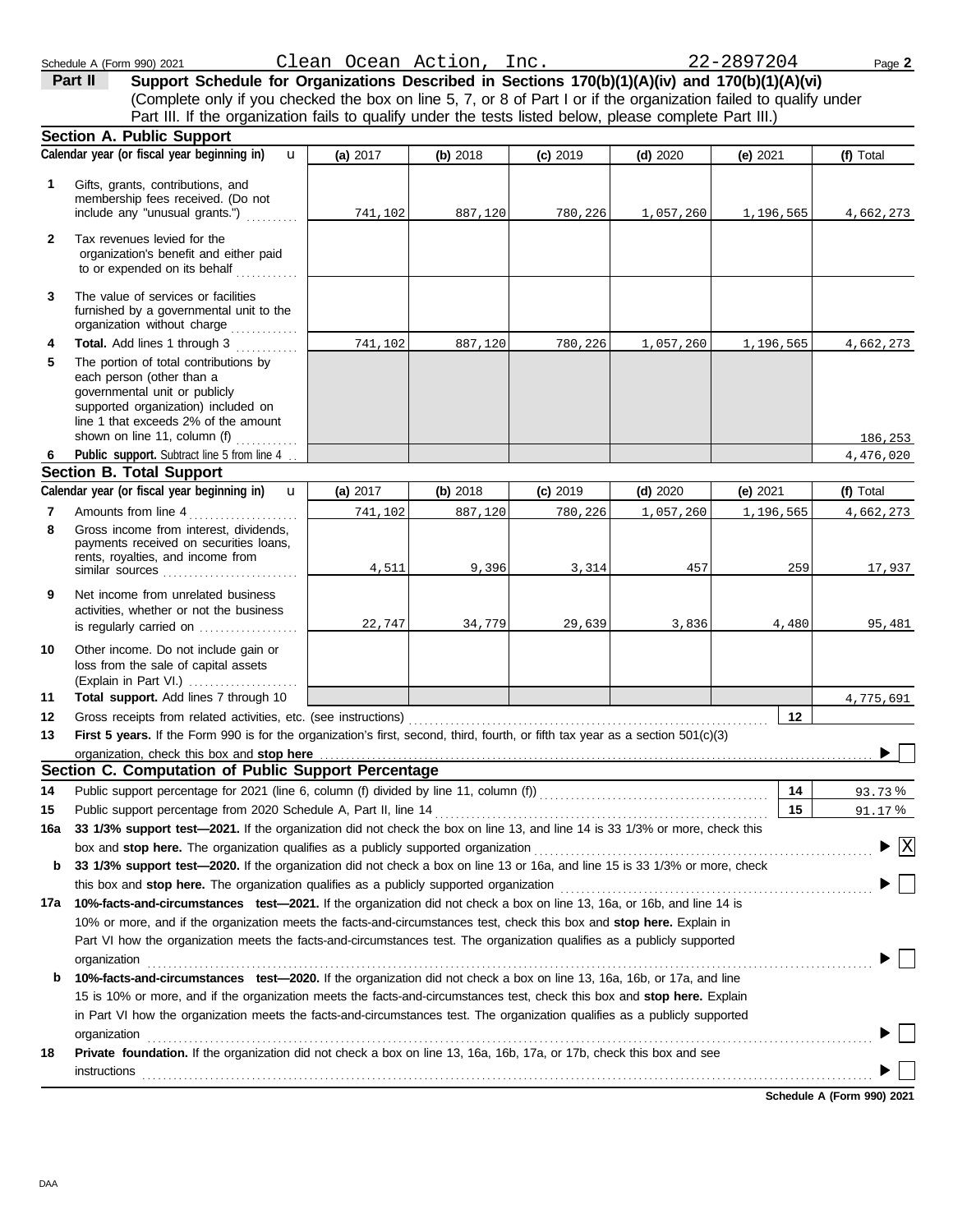DAA

| 1            | Gifts, grants, contributions, and membership fees<br>received. (Do not include any "unusual grants.")                                                                             |          |          |            |            |            |           |
|--------------|-----------------------------------------------------------------------------------------------------------------------------------------------------------------------------------|----------|----------|------------|------------|------------|-----------|
| $\mathbf{2}$ | Gross receipts from admissions, merchandise<br>sold or services performed, or facilities<br>furnished in any activity that is related to the<br>organization's fax-exempt purpose |          |          |            |            |            |           |
| 3            | Gross receipts from activities that are not an<br>unrelated trade or business under section 513                                                                                   |          |          |            |            |            |           |
| 4            | Tax revenues levied for the<br>organization's benefit and either paid<br>to or expended on its behalf<br>.                                                                        |          |          |            |            |            |           |
| 5            | The value of services or facilities<br>furnished by a governmental unit to the<br>organization without charge                                                                     |          |          |            |            |            |           |
| 6            | Total. Add lines 1 through 5                                                                                                                                                      |          |          |            |            |            |           |
|              | <b>7a</b> Amounts included on lines 1, 2, and 3<br>received from disqualified persons<br>.                                                                                        |          |          |            |            |            |           |
| b            | Amounts included on lines 2 and 3<br>received from other than disqualified<br>persons that exceed the greater of \$5,000<br>or 1% of the amount on line 13 for the year $\ldots$  |          |          |            |            |            |           |
| c            | Add lines 7a and 7b<br>.                                                                                                                                                          |          |          |            |            |            |           |
| 8            | Public support. (Subtract line 7c from<br>line $6.$ )                                                                                                                             |          |          |            |            |            |           |
|              | <b>Section B. Total Support</b>                                                                                                                                                   |          |          |            |            |            |           |
|              | Calendar year (or fiscal year beginning in)<br>$\mathbf{u}$                                                                                                                       | (a) 2017 | (b) 2018 | $(c)$ 2019 | $(d)$ 2020 | (e) $2021$ | (f) Total |
| 9            | Amounts from line 6                                                                                                                                                               |          |          |            |            |            |           |
| 10a          | Gross income from interest, dividends,<br>payments received on securities loans, rents,<br>royalties, and income from similar sources                                             |          |          |            |            |            |           |
| b            | Unrelated business taxable income (less<br>section 511 taxes) from businesses<br>acquired after June 30, 1975                                                                     |          |          |            |            |            |           |
| c            | Add lines 10a and 10b                                                                                                                                                             |          |          |            |            |            |           |
| 11           | Net income from unrelated business<br>activities not included on line 10b, whether<br>or not the business is regularly carried on                                                 |          |          |            |            |            |           |
| 12           | Other income. Do not include gain or<br>loss from the sale of capital assets<br>(Explain in Part VI.)                                                                             |          |          |            |            |            |           |
| 13           | Total support. (Add lines 9, 10c, 11,                                                                                                                                             |          |          |            |            |            |           |
| 14           | and $12.$ )<br>First 5 years. If the Form 990 is for the organization's first, second, third, fourth, or fifth tax year as a section 501(c)(3)                                    |          |          |            |            |            |           |
|              | organization, check this box and stop here                                                                                                                                        |          |          |            |            |            |           |
|              | Section C. Computation of Public Support Percentage                                                                                                                               |          |          |            |            |            |           |
| 15           |                                                                                                                                                                                   |          |          |            |            | 15         | %         |
| 16           |                                                                                                                                                                                   |          |          |            |            | 16         | %         |
|              | Section D. Computation of Investment Income Percentage                                                                                                                            |          |          |            |            |            |           |
| 17           | Investment income percentage for 2021 (line 10c, column (f), divided by line 13, column (f)) [[[[[[[[[[[[[[[[[                                                                    |          |          |            |            | 17         | %         |
| 18           | Investment income percentage from 2020 Schedule A, Part III, line 17                                                                                                              |          |          |            |            | 18         | %         |
| 19a          | 33 1/3% support tests-2021. If the organization did not check the box on line 14, and line 15 is more than 33 1/3%, and line                                                      |          |          |            |            |            |           |
|              |                                                                                                                                                                                   |          |          |            |            |            |           |
| b            | 33 1/3% support tests-2020. If the organization did not check a box on line 14 or line 19a, and line 16 is more than 33 1/3%, and                                                 |          |          |            |            |            |           |
|              |                                                                                                                                                                                   |          |          |            |            |            |           |
| 20           |                                                                                                                                                                                   |          |          |            |            |            |           |

## **Part III Support Schedule for Organizations Described in Section 509(a)(2)**

 $\overline{\mathbf{u}}$ 

(Complete only if you checked the box on line 10 of Part I or if the organization failed to qualify under Part II. If the organization fails to qualify under the tests listed below, please complete Part II.)

**(a)** 2017 **(b)** 2018 **(c)** 2019 **(d)** 2020 **(e)** 2021 **(f)** Total

**Section A. Public Support**

**Calendar year (or fiscal year beginning in)**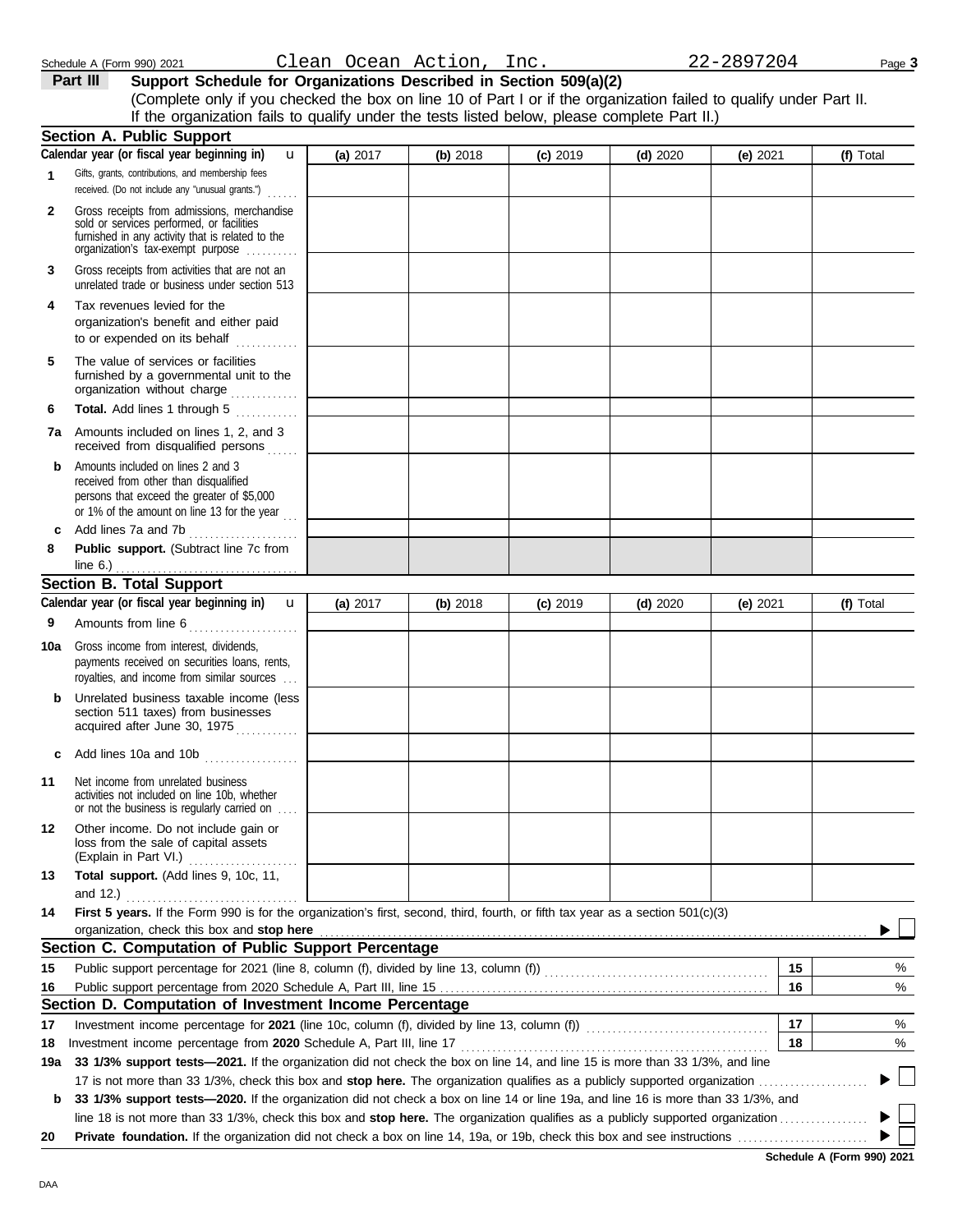|     | Clean Ocean Action, Inc.<br>Schedule A (Form 990) 2021                                                                   | 22-2897204                 |     | Page 4 |
|-----|--------------------------------------------------------------------------------------------------------------------------|----------------------------|-----|--------|
|     | <b>Supporting Organizations</b><br>Part IV                                                                               |                            |     |        |
|     | (Complete only if you checked a box in line 12 on Part I. If you checked box 12a, Part I, complete Sections A            |                            |     |        |
|     | and B. If you checked box 12b, Part I, complete Sections A and C. If you checked box 12c, Part I, complete               |                            |     |        |
|     | Sections A, D, and E. If you checked box 12d, Part I, complete Sections A and D, and complete Part V.)                   |                            |     |        |
|     | <b>Section A. All Supporting Organizations</b>                                                                           |                            |     |        |
|     |                                                                                                                          |                            | Yes | No.    |
| 1   | Are all of the organization's supported organizations listed by name in the organization's governing                     |                            |     |        |
|     | documents? If "No," describe in Part VI how the supported organizations are designated. If designated by                 |                            |     |        |
|     | class or purpose, describe the designation. If historic and continuing relationship, explain.                            | 1                          |     |        |
| 2   | Did the organization have any supported organization that does not have an IRS determination of status                   |                            |     |        |
|     | under section 509(a)(1) or (2)? If "Yes," explain in Part VI how the organization determined that the supported          |                            |     |        |
|     | organization was described in section 509(a)(1) or (2).                                                                  | 2                          |     |        |
| За  | Did the organization have a supported organization described in section $501(c)(4)$ , (5), or (6)? If "Yes," answer      |                            |     |        |
|     | lines 3b and 3c below.                                                                                                   | 3a                         |     |        |
| b   | Did the organization confirm that each supported organization qualified under section $501(c)(4)$ , $(5)$ , or $(6)$ and |                            |     |        |
|     | satisfied the public support tests under section 509(a)(2)? If "Yes," describe in Part VI when and how the               |                            |     |        |
|     | organization made the determination.                                                                                     | 3b                         |     |        |
| c   | Did the organization ensure that all support to such organizations was used exclusively for section 170(c)(2)(B)         |                            |     |        |
|     | purposes? If "Yes," explain in Part VI what controls the organization put in place to ensure such use.                   | 3c                         |     |        |
| 4a  | Was any supported organization not organized in the United States ("foreign supported organization")? If                 |                            |     |        |
|     | "Yes," and if you checked box 12a or 12b in Part I, answer lines 4b and 4c below.                                        | 4a                         |     |        |
| b   | Did the organization have ultimate control and discretion in deciding whether to make grants to the foreign              |                            |     |        |
|     | supported organization? If "Yes," describe in Part VI how the organization had such control and discretion               |                            |     |        |
|     | despite being controlled or supervised by or in connection with its supported organizations.                             | 4b                         |     |        |
| c   | Did the organization support any foreign supported organization that does not have an IRS determination                  |                            |     |        |
|     | under sections $501(c)(3)$ and $509(a)(1)$ or (2)? If "Yes," explain in Part VI what controls the organization used      |                            |     |        |
|     | to ensure that all support to the foreign supported organization was used exclusively for section $170(c)(2)(B)$         |                            |     |        |
|     | purposes.                                                                                                                | 4c                         |     |        |
| 5a  | Did the organization add, substitute, or remove any supported organizations during the tax year? If "Yes,"               |                            |     |        |
|     | answer lines 5b and 5c below (if applicable). Also, provide detail in Part VI, including (i) the names and EIN           |                            |     |        |
|     | numbers of the supported organizations added, substituted, or removed; (ii) the reasons for each such action;            |                            |     |        |
|     | (iii) the authority under the organization's organizing document authorizing such action; and (iv) how the action        |                            |     |        |
|     | was accomplished (such as by amendment to the organizing document).                                                      | 5а                         |     |        |
| b   | Type I or Type II only. Was any added or substituted supported organization part of a class already                      |                            |     |        |
|     | designated in the organization's organizing document?                                                                    | 5 <sub>b</sub>             |     |        |
| с   | Substitutions only. Was the substitution the result of an event beyond the organization's control?                       | 5c                         |     |        |
|     | Did the organization provide support (whether in the form of grants or the provision of services or facilities) to       |                            |     |        |
|     | anyone other than (i) its supported organizations, (ii) individuals that are part of the charitable class benefited      |                            |     |        |
|     | by one or more of its supported organizations, or (iii) other supporting organizations that also support or              |                            |     |        |
|     | benefit one or more of the filing organization's supported organizations? If "Yes," provide detail in Part VI.           | 6                          |     |        |
| 7   | Did the organization provide a grant, loan, compensation, or other similar payment to a substantial contributor          |                            |     |        |
|     | (as defined in section $4958(c)(3)(C)$ ), a family member of a substantial contributor, or a 35% controlled entity       |                            |     |        |
|     | with regard to a substantial contributor? If "Yes," complete Part I of Schedule L (Form 990).                            | 7                          |     |        |
| 8   | Did the organization make a loan to a disqualified person (as defined in section 4958) not described on line             |                            |     |        |
|     | 7? If "Yes," complete Part I of Schedule L (Form 990).                                                                   | 8                          |     |        |
| 9a  | Was the organization controlled directly or indirectly at any time during the tax year by one or more                    |                            |     |        |
|     | disqualified persons, as defined in section 4946 (other than foundation managers and organizations                       |                            |     |        |
|     | described in section 509(a)(1) or (2))? If "Yes," provide detail in Part VI.                                             | 9а                         |     |        |
| b   | Did one or more disqualified persons (as defined on line 9a) hold a controlling interest in any entity in which          |                            |     |        |
|     | the supporting organization had an interest? If "Yes," provide detail in Part VI.                                        | 9b                         |     |        |
| c   | Did a disqualified person (as defined on line 9a) have an ownership interest in, or derive any personal benefit          |                            |     |        |
|     | from, assets in which the supporting organization also had an interest? If "Yes," provide detail in Part VI.             | 9с                         |     |        |
| 10a | Was the organization subject to the excess business holdings rules of section 4943 because of section                    |                            |     |        |
|     | 4943(f) (regarding certain Type II supporting organizations, and all Type III non-functionally integrated                |                            |     |        |
|     | supporting organizations)? If "Yes," answer line 10b below.                                                              | 10a                        |     |        |
| b   | Did the organization have any excess business holdings in the tax year? (Use Schedule C, Form 4720, to                   |                            |     |        |
|     | determine whether the organization had excess business holdings.)                                                        | 10b                        |     |        |
|     |                                                                                                                          | Schodule A (Form 000) 2021 |     |        |

**Schedule A (Form 990) 2021**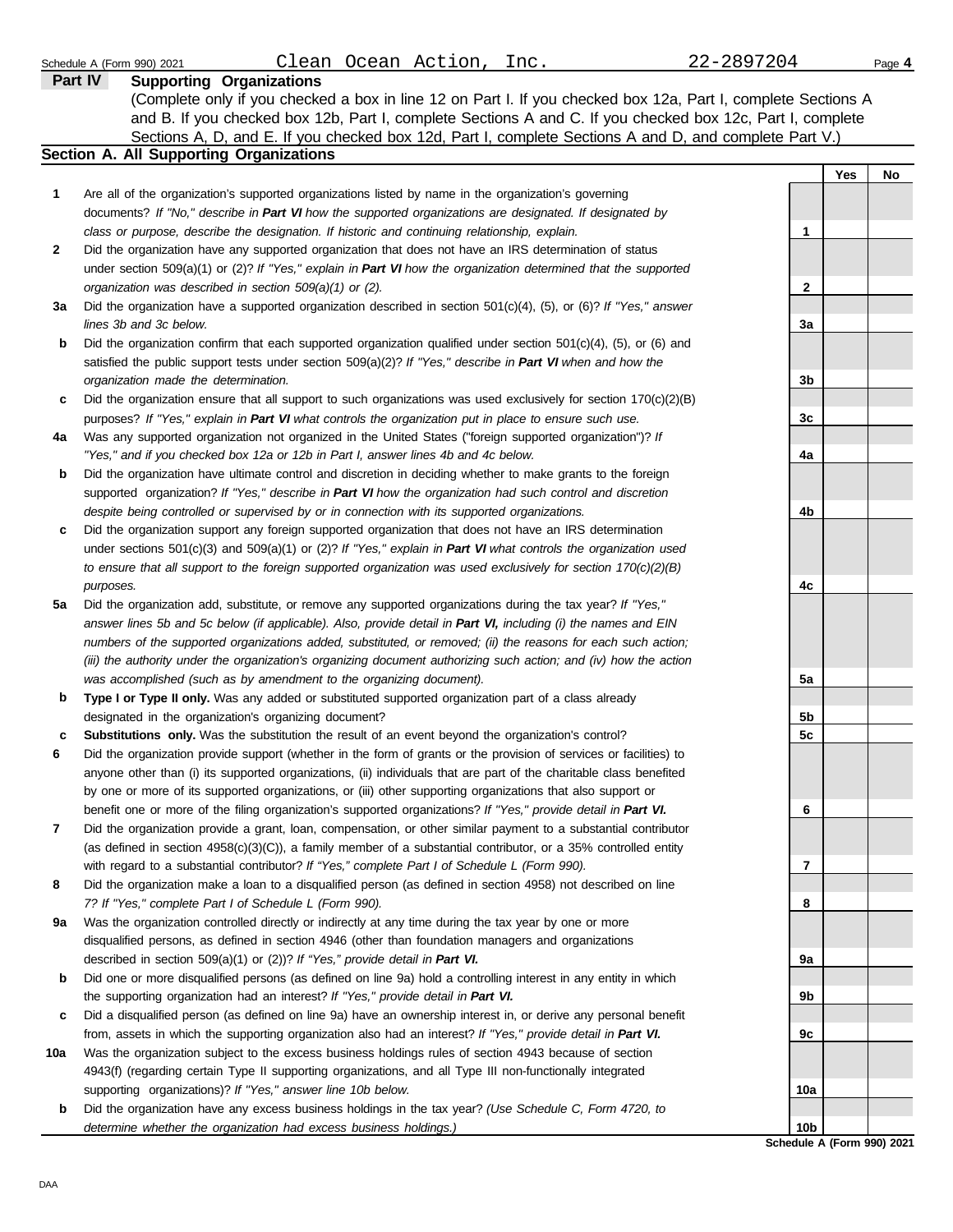|    | Clean Ocean Action,<br>Inc.<br>Schedule A (Form 990) 2021                                                                         | 22-2897204      |     | Page 5 |
|----|-----------------------------------------------------------------------------------------------------------------------------------|-----------------|-----|--------|
|    | <b>Supporting Organizations (continued)</b><br><b>Part IV</b>                                                                     |                 |     |        |
|    |                                                                                                                                   |                 | Yes | No     |
| 11 | Has the organization accepted a gift or contribution from any of the following persons?                                           |                 |     |        |
| а  | A person who directly or indirectly controls, either alone or together with persons described on lines 11b and                    |                 |     |        |
|    | 11c below, the governing body of a supported organization?                                                                        | 11a             |     |        |
| b  | A family member of a person described on line 11a above?                                                                          | 11 <sub>b</sub> |     |        |
| c  | A 35% controlled entity of a person described on line 11a or 11b above? If "Yes" to line 11a, 11b, or 11c,                        |                 |     |        |
|    | provide detail in Part VI.                                                                                                        | 11c             |     |        |
|    | <b>Section B. Type I Supporting Organizations</b>                                                                                 |                 |     |        |
|    |                                                                                                                                   |                 | Yes | No     |
| 1  | Did the governing body, members of the governing body, officers acting in their official capacity, or membership of one or        |                 |     |        |
|    | more supported organizations have the power to regularly appoint or elect at least a majority of the organization's officers,     |                 |     |        |
|    | directors, or trustees at all times during the tax year? If "No," describe in Part VI how the supported organization(s)           |                 |     |        |
|    | effectively operated, supervised, or controlled the organization's activities. If the organization had more than one supported    |                 |     |        |
|    | organization, describe how the powers to appoint and/or remove officers, directors, or trustees were allocated among the          |                 |     |        |
|    | supported organizations and what conditions or restrictions, if any, applied to such powers during the tax year.                  | 1               |     |        |
| 2  | Did the organization operate for the benefit of any supported organization other than the supported                               |                 |     |        |
|    | organization(s) that operated, supervised, or controlled the supporting organization? If "Yes," explain in Part                   |                 |     |        |
|    | VI how providing such benefit carried out the purposes of the supported organization(s) that operated,                            |                 |     |        |
|    | supervised, or controlled the supporting organization.                                                                            | 2               |     |        |
|    | Section C. Type II Supporting Organizations                                                                                       |                 |     |        |
|    |                                                                                                                                   |                 | Yes | No     |
| 1  | Were a majority of the organization's directors or trustees during the tax year also a majority of the directors                  |                 |     |        |
|    | or trustees of each of the organization's supported organization(s)? If "No," describe in Part VI how control                     |                 |     |        |
|    | or management of the supporting organization was vested in the same persons that controlled or managed                            |                 |     |        |
|    | the supported organization(s).                                                                                                    | $\mathbf 1$     |     |        |
|    | Section D. All Type III Supporting Organizations                                                                                  |                 |     |        |
|    |                                                                                                                                   |                 | Yes | No     |
| 1  | Did the organization provide to each of its supported organizations, by the last day of the fifth month of the                    |                 |     |        |
|    | organization's tax year, (i) a written notice describing the type and amount of support provided during the prior tax             |                 |     |        |
|    | year, (ii) a copy of the Form 990 that was most recently filed as of the date of notification, and (iii) copies of the            |                 |     |        |
|    | organization's governing documents in effect on the date of notification, to the extent not previously provided?                  | 1               |     |        |
| 2  | Were any of the organization's officers, directors, or trustees either (i) appointed or elected by the supported                  |                 |     |        |
|    | organization(s) or (ii) serving on the governing body of a supported organization? If "No," explain in Part VI how                |                 |     |        |
|    |                                                                                                                                   |                 |     |        |
|    | the organization maintained a close and continuous working relationship with the supported organization(s).                       | 2               |     |        |
|    | By reason of the relationship described on line 2, above, did the organization's supported organizations have                     |                 |     |        |
|    | a significant voice in the organization's investment policies and in directing the use of the organization's                      |                 |     |        |
|    | income or assets at all times during the tax year? If "Yes," describe in Part VI the role the organization's                      |                 |     |        |
|    | supported organizations played in this regard.<br>Section E. Type III Functionally Integrated Supporting Organizations            | 3               |     |        |
|    |                                                                                                                                   |                 |     |        |
| 1  | Check the box next to the method that the organization used to satisfy the Integral Part Test during the year (see instructions). |                 |     |        |
| a  | The organization satisfied the Activities Test. Complete line 2 below.                                                            |                 |     |        |
| b  | The organization is the parent of each of its supported organizations. Complete line 3 below.                                     |                 |     |        |
| c  | The organization supported a governmental entity. Describe in Part VI how you supported a governmental entity (see instructions). |                 |     |        |
| 2  | Activities Test. Answer lines 2a and 2b below.                                                                                    |                 | Yes | No     |
| а  | Did substantially all of the organization's activities during the tax year directly further the exempt purposes of                |                 |     |        |
|    | the supported organization(s) to which the organization was responsive? If "Yes," then in Part VI identify                        |                 |     |        |
|    | those supported organizations and explain how these activities directly furthered their exempt purposes,                          |                 |     |        |
|    | how the organization was responsive to those supported organizations, and how the organization determined                         |                 |     |        |
|    | that these activities constituted substantially all of its activities.                                                            | 2a              |     |        |
| b  | Did the activities described on line 2a, above, constitute activities that, but for the organization's                            |                 |     |        |

- involvement, one or more of the organization's supported organization(s) would have been engaged in? *If "Yes," explain in Part VI the reasons for the organization's position that its supported organization(s) would have engaged in these activities but for the organization's involvement.*
- **3** Parent of Supported Organizations. *Answer lines 3a and 3b below.*
- **a** Did the organization have the power to regularly appoint or elect a majority of the officers, directors, or trustees of each of the supported organizations? *If "Yes" or "No," provide details in Part VI.*
- **b** Did the organization exercise a substantial degree of direction over the policies, programs, and activities of each of its supported organizations? *If "Yes," describe in Part VI the role played by the organization in this regard.*

**2b**

**3a**

**3b**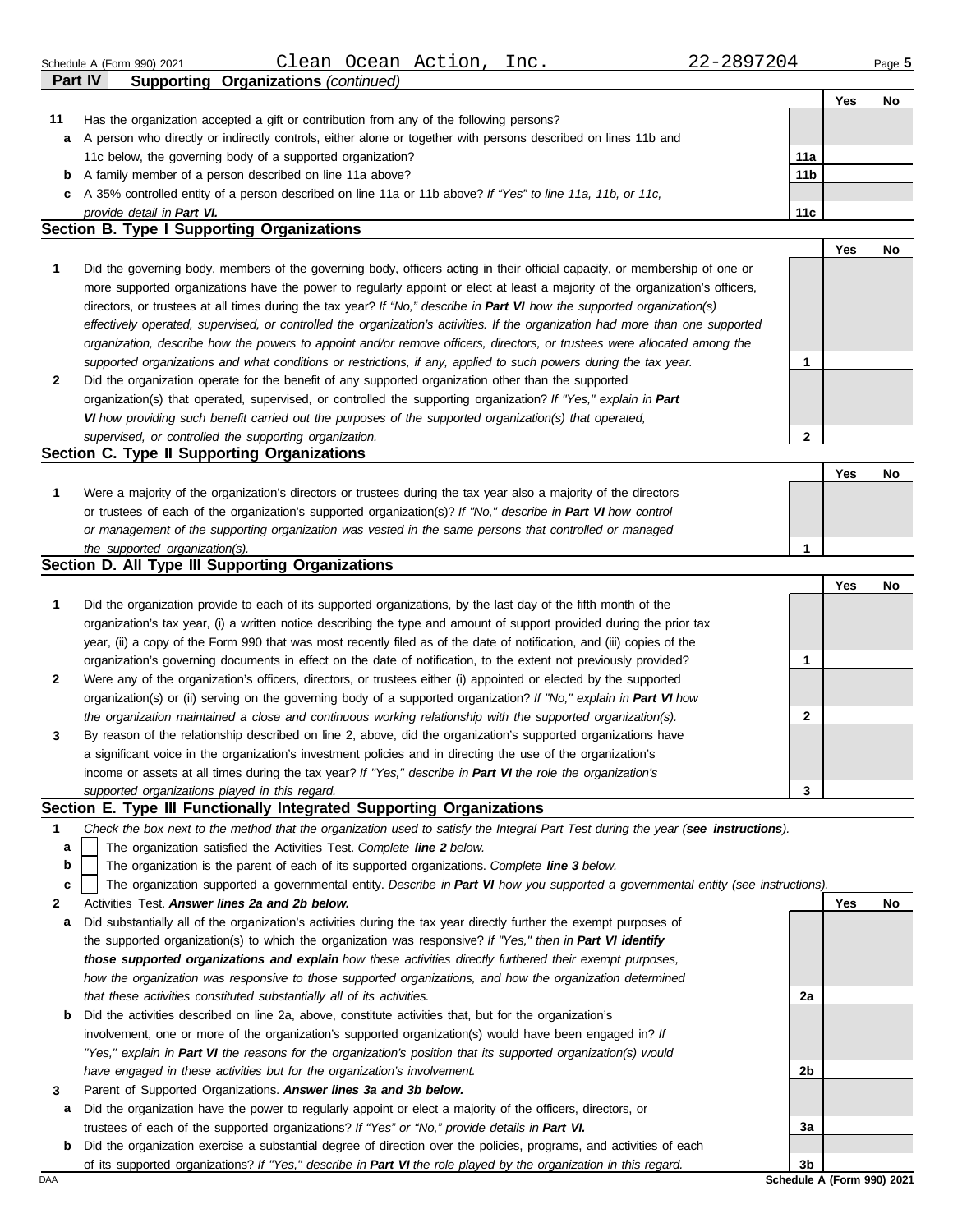Schedule A (Form 990) 2021 Page **6** Clean Ocean Action, Inc. 22-2897204

| Part V       | Type III Non-Functionally Integrated 509(a)(3) Supporting Organizations                                                          |                         |                |                                |
|--------------|----------------------------------------------------------------------------------------------------------------------------------|-------------------------|----------------|--------------------------------|
| $\mathbf{1}$ | Check here if the organization satisfied the Integral Part Test as a qualifying trust on Nov. 20, 1970 (explain in Part VI). See |                         |                |                                |
|              | instructions. All other Type III non-functionally integrated supporting organizations must complete Sections A through E.        |                         |                |                                |
|              | Section A - Adjusted Net Income                                                                                                  |                         | (A) Prior Year | (B) Current Year               |
|              |                                                                                                                                  |                         |                | (optional)                     |
| $\mathbf{1}$ | Net short-term capital gain                                                                                                      | 1                       |                |                                |
| $\mathbf{2}$ | Recoveries of prior-year distributions                                                                                           | $\mathbf{2}$            |                |                                |
| 3            | Other gross income (see instructions)                                                                                            | 3                       |                |                                |
| 4            | Add lines 1 through 3.                                                                                                           | $\overline{\mathbf{4}}$ |                |                                |
| 5            | Depreciation and depletion                                                                                                       | 5                       |                |                                |
| 6            | Portion of operating expenses paid or incurred for production or collection                                                      |                         |                |                                |
|              | of gross income or for management, conservation, or maintenance of                                                               |                         |                |                                |
|              | property held for production of income (see instructions)                                                                        | 6                       |                |                                |
| 7            | Other expenses (see instructions)                                                                                                | $\overline{\mathbf{r}}$ |                |                                |
| 8            | Adjusted Net Income (subtract lines 5, 6, and 7 from line 4)                                                                     | 8                       |                |                                |
|              | Section B - Minimum Asset Amount                                                                                                 |                         | (A) Prior Year | (B) Current Year<br>(optional) |
| 1            | Aggregate fair market value of all non-exempt-use assets (see                                                                    |                         |                |                                |
|              | instructions for short tax year or assets held for part of year):                                                                |                         |                |                                |
|              | a Average monthly value of securities                                                                                            | 1a                      |                |                                |
|              | <b>b</b> Average monthly cash balances                                                                                           | 1 <sub>b</sub>          |                |                                |
|              | c Fair market value of other non-exempt-use assets                                                                               | 1 <sub>c</sub>          |                |                                |
|              | <b>d Total</b> (add lines 1a, 1b, and 1c)                                                                                        | 1d                      |                |                                |
|              | e Discount claimed for blockage or other factors                                                                                 |                         |                |                                |
|              | (explain in detail in Part VI):                                                                                                  |                         |                |                                |
| 2            | Acquisition indebtedness applicable to non-exempt-use assets                                                                     | $\mathbf{2}$            |                |                                |
| 3            | Subtract line 2 from line 1d.                                                                                                    | 3                       |                |                                |
| 4            | Cash deemed held for exempt use. Enter 0.015 of line 3 (for greater amount,                                                      |                         |                |                                |
|              | see instructions).                                                                                                               | 4                       |                |                                |
| 5            | Net value of non-exempt-use assets (subtract line 4 from line 3)                                                                 | 5                       |                |                                |
| 6            | Multiply line 5 by 0.035.                                                                                                        | 6                       |                |                                |
| 7            | Recoveries of prior-year distributions                                                                                           | $\overline{7}$          |                |                                |
| 8            | Minimum Asset Amount (add line 7 to line 6)                                                                                      | 8                       |                |                                |
|              | Section C - Distributable Amount                                                                                                 |                         |                | <b>Current Year</b>            |
| 1            | Adjusted net income for prior year (from Section A, line 8, column A)                                                            | $\mathbf{1}$            |                |                                |
| $\mathbf{2}$ | Enter 0.85 of line 1.                                                                                                            | $\mathbf{2}$            |                |                                |
| 3            | Minimum asset amount for prior year (from Section B, line 8, column A)                                                           | 3                       |                |                                |
| 4            | Enter greater of line 2 or line 3.                                                                                               | $\overline{\mathbf{4}}$ |                |                                |
| 5            | Income tax imposed in prior year                                                                                                 | 5                       |                |                                |
| 6            | <b>Distributable Amount.</b> Subtract line 5 from line 4, unless subject to                                                      |                         |                |                                |
|              | emergency temporary reduction (see instructions).                                                                                | 6                       |                |                                |
|              | نجل                                                                                                                              |                         |                |                                |

**7** | Check here if the current year is the organization's first as a non-functionally integrated Type III supporting organization (see instructions).

**Schedule A (Form 990) 2021**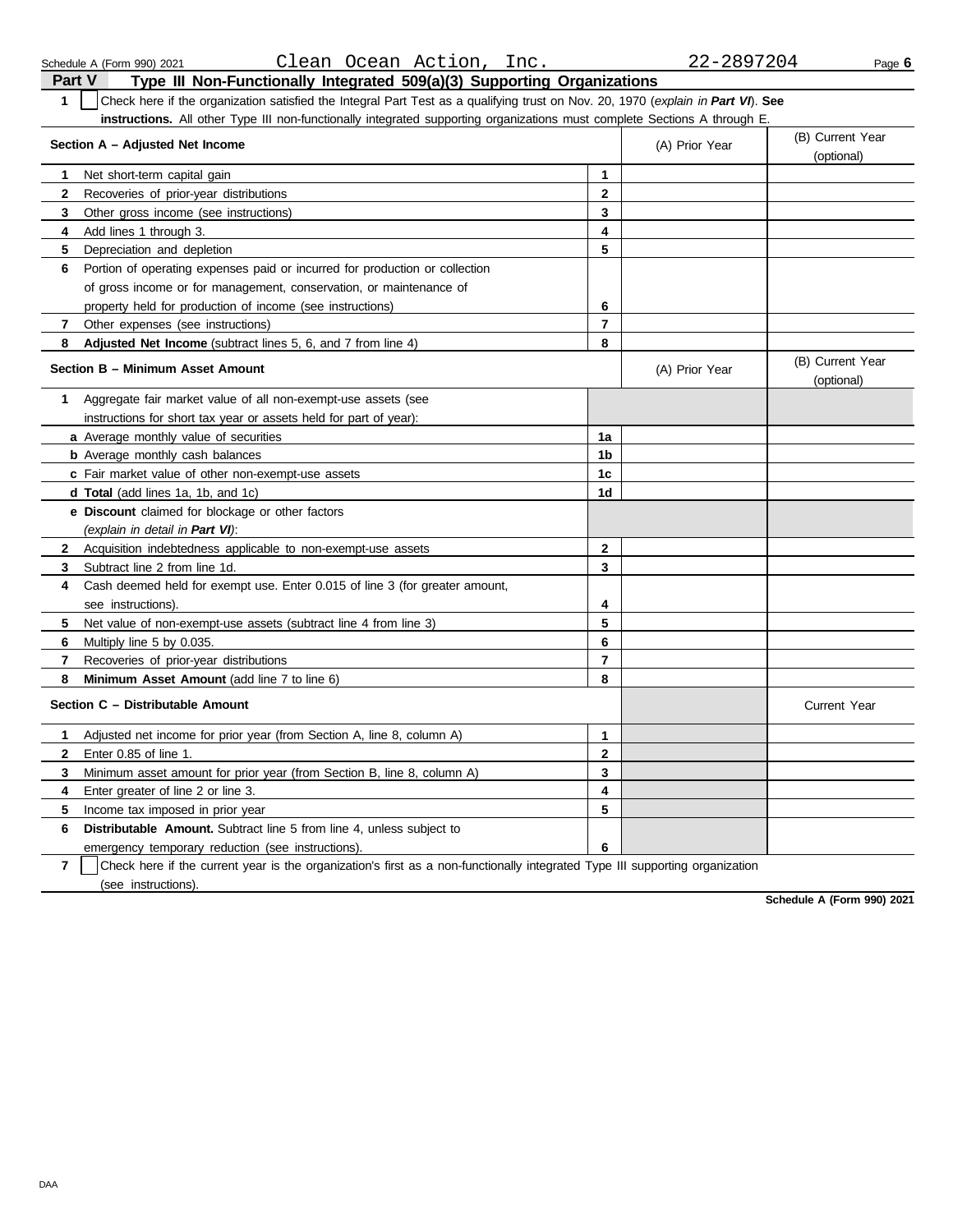| I GIL V      | $\frac{1}{2}$ in Non-Tunctionary integrated $\frac{1}{2}$ $\frac{1}{2}$ $\frac{1}{2}$ oupporting Organizations (committed) |                             |                                       |                                         |  |  |  |
|--------------|----------------------------------------------------------------------------------------------------------------------------|-----------------------------|---------------------------------------|-----------------------------------------|--|--|--|
|              | Section D - Distributions                                                                                                  |                             |                                       | <b>Current Year</b>                     |  |  |  |
| 1            | Amounts paid to supported organizations to accomplish exempt purposes                                                      |                             |                                       |                                         |  |  |  |
| $\mathbf{2}$ | Amounts paid to perform activity that directly furthers exempt purposes of supported                                       |                             |                                       |                                         |  |  |  |
|              | organizations, in excess of income from activity                                                                           |                             |                                       |                                         |  |  |  |
| 3            | Administrative expenses paid to accomplish exempt purposes of supported organizations                                      |                             |                                       |                                         |  |  |  |
| 4            | Amounts paid to acquire exempt-use assets                                                                                  |                             |                                       |                                         |  |  |  |
| 5            | Qualified set-aside amounts (prior IRS approval required-provide details in Part VI)                                       |                             |                                       |                                         |  |  |  |
| 6            | Other distributions (describe in Part VI). See instructions.                                                               |                             |                                       |                                         |  |  |  |
| 7            | Total annual distributions. Add lines 1 through 6.                                                                         |                             |                                       |                                         |  |  |  |
| 8            | Distributions to attentive supported organizations to which the organization is responsive                                 |                             |                                       |                                         |  |  |  |
|              | (provide details in Part VI). See instructions.                                                                            |                             |                                       |                                         |  |  |  |
| 9            | Distributable amount for 2021 from Section C, line 6                                                                       |                             |                                       |                                         |  |  |  |
| 10           | Line 8 amount divided by line 9 amount                                                                                     |                             |                                       |                                         |  |  |  |
|              |                                                                                                                            | (i)                         | (ii)                                  | (iii)                                   |  |  |  |
|              | <b>Section E - Distribution Allocations (see instructions)</b>                                                             | <b>Excess Distributions</b> | <b>Underdistributions</b><br>Pre-2021 | <b>Distributable</b><br>Amount for 2021 |  |  |  |
| 1            | Distributable amount for 2021 from Section C, line 6                                                                       |                             |                                       |                                         |  |  |  |
| $\mathbf{2}$ | Underdistributions, if any, for years prior to 2021                                                                        |                             |                                       |                                         |  |  |  |
|              | (reasonable cause required-explain in Part VI). See                                                                        |                             |                                       |                                         |  |  |  |
|              | instructions.                                                                                                              |                             |                                       |                                         |  |  |  |
| 3            | Excess distributions carryover, if any, to 2021                                                                            |                             |                                       |                                         |  |  |  |
|              |                                                                                                                            |                             |                                       |                                         |  |  |  |
|              |                                                                                                                            |                             |                                       |                                         |  |  |  |
|              |                                                                                                                            |                             |                                       |                                         |  |  |  |
|              |                                                                                                                            |                             |                                       |                                         |  |  |  |
|              |                                                                                                                            |                             |                                       |                                         |  |  |  |
|              | f Total of lines 3a through 3e                                                                                             |                             |                                       |                                         |  |  |  |
|              | g Applied to underdistributions of prior years                                                                             |                             |                                       |                                         |  |  |  |
|              | h Applied to 2021 distributable amount                                                                                     |                             |                                       |                                         |  |  |  |
|              | Carryover from 2016 not applied (see instructions)                                                                         |                             |                                       |                                         |  |  |  |
|              | Remainder. Subtract lines 3g, 3h, and 3i from line 3f.                                                                     |                             |                                       |                                         |  |  |  |
| 4            | Distributions for 2021 from                                                                                                |                             |                                       |                                         |  |  |  |
|              | \$<br>Section D, line 7:                                                                                                   |                             |                                       |                                         |  |  |  |
|              | a Applied to underdistributions of prior years                                                                             |                             |                                       |                                         |  |  |  |
|              | <b>b</b> Applied to 2021 distributable amount                                                                              |                             |                                       |                                         |  |  |  |
|              | c Remainder. Subtract lines 4a and 4b from line 4.                                                                         |                             |                                       |                                         |  |  |  |
| 5            | Remaining underdistributions for years prior to 2021, if                                                                   |                             |                                       |                                         |  |  |  |
|              | any. Subtract lines 3g and 4a from line 2. For result                                                                      |                             |                                       |                                         |  |  |  |
|              | greater than zero, explain in Part VI. See instructions.                                                                   |                             |                                       |                                         |  |  |  |
| 6            | Remaining underdistributions for 2021 Subtract lines 3h                                                                    |                             |                                       |                                         |  |  |  |
|              | and 4b from line 1. For result greater than zero, explain in                                                               |                             |                                       |                                         |  |  |  |
|              | Part VI. See instructions.                                                                                                 |                             |                                       |                                         |  |  |  |
| 7            | Excess distributions carryover to 2022. Add lines 3j                                                                       |                             |                                       |                                         |  |  |  |
|              | and 4c.                                                                                                                    |                             |                                       |                                         |  |  |  |
| 8            | Breakdown of line 7:                                                                                                       |                             |                                       |                                         |  |  |  |
|              |                                                                                                                            |                             |                                       |                                         |  |  |  |
|              | <b>b</b> Excess from 2018                                                                                                  |                             |                                       |                                         |  |  |  |
|              |                                                                                                                            |                             |                                       |                                         |  |  |  |
|              |                                                                                                                            |                             |                                       |                                         |  |  |  |
|              | e Excess from 2021                                                                                                         |                             |                                       |                                         |  |  |  |

**Schedule A (Form 990) 2021**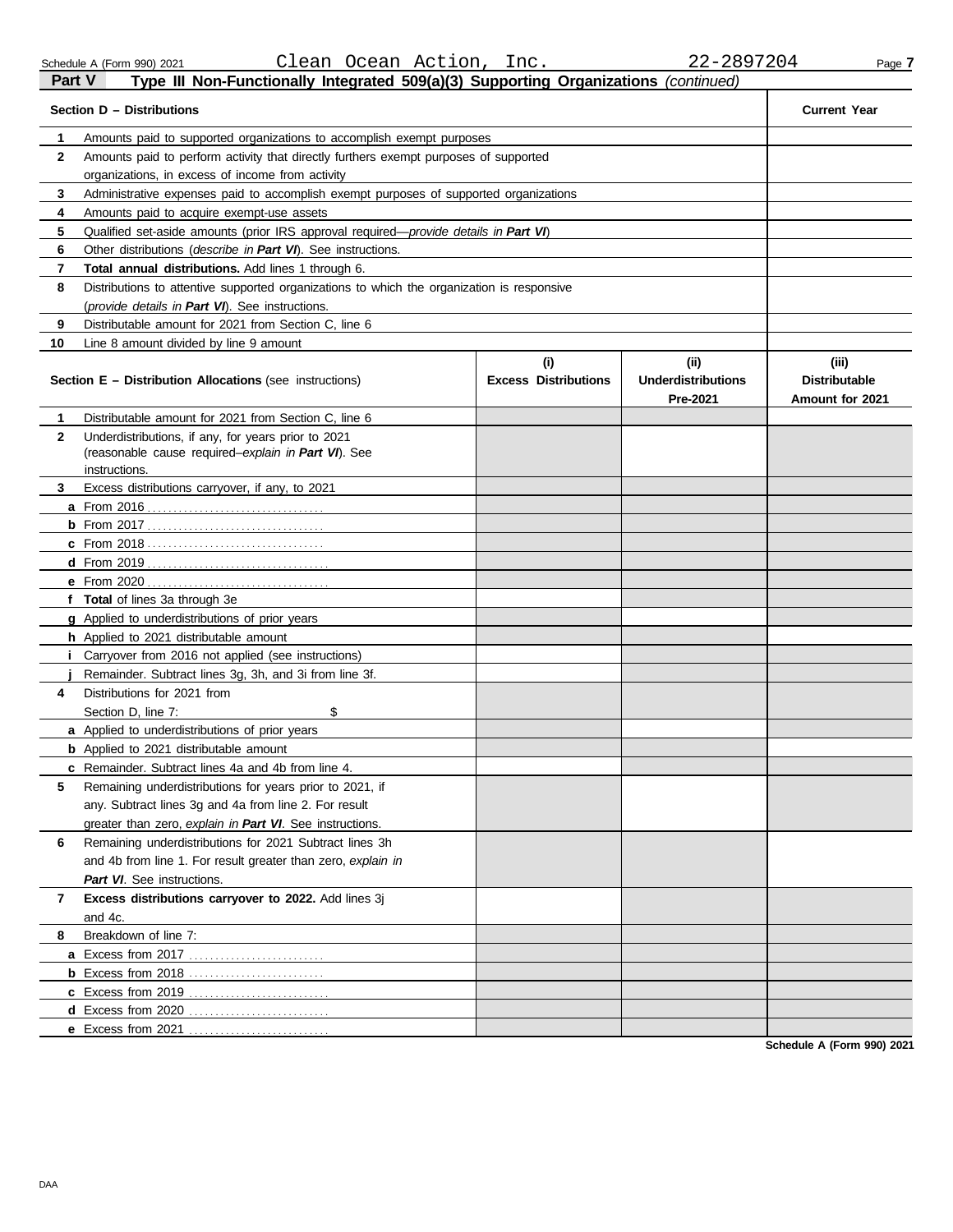| Schedule A (Form 990) 2021 |                                                                                                |  | Clean Ocean Action, Inc. |  | 22-2897204                                                                                                                                                                                                                                                                                                                                                                                                                                                                                | Page 8 |
|----------------------------|------------------------------------------------------------------------------------------------|--|--------------------------|--|-------------------------------------------------------------------------------------------------------------------------------------------------------------------------------------------------------------------------------------------------------------------------------------------------------------------------------------------------------------------------------------------------------------------------------------------------------------------------------------------|--------|
| Part VI                    | lines 2, 5, and 6. Also complete this part for any additional information. (See instructions.) |  |                          |  | Supplemental Information. Provide the explanations required by Part II, line 10; Part II, line 17a or 17b; Part<br>III, line 12; Part IV, Section A, lines 1, 2, 3b, 3c, 4b, 4c, 5a, 6, 9a, 9b, 9c, 11a, 11b, and 11c; Part IV, Section<br>B, lines 1 and 2; Part IV, Section C, line 1; Part IV, Section D, lines 2 and 3; Part IV, Section E, lines 1c, 2a, 2b,<br>3a, and 3b; Part V, line 1; Part V, Section B, line 1e; Part V, Section D, lines 5, 6, and 8; and Part V, Section E, |        |
|                            |                                                                                                |  |                          |  |                                                                                                                                                                                                                                                                                                                                                                                                                                                                                           |        |
|                            |                                                                                                |  |                          |  |                                                                                                                                                                                                                                                                                                                                                                                                                                                                                           |        |
|                            |                                                                                                |  |                          |  |                                                                                                                                                                                                                                                                                                                                                                                                                                                                                           |        |
|                            |                                                                                                |  |                          |  |                                                                                                                                                                                                                                                                                                                                                                                                                                                                                           |        |
|                            |                                                                                                |  |                          |  |                                                                                                                                                                                                                                                                                                                                                                                                                                                                                           |        |
|                            |                                                                                                |  |                          |  |                                                                                                                                                                                                                                                                                                                                                                                                                                                                                           |        |
|                            |                                                                                                |  |                          |  |                                                                                                                                                                                                                                                                                                                                                                                                                                                                                           |        |
|                            |                                                                                                |  |                          |  |                                                                                                                                                                                                                                                                                                                                                                                                                                                                                           |        |
|                            |                                                                                                |  |                          |  |                                                                                                                                                                                                                                                                                                                                                                                                                                                                                           |        |
|                            |                                                                                                |  |                          |  |                                                                                                                                                                                                                                                                                                                                                                                                                                                                                           |        |
|                            |                                                                                                |  |                          |  |                                                                                                                                                                                                                                                                                                                                                                                                                                                                                           |        |
|                            |                                                                                                |  |                          |  |                                                                                                                                                                                                                                                                                                                                                                                                                                                                                           |        |
|                            |                                                                                                |  |                          |  |                                                                                                                                                                                                                                                                                                                                                                                                                                                                                           |        |
|                            |                                                                                                |  |                          |  |                                                                                                                                                                                                                                                                                                                                                                                                                                                                                           |        |
|                            |                                                                                                |  |                          |  |                                                                                                                                                                                                                                                                                                                                                                                                                                                                                           |        |
|                            |                                                                                                |  |                          |  |                                                                                                                                                                                                                                                                                                                                                                                                                                                                                           |        |
|                            |                                                                                                |  |                          |  |                                                                                                                                                                                                                                                                                                                                                                                                                                                                                           |        |
|                            |                                                                                                |  |                          |  |                                                                                                                                                                                                                                                                                                                                                                                                                                                                                           |        |
|                            |                                                                                                |  |                          |  |                                                                                                                                                                                                                                                                                                                                                                                                                                                                                           |        |
|                            |                                                                                                |  |                          |  |                                                                                                                                                                                                                                                                                                                                                                                                                                                                                           |        |
|                            |                                                                                                |  |                          |  |                                                                                                                                                                                                                                                                                                                                                                                                                                                                                           |        |
|                            |                                                                                                |  |                          |  |                                                                                                                                                                                                                                                                                                                                                                                                                                                                                           |        |
|                            |                                                                                                |  |                          |  |                                                                                                                                                                                                                                                                                                                                                                                                                                                                                           |        |
|                            |                                                                                                |  |                          |  |                                                                                                                                                                                                                                                                                                                                                                                                                                                                                           |        |
|                            |                                                                                                |  |                          |  |                                                                                                                                                                                                                                                                                                                                                                                                                                                                                           |        |
|                            |                                                                                                |  |                          |  |                                                                                                                                                                                                                                                                                                                                                                                                                                                                                           |        |
|                            |                                                                                                |  |                          |  |                                                                                                                                                                                                                                                                                                                                                                                                                                                                                           |        |
|                            |                                                                                                |  |                          |  |                                                                                                                                                                                                                                                                                                                                                                                                                                                                                           |        |
|                            |                                                                                                |  |                          |  |                                                                                                                                                                                                                                                                                                                                                                                                                                                                                           |        |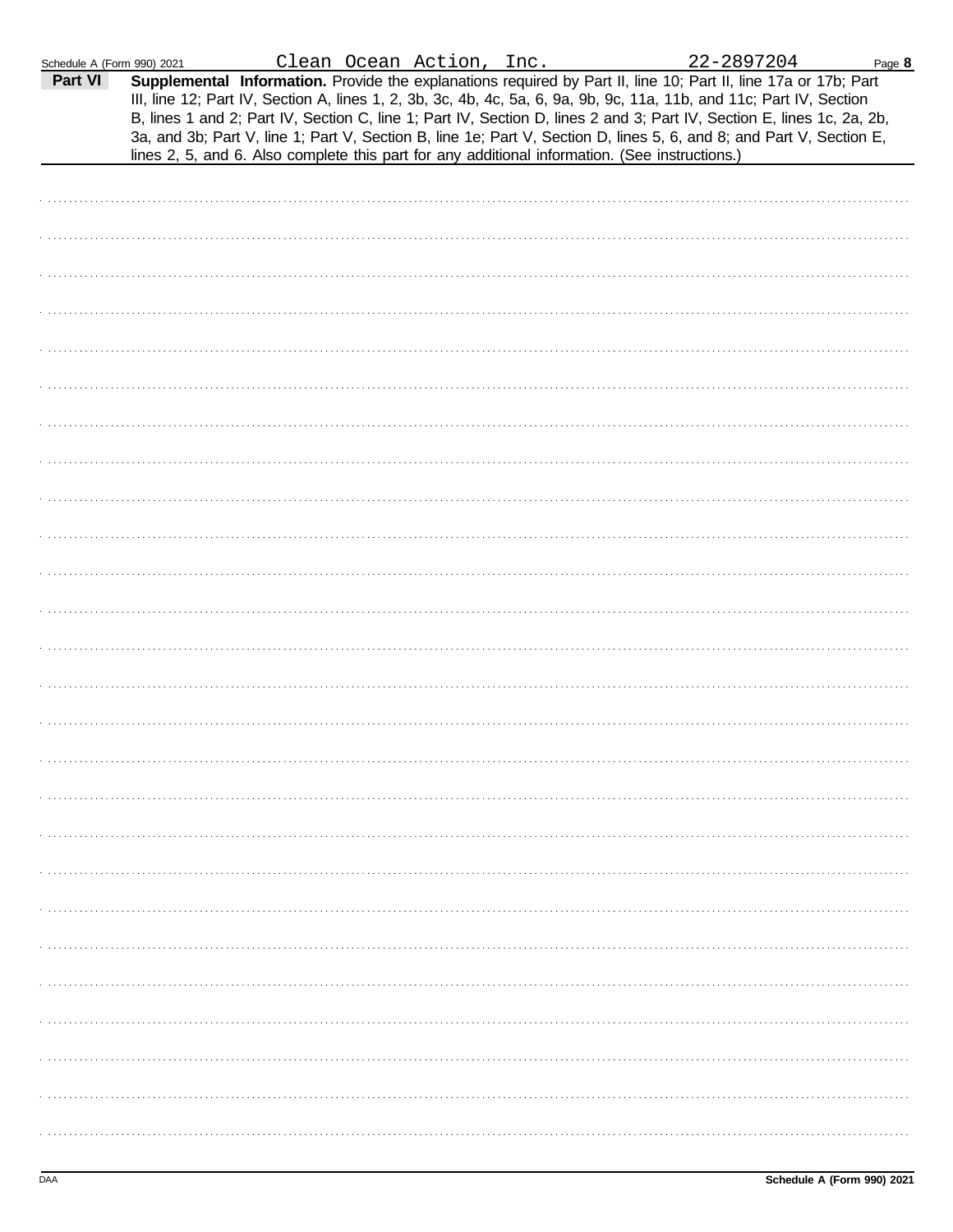| <b>SCHEDULE D</b> |  |
|-------------------|--|
| (Form 990)        |  |

Department of the Treasury Internal Revenue Service **Name of the organization**

DAA

**2**

**1**

**6**

**Part II**

## **Supplemental Financial Statements**

**Part IV, line 6, 7, 8, 9, 10, 11a, 11b, 11c, 11d, 11e, 11f, 12a, or 12b.** u **Complete if the organization answered "Yes" on Form 990,**

u **Attach to Form 990.**  u **Go to** *www.irs.gov/Form990* **for instructions and the latest information.**

| OMB No. 1545-0047                          |
|--------------------------------------------|
| 2021                                       |
| <b>Open to Public</b><br><b>Inspection</b> |

**Year** 

**No**

**No**

|                |                                                             |                                |                                                                                                                           | <b>Let us to</b> <i>WWW.ifs.gov/Form990</i> for instructions and the latest information. |                |                                | <b>IIISPECHOLI</b> |     |
|----------------|-------------------------------------------------------------|--------------------------------|---------------------------------------------------------------------------------------------------------------------------|------------------------------------------------------------------------------------------|----------------|--------------------------------|--------------------|-----|
|                | me of the organization                                      |                                |                                                                                                                           |                                                                                          |                | Employer identification number |                    |     |
|                | Clean                                                       | Ocean Action, Inc.             |                                                                                                                           |                                                                                          |                | 22-2897204                     |                    |     |
|                | Part I                                                      |                                | Organizations Maintaining Donor Advised Funds or Other Similar Funds or Accounts.                                         |                                                                                          |                |                                |                    |     |
|                |                                                             |                                | Complete if the organization answered "Yes" on Form 990, Part IV, line 6.                                                 | (a) Donor advised funds                                                                  |                | (b) Funds and other accounts   |                    |     |
| 1              | Total number at end of year                                 |                                |                                                                                                                           |                                                                                          |                |                                |                    |     |
| 2              |                                                             |                                |                                                                                                                           |                                                                                          |                |                                |                    |     |
| 3              |                                                             |                                | Aggregate value of grants from (during year) Mathematical Mathematical Mathematical Mathematical Mathematical M           |                                                                                          |                |                                |                    |     |
| 4              | Aggregate value at end of year                              |                                |                                                                                                                           |                                                                                          |                |                                |                    |     |
| 5.             |                                                             |                                | Did the organization inform all donors and donor advisors in writing that the assets held in donor advised                |                                                                                          |                |                                |                    |     |
|                |                                                             |                                |                                                                                                                           |                                                                                          |                |                                |                    | Yes |
| 6              |                                                             |                                | Did the organization inform all grantees, donors, and donor advisors in writing that grant funds can be used              |                                                                                          |                |                                |                    |     |
|                |                                                             |                                | only for charitable purposes and not for the benefit of the donor or donor advisor, or for any other purpose              |                                                                                          |                |                                |                    |     |
|                |                                                             |                                |                                                                                                                           |                                                                                          |                |                                |                    | Yes |
|                | Part II                                                     | <b>Conservation Easements.</b> |                                                                                                                           |                                                                                          |                |                                |                    |     |
|                |                                                             |                                | Complete if the organization answered "Yes" on Form 990, Part IV, line 7.                                                 |                                                                                          |                |                                |                    |     |
| 1.             |                                                             |                                | Purpose(s) of conservation easements held by the organization (check all that apply).                                     |                                                                                          |                |                                |                    |     |
|                |                                                             |                                | Preservation of land for public use (for example, recreation or education)                                                | Preservation of a historically important land area                                       |                |                                |                    |     |
|                | Protection of natural habitat                               |                                |                                                                                                                           | Preservation of a certified historic structure                                           |                |                                |                    |     |
|                | Preservation of open space                                  |                                |                                                                                                                           |                                                                                          |                |                                |                    |     |
| $\mathbf{2}^-$ |                                                             |                                | Complete lines 2a through 2d if the organization held a qualified conservation contribution in the form of a conservation |                                                                                          |                |                                |                    |     |
|                | easement on the last day of the tax year.                   |                                |                                                                                                                           |                                                                                          |                | Held at the End of the Tax     |                    |     |
|                | a Total number of conservation easements                    |                                |                                                                                                                           |                                                                                          | 2a             |                                |                    |     |
|                | <b>b</b> Total acreage restricted by conservation easements |                                |                                                                                                                           |                                                                                          | 2 <sub>b</sub> |                                |                    |     |
| c              |                                                             |                                | Number of conservation easements on a certified historic structure included in (a) [11] Number of conservation            |                                                                                          | 2c             |                                |                    |     |
|                |                                                             |                                | d Number of conservation easements included in (c) acquired after 7/25/06, and not on a                                   |                                                                                          |                |                                |                    |     |
|                | historic structure listed in the National Register          |                                |                                                                                                                           |                                                                                          | 2d             |                                |                    |     |

tax year  $\mathbf u$  . . . . . . . . . . . . . . . **3** Number of conservation easements modified, transferred, released, extinguished, or terminated by the organization during the

Number of states where property subject to conservation easement is located **u 4**

| 5 Does the organization have a written policy regarding the periodic monitoring, inspection, handling of                                    |
|---------------------------------------------------------------------------------------------------------------------------------------------|
| Yes     No<br>violations, and enforcement of the conservation easements it holds?                                                           |
| 6 Staff and volunteer hours devoted to monitoring, inspecting, handling of violations, and enforcing conservation easements during the year |
|                                                                                                                                             |
| Amount of expenses incurred in monitoring, inspecting, handling of violations, and enforcing conservation easements during the year         |
| u \$                                                                                                                                        |

| 8 Does each conservation easement reported on line 2(d) above satisfy the requirements of section 170(h)(4)(B)(i) |    |
|-------------------------------------------------------------------------------------------------------------------|----|
| and section $170(h)(4)(B)(ii)?$                                                                                   | No |

balance sheet, and include, if applicable, the text of the footnote to the organization's financial statements that describes the **9** In Part XIII, describe how the organization reports conservation easements in its revenue and expense statement and organization's accounting for conservation easements.

| Part III | Organizations Maintaining Collections of Art, Historical Treasures, or Other Similar Assets. |  |
|----------|----------------------------------------------------------------------------------------------|--|
|          | Complete if the organization answered "Yes" on Form 990, Part IV, line 8.                    |  |

| 1a If the organization elected, as permitted under FASB ASC 958, not to report in its revenue statement and balance sheet works      |
|--------------------------------------------------------------------------------------------------------------------------------------|
| of art, historical treasures, or other similar assets held for public exhibition, education, or research in furtherance of public    |
| service, provide in Part XIII the text of the footnote to its financial statements that describes these items.                       |
| <b>b</b> If the organization elected, as permitted under FASB ASC 958, to report in its revenue statement and balance sheet works of |
| art historical treasures or other similar assets held for public exhibition, education or research in furtherance of public sensice  |

| art, historical treasures, or other similar assets held for public exhibition, education, or research in furtherance of public service, |  |  |  |  |  |  |  |
|-----------------------------------------------------------------------------------------------------------------------------------------|--|--|--|--|--|--|--|
| provide the following amounts relating to these items:                                                                                  |  |  |  |  |  |  |  |

| Revenue included on Form 990, Part VIII, line 1<br>(i)                                                                             |     |  |
|------------------------------------------------------------------------------------------------------------------------------------|-----|--|
| (ii) Assets included in Form 990, Part X                                                                                           | u.  |  |
| 2 If the organization received or held works of art, historical treasures, or other similar assets for financial gain, provide the |     |  |
| following amounts required to be reported under FASB ASC 958 relating to these items:                                              |     |  |
| a Revenue included on Form 990, Part VIII, line 1                                                                                  | u : |  |
|                                                                                                                                    |     |  |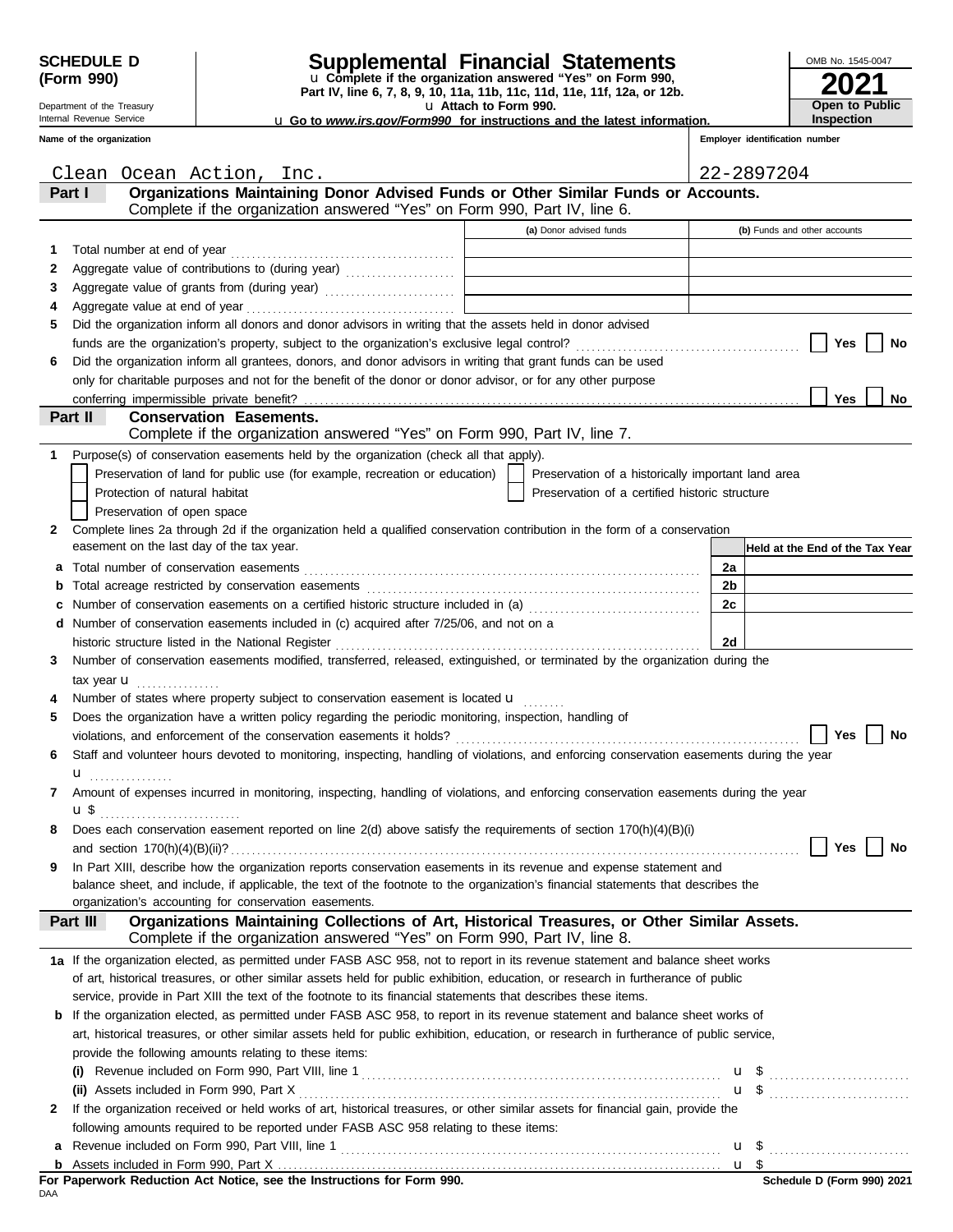|    | Schedule D (Form 990) 2021   Clean  Ocean  Action,  Inc.                                                                                                                                                                             |                         |                          |                         | 22-2897204      |                      |                |                     | Page 2    |
|----|--------------------------------------------------------------------------------------------------------------------------------------------------------------------------------------------------------------------------------------|-------------------------|--------------------------|-------------------------|-----------------|----------------------|----------------|---------------------|-----------|
|    | Organizations Maintaining Collections of Art, Historical Treasures, or Other Similar Assets (continued)<br>Part III                                                                                                                  |                         |                          |                         |                 |                      |                |                     |           |
| 3  | Using the organization's acquisition, accession, and other records, check any of the following that make significant use of its<br>collection items (check all that apply):                                                          |                         |                          |                         |                 |                      |                |                     |           |
| a  | Public exhibition                                                                                                                                                                                                                    | d                       | Loan or exchange program |                         |                 |                      |                |                     |           |
| b  | Scholarly research                                                                                                                                                                                                                   | e                       |                          |                         |                 |                      |                |                     |           |
| c  | Preservation for future generations                                                                                                                                                                                                  |                         |                          |                         |                 |                      |                |                     |           |
|    | Provide a description of the organization's collections and explain how they further the organization's exempt purpose in Part                                                                                                       |                         |                          |                         |                 |                      |                |                     |           |
|    | XIII.                                                                                                                                                                                                                                |                         |                          |                         |                 |                      |                |                     |           |
| 5. | During the year, did the organization solicit or receive donations of art, historical treasures, or other similar                                                                                                                    |                         |                          |                         |                 |                      |                |                     |           |
|    |                                                                                                                                                                                                                                      |                         |                          |                         |                 |                      | Yes            |                     | No        |
|    | Part IV<br><b>Escrow and Custodial Arrangements.</b>                                                                                                                                                                                 |                         |                          |                         |                 |                      |                |                     |           |
|    | Complete if the organization answered "Yes" on Form 990, Part IV, line 9, or reported an amount on Form                                                                                                                              |                         |                          |                         |                 |                      |                |                     |           |
|    | 990, Part X, line 21.                                                                                                                                                                                                                |                         |                          |                         |                 |                      |                |                     |           |
|    | 1a Is the organization an agent, trustee, custodian or other intermediary for contributions or other assets not                                                                                                                      |                         |                          |                         |                 |                      |                |                     |           |
|    |                                                                                                                                                                                                                                      |                         |                          |                         |                 |                      | Yes            |                     | No        |
|    | <b>b</b> If "Yes," explain the arrangement in Part XIII and complete the following table:                                                                                                                                            |                         |                          |                         |                 |                      |                |                     |           |
|    |                                                                                                                                                                                                                                      |                         |                          |                         |                 |                      | Amount         |                     |           |
|    | c Beginning balance <b>contract to the contract of the set of the contract of the contract of the contract of the contract of the contract of the contract of the contract of the contract of the contract of the contract of th</b> |                         |                          |                         |                 | 1с                   |                |                     |           |
|    |                                                                                                                                                                                                                                      |                         |                          |                         |                 | 1d                   |                |                     |           |
|    |                                                                                                                                                                                                                                      |                         |                          |                         |                 | 1е                   |                |                     |           |
| f  |                                                                                                                                                                                                                                      |                         |                          |                         |                 | 1f                   |                |                     |           |
|    | 2a Did the organization include an amount on Form 990, Part X, line 21, for escrow or custodial account liability?                                                                                                                   |                         |                          |                         |                 |                      | Yes            |                     | <b>No</b> |
|    |                                                                                                                                                                                                                                      |                         |                          |                         |                 |                      |                |                     |           |
|    | <b>Endowment Funds.</b><br><b>Part V</b>                                                                                                                                                                                             |                         |                          |                         |                 |                      |                |                     |           |
|    | Complete if the organization answered "Yes" on Form 990, Part IV, line 10.                                                                                                                                                           |                         |                          |                         |                 |                      |                |                     |           |
|    |                                                                                                                                                                                                                                      | (a) Current year        | (b) Prior year           | (c) Two years back      |                 | (d) Three years back |                | (e) Four years back |           |
|    | 1a Beginning of year balance                                                                                                                                                                                                         |                         |                          |                         |                 |                      |                |                     |           |
|    | <b>b</b> Contributions                                                                                                                                                                                                               |                         |                          |                         |                 |                      |                |                     |           |
|    | c Net investment earnings, gains, and                                                                                                                                                                                                |                         |                          |                         |                 |                      |                |                     |           |
|    |                                                                                                                                                                                                                                      |                         |                          |                         |                 |                      |                |                     |           |
|    | d Grants or scholarships                                                                                                                                                                                                             |                         |                          |                         |                 |                      |                |                     |           |
|    | e Other expenditures for facilities and                                                                                                                                                                                              |                         |                          |                         |                 |                      |                |                     |           |
|    |                                                                                                                                                                                                                                      |                         |                          |                         |                 |                      |                |                     |           |
|    | f Administrative expenses                                                                                                                                                                                                            |                         |                          |                         |                 |                      |                |                     |           |
|    | g End of year balance                                                                                                                                                                                                                |                         |                          |                         |                 |                      |                |                     |           |
| 2  | Provide the estimated percentage of the current year end balance (line 1g, column (a)) held as:                                                                                                                                      |                         |                          |                         |                 |                      |                |                     |           |
|    | a Board designated or quasi-endowment u                                                                                                                                                                                              | %                       |                          |                         |                 |                      |                |                     |           |
|    | <b>b</b> Permanent endowment <b>u</b> %                                                                                                                                                                                              |                         |                          |                         |                 |                      |                |                     |           |
|    | <b>c</b> Term endowment $\mathbf{u}$ %                                                                                                                                                                                               |                         |                          |                         |                 |                      |                |                     |           |
|    | The percentages on lines 2a, 2b, and 2c should equal 100%.                                                                                                                                                                           |                         |                          |                         |                 |                      |                |                     |           |
|    | 3a Are there endowment funds not in the possession of the organization that are held and administered for the                                                                                                                        |                         |                          |                         |                 |                      |                |                     |           |
|    | organization by:                                                                                                                                                                                                                     |                         |                          |                         |                 |                      |                | Yes                 | No        |
|    |                                                                                                                                                                                                                                      |                         |                          |                         |                 |                      | 3a(i)          |                     |           |
|    | (ii) Related organizations <b>constants</b> and constant of the constant of the constant of the constant of the constant of the constant of the constant of the constant of the constant of the constant of the constant of the con  |                         |                          |                         |                 |                      | 3a(ii)         |                     |           |
|    |                                                                                                                                                                                                                                      |                         |                          |                         |                 |                      | 3b             |                     |           |
|    | Describe in Part XIII the intended uses of the organization's endowment funds.                                                                                                                                                       |                         |                          |                         |                 |                      |                |                     |           |
|    | Land, Buildings, and Equipment.<br>Part VI                                                                                                                                                                                           |                         |                          |                         |                 |                      |                |                     |           |
|    | Complete if the organization answered "Yes" on Form 990, Part IV, line 11a. See Form 990, Part X, line 10.<br>Description of property                                                                                                | (a) Cost or other basis |                          | (b) Cost or other basis | (c) Accumulated |                      | (d) Book value |                     |           |
|    |                                                                                                                                                                                                                                      | (investment)            |                          | (other)                 | depreciation    |                      |                |                     |           |
|    |                                                                                                                                                                                                                                      |                         |                          | 367,400                 |                 |                      |                |                     |           |
|    |                                                                                                                                                                                                                                      |                         |                          | 619,428                 |                 | 38,715               |                | 367,400<br>580,713  |           |
|    |                                                                                                                                                                                                                                      |                         |                          |                         |                 |                      |                |                     |           |
|    | c Leasehold improvements                                                                                                                                                                                                             |                         |                          | 3,457                   |                 | 3,457                |                |                     |           |
|    |                                                                                                                                                                                                                                      |                         |                          |                         |                 |                      |                |                     |           |
|    | Total. Add lines 1a through 1e. (Column (d) must equal Form 990, Part X, column (B), line 10c.)                                                                                                                                      |                         |                          |                         |                 |                      |                | 948,113             |           |
|    |                                                                                                                                                                                                                                      |                         |                          |                         |                 | u                    |                |                     |           |

**Schedule D (Form 990) 2021**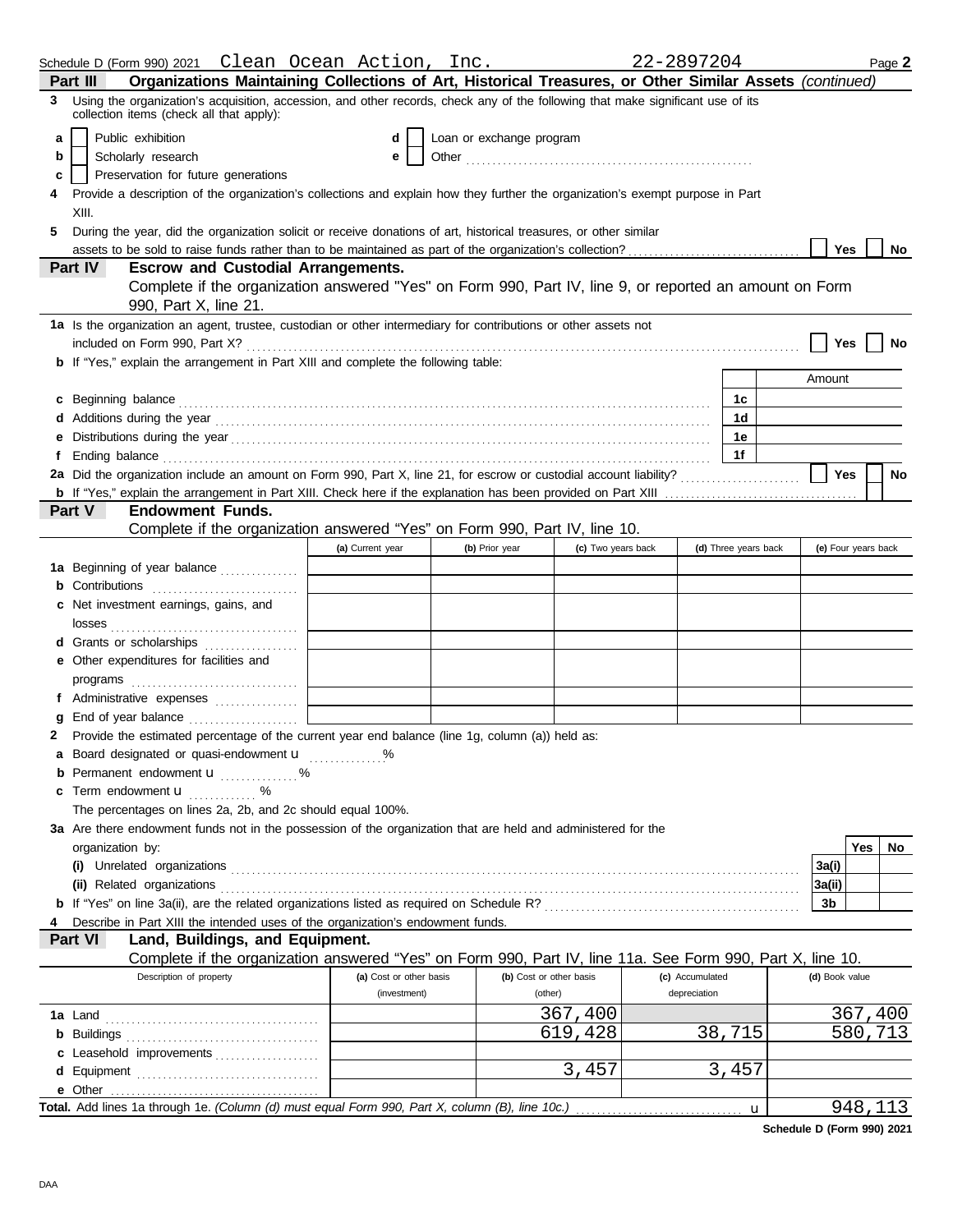| Schedule D (Form 990) 2021 Clean Ocean Action, Inc. |  |  | 22-2897204 |
|-----------------------------------------------------|--|--|------------|
|                                                     |  |  |            |

|--|

|                                                             | (a) Description of security or category                                                                    | (b) Book value | (c) Method of valuation:         |
|-------------------------------------------------------------|------------------------------------------------------------------------------------------------------------|----------------|----------------------------------|
|                                                             | (including name of security)                                                                               |                | Cost or end-of-year market value |
| (1) Financial derivatives                                   |                                                                                                            |                |                                  |
|                                                             |                                                                                                            |                |                                  |
|                                                             | $(3)$ Other                                                                                                |                |                                  |
|                                                             |                                                                                                            |                |                                  |
|                                                             |                                                                                                            |                |                                  |
| (C)                                                         |                                                                                                            |                |                                  |
|                                                             |                                                                                                            |                |                                  |
| (E)                                                         |                                                                                                            |                |                                  |
| (F)<br>(G)                                                  |                                                                                                            |                |                                  |
| (H)                                                         |                                                                                                            |                |                                  |
|                                                             | Total. (Column (b) must equal Form 990, Part X, col. (B) line 12.)                                         | u              |                                  |
| Part VIII                                                   | Investments - Program Related.                                                                             |                |                                  |
|                                                             | Complete if the organization answered "Yes" on Form 990, Part IV, line 11c. See Form 990, Part X, line 13. |                |                                  |
|                                                             | (a) Description of investment                                                                              | (b) Book value | (c) Method of valuation:         |
|                                                             |                                                                                                            |                | Cost or end-of-year market value |
| (1)                                                         |                                                                                                            |                |                                  |
| (2)                                                         |                                                                                                            |                |                                  |
| (3)                                                         |                                                                                                            |                |                                  |
| (4)                                                         |                                                                                                            |                |                                  |
| (5)                                                         |                                                                                                            |                |                                  |
| (6)                                                         |                                                                                                            |                |                                  |
| (7)                                                         |                                                                                                            |                |                                  |
| (8)                                                         |                                                                                                            |                |                                  |
|                                                             |                                                                                                            |                |                                  |
| (9)                                                         |                                                                                                            |                |                                  |
|                                                             | Total. (Column (b) must equal Form 990, Part X, col. (B) line 13.) $\ldots$ <b>u</b>                       |                |                                  |
| Part IX                                                     | <b>Other Assets.</b>                                                                                       |                |                                  |
|                                                             | Complete if the organization answered "Yes" on Form 990, Part IV, line 11d. See Form 990, Part X, line 15. |                |                                  |
|                                                             | (a) Description                                                                                            |                | (b) Book value                   |
|                                                             |                                                                                                            |                |                                  |
|                                                             |                                                                                                            |                |                                  |
|                                                             |                                                                                                            |                |                                  |
|                                                             |                                                                                                            |                |                                  |
|                                                             |                                                                                                            |                |                                  |
| (1)<br>(2)<br>(3)<br>(4)<br>(5)<br>(6)                      |                                                                                                            |                |                                  |
|                                                             |                                                                                                            |                |                                  |
| (7)<br>(8)<br>(9)                                           |                                                                                                            |                |                                  |
|                                                             |                                                                                                            |                | u                                |
| Part X                                                      | Other Liabilities.                                                                                         |                |                                  |
|                                                             | Complete if the organization answered "Yes" on Form 990, Part IV, line 11e or 11f. See Form 990, Part X,   |                |                                  |
|                                                             | line 25.                                                                                                   |                |                                  |
| 1.                                                          | (a) Description of liability                                                                               |                | (b) Book value                   |
|                                                             | Federal income taxes                                                                                       |                |                                  |
|                                                             |                                                                                                            |                |                                  |
|                                                             |                                                                                                            |                |                                  |
|                                                             |                                                                                                            |                |                                  |
|                                                             |                                                                                                            |                |                                  |
|                                                             |                                                                                                            |                |                                  |
|                                                             |                                                                                                            |                |                                  |
|                                                             |                                                                                                            |                |                                  |
| (1)<br>(2)<br>(3)<br>(4)<br>(5)<br>(6)<br>(7)<br>(8)<br>(9) | Total. (Column (b) must equal Form 990, Part X, col. (B) line 25.)                                         |                | u                                |

organization's liability for uncertain tax positions under FASB ASC 740. Check here if the text of the footnote has been provided in Part XIII ......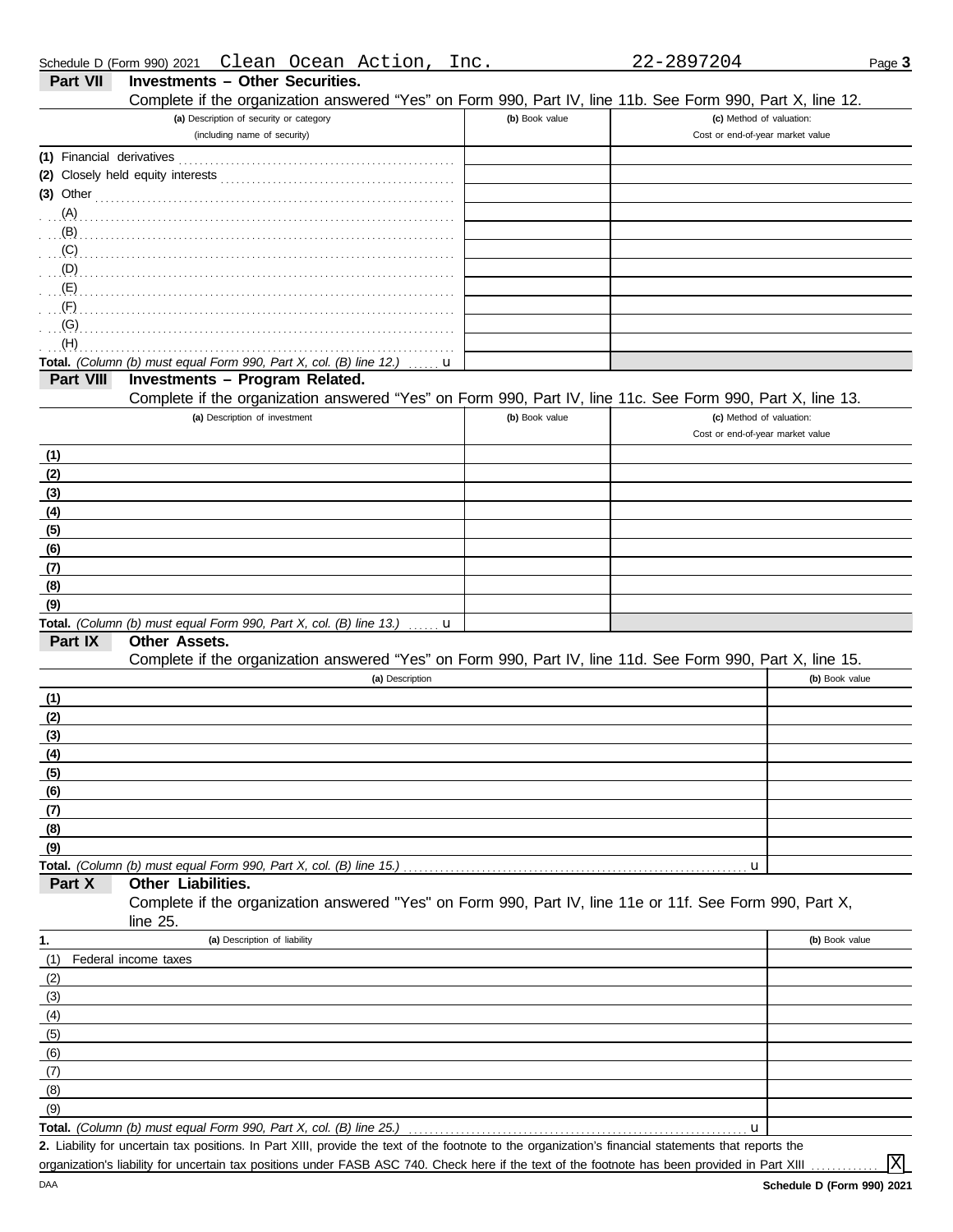|        | Schedule D (Form 990) 2021 Clean Ocean Action, Inc.                                                                                                                                                                                                                              | 22-2897204           |              | Page 4    |
|--------|----------------------------------------------------------------------------------------------------------------------------------------------------------------------------------------------------------------------------------------------------------------------------------|----------------------|--------------|-----------|
|        | Reconciliation of Revenue per Audited Financial Statements With Revenue per Return.<br>Part XI                                                                                                                                                                                   |                      |              |           |
|        | Complete if the organization answered "Yes" on Form 990, Part IV, line 12a.                                                                                                                                                                                                      |                      |              |           |
| 1.     |                                                                                                                                                                                                                                                                                  |                      | $\mathbf{1}$ | 1,202,304 |
| 2      | Amounts included on line 1 but not on Form 990, Part VIII, line 12:                                                                                                                                                                                                              |                      |              |           |
| a<br>b |                                                                                                                                                                                                                                                                                  | 2a<br>2 <sub>b</sub> |              |           |
| с      |                                                                                                                                                                                                                                                                                  | 2c                   |              |           |
| d      |                                                                                                                                                                                                                                                                                  | 2d                   |              |           |
| е      | Add lines 2a through 2d [11] Add [12] Add [12] Add lines 2a through 2d [12] Add lines 2a through 2d [12] Add [12] Add [12] Add [12] Add [12] Add [12] Add [12] Add [12] Add [12] Add [12] Add [12] Add [12] Add [12] Add [12]                                                    |                      | 2e           |           |
| 3      |                                                                                                                                                                                                                                                                                  |                      | 3            | 1,202,304 |
| 4      | Amounts included on Form 990, Part VIII, line 12, but not on line 1:                                                                                                                                                                                                             |                      |              |           |
| а      | Investment expenses not included on Form 990, Part VIII, line 7b [                                                                                                                                                                                                               | 4a                   |              |           |
| b      |                                                                                                                                                                                                                                                                                  | 4b                   |              |           |
| c<br>5 | Add lines 4a and 4b                                                                                                                                                                                                                                                              |                      | 4c<br>5      | 1,202,304 |
|        | Reconciliation of Expenses per Audited Financial Statements With Expenses per Return.<br>Part XII                                                                                                                                                                                |                      |              |           |
|        | Complete if the organization answered "Yes" on Form 990, Part IV, line 12a.                                                                                                                                                                                                      |                      |              |           |
| 1      | Total expenses and losses per audited financial statements                                                                                                                                                                                                                       |                      | 1            | 740,612   |
| 2      | Amounts included on line 1 but not on Form 990, Part IX, line 25:                                                                                                                                                                                                                |                      |              |           |
| а      |                                                                                                                                                                                                                                                                                  | 2a                   |              |           |
| b      |                                                                                                                                                                                                                                                                                  | 2 <sub>b</sub>       |              |           |
| с      |                                                                                                                                                                                                                                                                                  | 2c                   |              |           |
| d      |                                                                                                                                                                                                                                                                                  | 2d                   |              |           |
| е<br>3 | Add lines 2a through 2d [11] Add [11] Add [11] Add lines 2a through 2d [11] Add lines 2a through 2d [11] Add [11] Add [11] Add [11] Add [11] Add [11] Add [11] Add [11] Add [11] Add [11] Add [11] Add [11] Add [11] Add [11]                                                    |                      | 2e<br>3      | 740,612   |
| 4      | Amounts included on Form 990, Part IX, line 25, but not on line 1:                                                                                                                                                                                                               |                      |              |           |
| а      |                                                                                                                                                                                                                                                                                  | 4a                   |              |           |
| b      |                                                                                                                                                                                                                                                                                  | 4b                   |              |           |
| c      | Add lines 4a and 4b                                                                                                                                                                                                                                                              |                      | 4c           |           |
| 5.     |                                                                                                                                                                                                                                                                                  |                      | 5            | 740,612   |
|        | Part XIII Supplemental Information.                                                                                                                                                                                                                                              |                      |              |           |
|        | Provide the descriptions required for Part II, lines 3, 5, and 9; Part III, lines 1a and 4; Part IV, lines 1b and 2b; Part V, line 4; Part X, line<br>2; Part XI, lines 2d and 4b; and Part XII, lines 2d and 4b. Also complete this part to provide any additional information. |                      |              |           |
|        | Part X - FIN 48 Footnote                                                                                                                                                                                                                                                         |                      |              |           |
|        |                                                                                                                                                                                                                                                                                  |                      |              |           |
|        | The Organization follows ASC 740 "Income Taxes" which clarifies the                                                                                                                                                                                                              |                      |              |           |
|        |                                                                                                                                                                                                                                                                                  |                      |              |           |
|        | accounting and recognition for tax positions taken. The Organization                                                                                                                                                                                                             |                      |              |           |
|        |                                                                                                                                                                                                                                                                                  |                      |              |           |
|        | recognizes the tax benefits from uncertain tax positions only if it is more                                                                                                                                                                                                      |                      |              |           |
|        | likely than not, based on the technical merits, that a tax position will be                                                                                                                                                                                                      |                      |              |           |
|        |                                                                                                                                                                                                                                                                                  |                      |              |           |
|        | sustained upon examination by the taxing authority. For the year ended                                                                                                                                                                                                           |                      |              |           |
|        |                                                                                                                                                                                                                                                                                  |                      |              |           |
|        | December 31, 2021, the Organization has determined that there are no                                                                                                                                                                                                             |                      |              |           |
|        |                                                                                                                                                                                                                                                                                  |                      |              |           |
|        | material uncertainties in income taxes. The Organization has not incurred                                                                                                                                                                                                        |                      |              |           |
|        |                                                                                                                                                                                                                                                                                  |                      |              |           |
|        | any income tax related penalties or interest for the year ended December                                                                                                                                                                                                         |                      |              |           |
|        | 31, 2021, and is no longer subject to income tax examinations by the                                                                                                                                                                                                             |                      |              |           |
|        |                                                                                                                                                                                                                                                                                  |                      |              |           |
|        | Internal Revenue Service for the years prior to 2018.                                                                                                                                                                                                                            |                      |              |           |
|        |                                                                                                                                                                                                                                                                                  |                      |              |           |

. . . . . . . . . . . . . . . . . . . . . . . . . . . . . . . . . . . . . . . . . . . . . . . . . . . . . . . . . . . . . . . . . . . . . . . . . . . . . . . . . . . . . . . . . . . . . . . . . . . . . . . . . . . . . . . . . . . . . . . . . . . . . . . . . . . . . . . . . . . . . . . . . . . . . . . . . . . . . . . . . . . . . .

Page **4**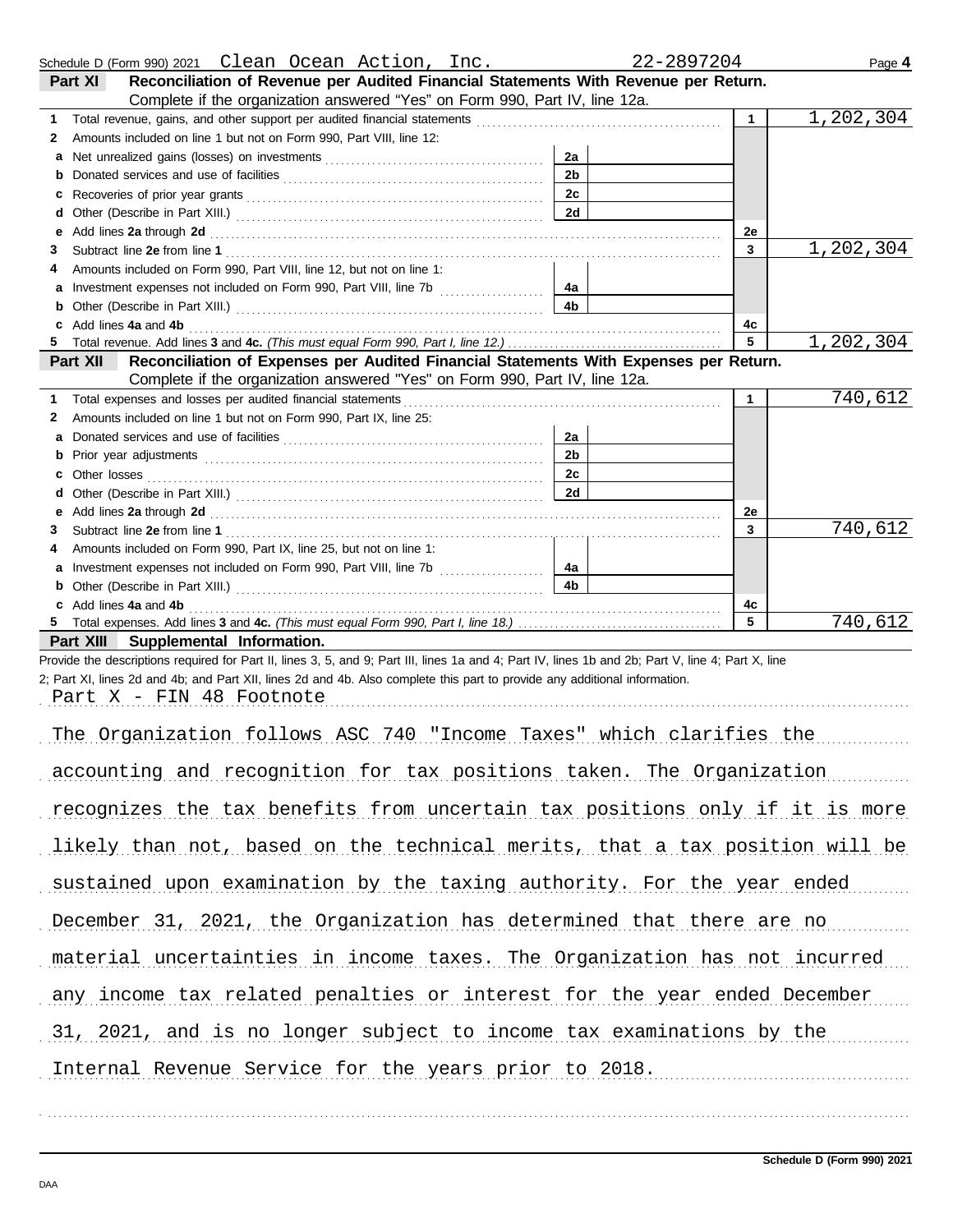Page 5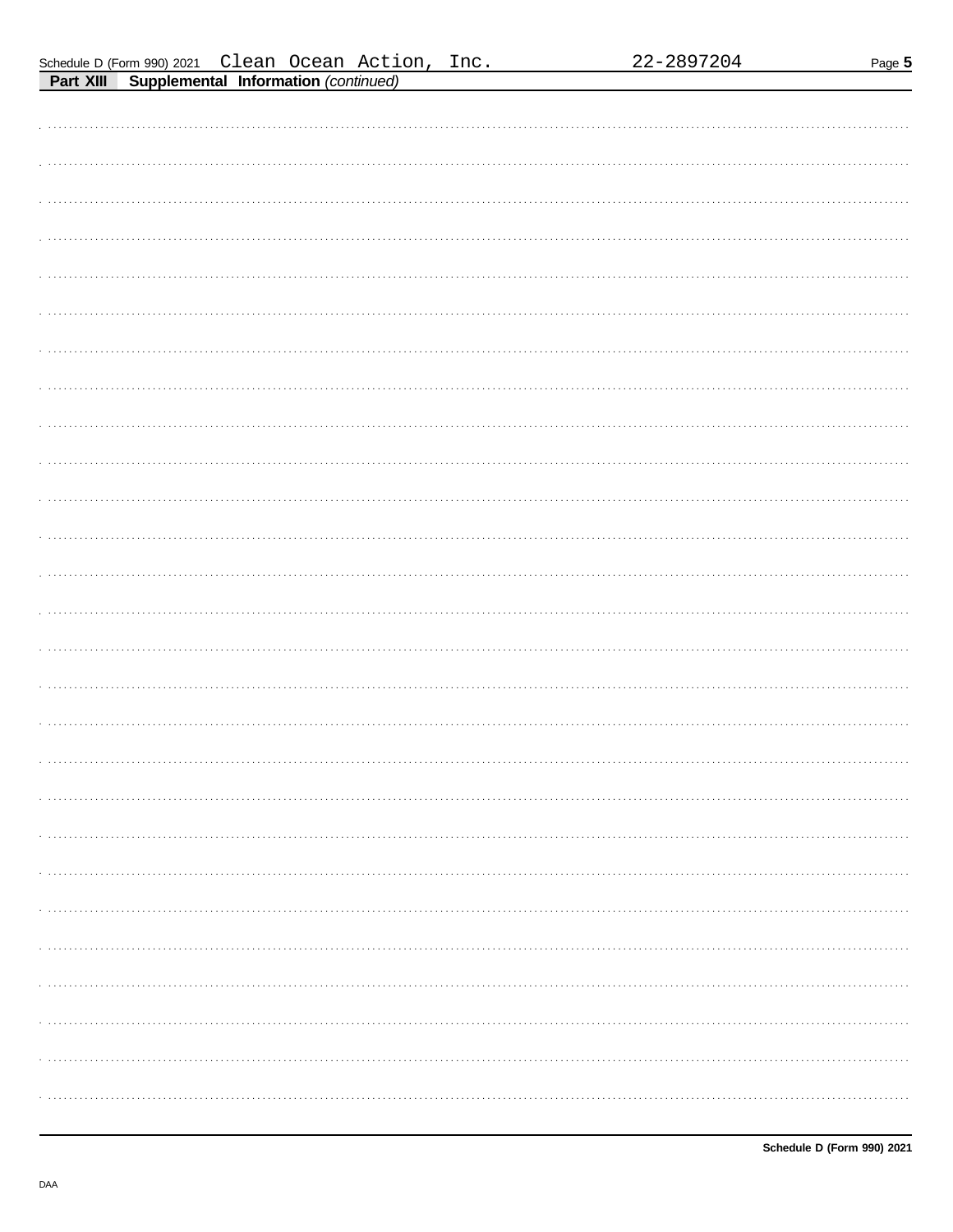| <b>SCHEDULE O</b> |  |
|-------------------|--|
| (Form 990)        |  |

Department of the Treasury Internal Revenue Service

Name of the organization

Supplemental Information to Form 990 or 990-EZ

Complete to provide information for responses to specific questions on Form 990 or 990-EZ or to provide any additional information. u Attach to Form 990 or Form 990-EZ.

u Go to www.irs.gov/Form990 for the latest information.

Open to Public

22-2897204

Clean Ocean Action, Inc.

Form 990, Part III, Line 4a - First Accomplishment Clean Ocean Action, Inc.(COA)is the only full time coalition dedicated to improving the marine waters of the New York/New Jersey region. Founded in 1984, COA brings together and empowers over 115 organizations, hundreds of businesses and thousands of citizens to protect nature's most important resource: the ocean. The professional staff includes PhD's, an attorney, and several with master's degrees. The dynamic and effective team applies research, education, and citizen action to reduce sources of pollution and impacts from climate change with fact-based campaigns to implement environmentally-sound solutions. COA also engages meaningful and authentic efforts to ensure environmental justice. ACCOMPLISHMENTS: Significant improvements to marine water quality by reducing sources of pollution, plastics, and climate change, including: \* ended ocean dumping of eight ocean dumpsites off the coast of NJ \* blocked fossil fuel ocean industrialization, including five Liquefied Natural Gas facilities and oil and gas drilling manuscription of the Natural Gas facilities and oil and gas drilling \* successfully led NJ campaign to pass the nation's strongest single-use plastic reduction law manusures and the plastic reduction of the set of the plastic reduction law \* passed the nation's strongest state law prohibiting offshore oil and gas activities with support from 99% of NJ legislature \* passed the nation's strongest fertilizer control law to protect NJ's coastal waterways continuum contractors and water was constant water was continuum and continuum contractors and continuum contractors and continuum contractors and contractors and contractors and contractors and contracto \* reduced sources of raw sewage, protecting swimmers from sewage \* established the region's largest enviromental litter reduction event, Beach Sweeps, collected nearly 8 million pieces of trash from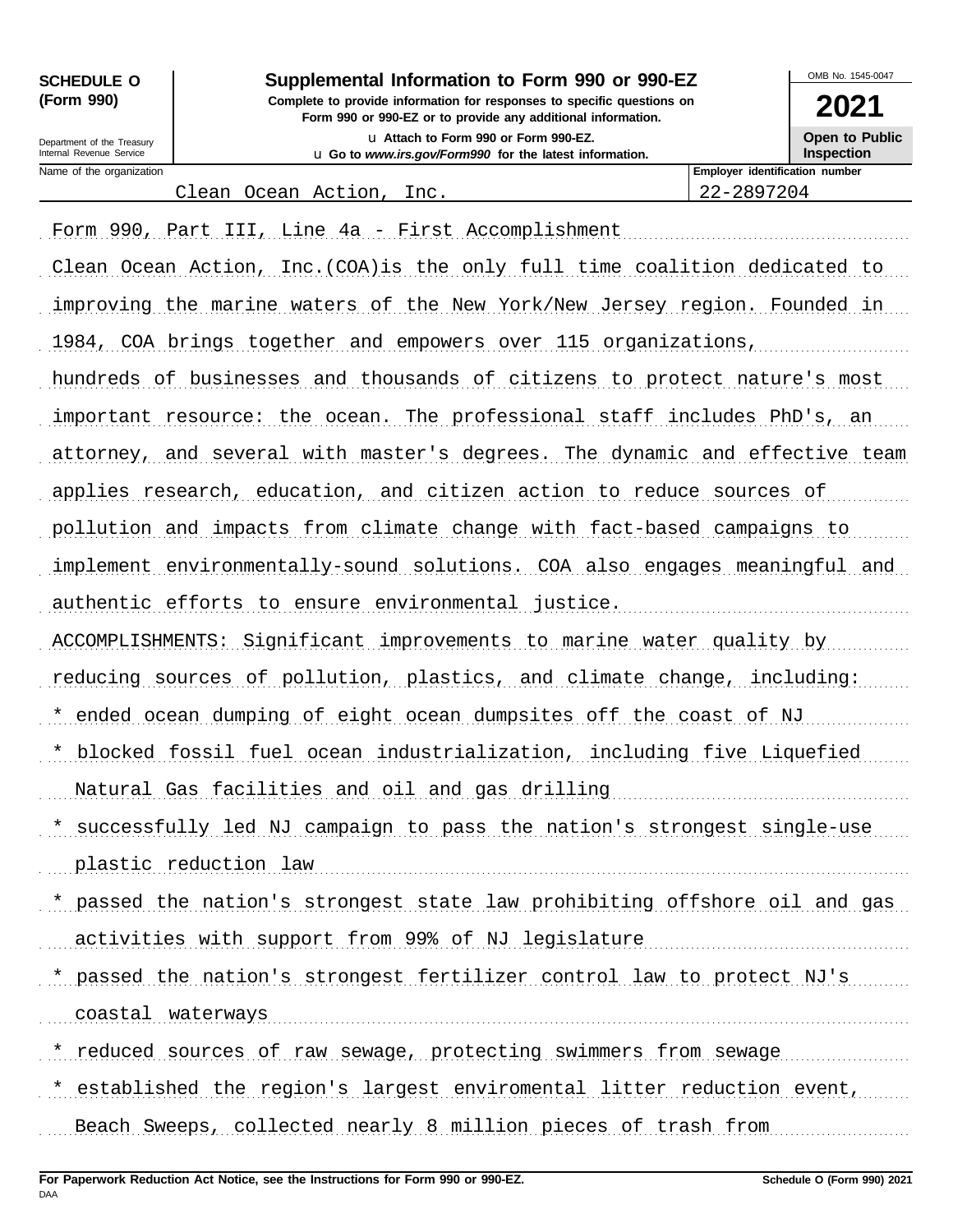| Schedule O (Form 990) 2021                                                  | Page 2                                       |
|-----------------------------------------------------------------------------|----------------------------------------------|
| Name of the organization<br>Clean Ocean Action, Inc.                        | Employer identification number<br>22-2897204 |
| NJ beaches, and created a database for regional litter and plastic          |                                              |
| reduction efforts                                                           |                                              |
| reduced the use of plastics in communities and businesses, and by           |                                              |
| individuals                                                                 |                                              |
| conducted a statewide sampling of microplastics along the entire NJ coast   |                                              |
| improved the management of dredge material                                  |                                              |
| created a model coastal watershed protection program, called Rally for      |                                              |
| the Waterways that has expanded into two NJ counties                        |                                              |
| created a municipal pollution reduction certification program, called       |                                              |
| Blue Star                                                                   |                                              |
| EDUCATION PROGRAMS                                                          |                                              |
| COA created the Beach Sweeps - the region's longest running largest bi-     |                                              |
| annual volunteer citizen science event for all ages that puts feet on the   |                                              |
| beach and hands in the sand to reduce marine debris and collect a legacy of |                                              |
| information that is used to identify sources of marine debris, monitor      |                                              |
| trends and promote solutions. COA also developed "Watershed Mindfulness"    |                                              |
| programs to engage people in pollution reduction at the local level, as     |                                              |
| well as coordinating diverse and engaging educational programs for all ages |                                              |
| (youth - seniors), to reduce pollution, climate change and plastics.        |                                              |
| RESEARCH PROGRAMS                                                           |                                              |
| COA conducts research to identify plastics, pathogens, and chemical         |                                              |
| pollution sources by engaging citizen science with rigorous oversight by    |                                              |
| the PhD Water Quality Research Director. Research is coordinated with       |                                              |
| state and federal agencies, as well as with outside scientists to ensure    |                                              |
| quality. Water quality monitoring is also conducted in COA's new in-house   |                                              |
| lab. Campaigns are implemented along with municipal engagement to reduce    |                                              |
| the sources of pollution and impacts discovered through research.           |                                              |

Page 1 of 2

Schedule O (Form 990) 2021